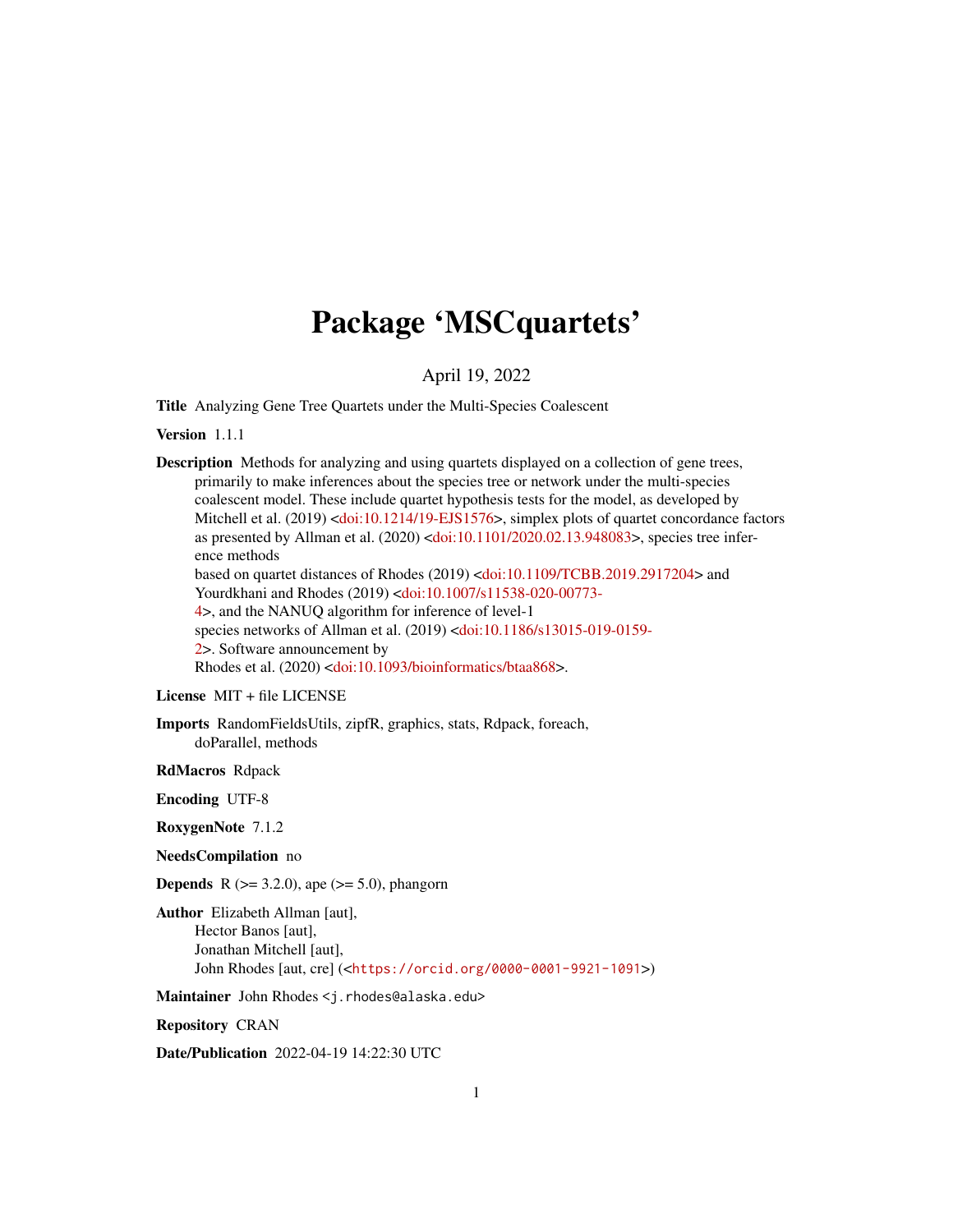## R topics documented:

| $\overline{3}$                                                                                                                         |
|----------------------------------------------------------------------------------------------------------------------------------------|
| $\overline{4}$                                                                                                                         |
| 5                                                                                                                                      |
| 5                                                                                                                                      |
| 6                                                                                                                                      |
| $\overline{7}$<br>$expected CFs \dots \dots \dots \dots \dots \dots \dots \dots \dots \dots \dots \dots \dots \dots \dots \dots \dots$ |
| 9                                                                                                                                      |
| 10                                                                                                                                     |
| 12                                                                                                                                     |
| 14                                                                                                                                     |
| 15                                                                                                                                     |
| 15                                                                                                                                     |
| 16                                                                                                                                     |
| 18                                                                                                                                     |
|                                                                                                                                        |
| 20                                                                                                                                     |
| 21                                                                                                                                     |
| 21                                                                                                                                     |
| 22                                                                                                                                     |
| 23                                                                                                                                     |
| 24                                                                                                                                     |
| 25                                                                                                                                     |
| 26                                                                                                                                     |
| 27                                                                                                                                     |
| 28                                                                                                                                     |
| 29                                                                                                                                     |
| 30                                                                                                                                     |
| 32                                                                                                                                     |
| quartet Weighted Dist<br>$\ldots$ $\ldots$ $\ldots$ $\ldots$ $\ldots$ $\ldots$ $\ldots$ $\ldots$ $\ldots$ $\ldots$ $\ldots$<br>33      |
| 34                                                                                                                                     |
| 35                                                                                                                                     |
| 36                                                                                                                                     |
| 36                                                                                                                                     |
|                                                                                                                                        |
|                                                                                                                                        |
|                                                                                                                                        |
| 39                                                                                                                                     |
| 40                                                                                                                                     |
| 40<br><b>WQDC</b>                                                                                                                      |
| 42                                                                                                                                     |
| 43                                                                                                                                     |
| 44                                                                                                                                     |
|                                                                                                                                        |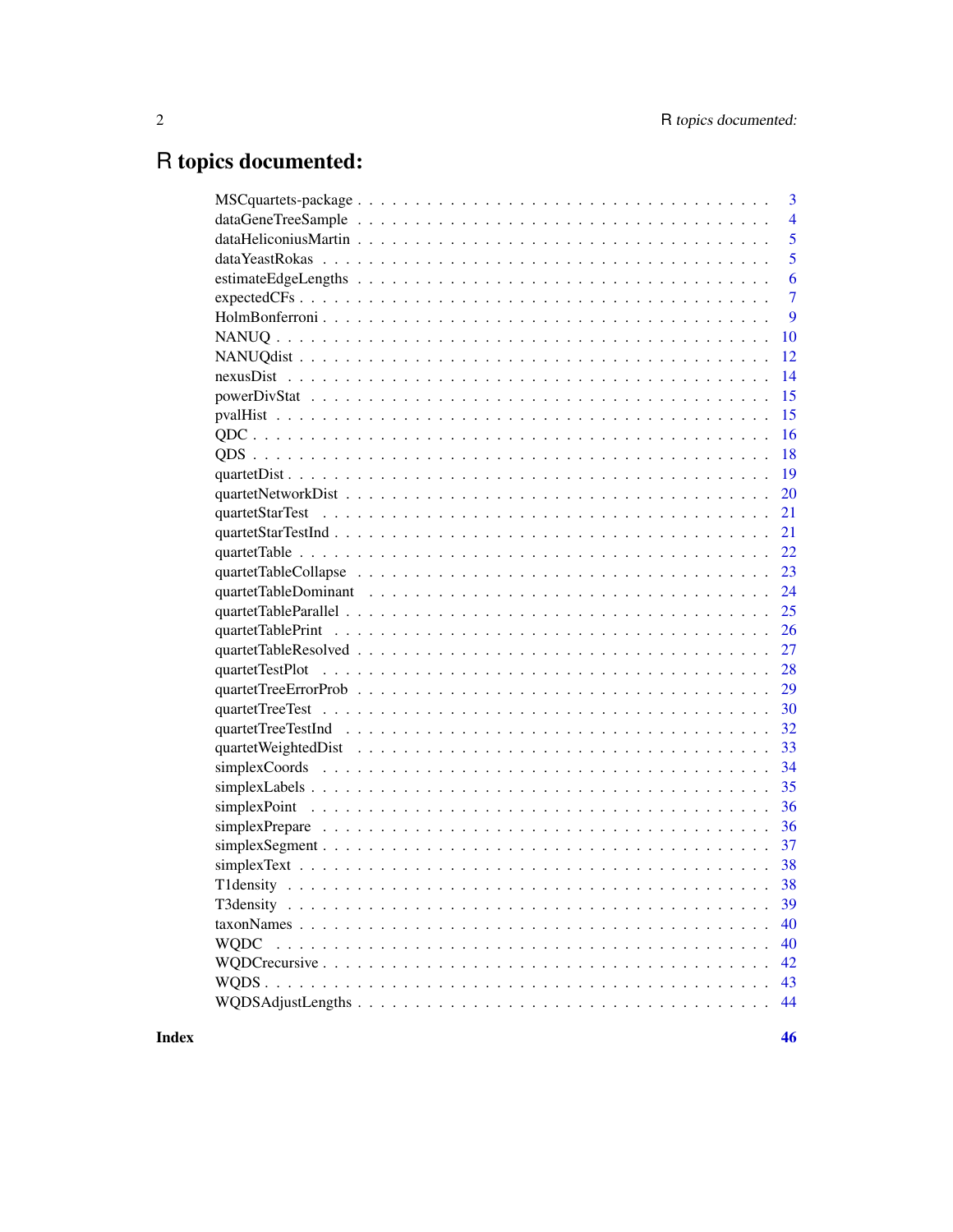<span id="page-2-0"></span>MSCquartets-package *Multispecies Coalescent Model Quartet Package*

### Description

A package for analyzing quartets displayed on gene trees, under the multispecies coalescent (MSC) model.

#### Details

This package contains routines to analyze a collection of gene trees through the displayed quartets on them.

A quartet count concordance factor (qcCF) for a set of 4 taxa is the triple of counts of the three possible resolved quartet trees on those taxa across some set of gene trees. The major routines in this package can:

- 1. Tabulate all qcCFs for a collection of gene trees.
- 2. Perform hypothesis tests of whether one or more qcCFs are consistent with the MSC model on a species tree (Mitchell et al. 2019).
- 3. Produce simplex plots showing all estimated CFs as well as results of hypothesis tests (Allman et al. 2020).
- 4. Infer a species tree using the qcCFs via the QDC and WQDC methods (Rhodes 2020; Yourdkhani and Rhodes 2020).
- 5. Infer a level-1 species network via the NANUQ method (Allman et al. 2019).

As discussed in the cited works, the inference methods for species trees and networks are statistically consistent under the MSC and Network MSC respectively.

This package, and the theory on which it is based, allows gene trees to have missing taxa (i.e., not all gene trees display all the taxa). It does require that each subset of 4 taxa is displayed on at least one of the gene trees.

Several gene tree data sets, simulated and empirical, are included.

In publications please cite the software announcement (Rhodes et al. 2020), as well as the appropriate paper(s) developing the theory behind the routines you used.

### References

Rhodes JA, Baños H, Mitchell JD, Allman ES (2020). "MSCquartets 1.0: Quartet methods for species trees and networks under the multispecies coalescent model in R." *Bioinformatics*. doi: [10.10](https://doi.org/10.1093/bioinformatics/btaa868)93/ [bioinformatics/btaa868.](https://doi.org/10.1093/bioinformatics/btaa868)

Mitchell J, Allman ES, Rhodes JA (2019). "Hypothesis testing near singularities and boundaries." *Electron. J. Statist.*, 13(1), 2150-2193. doi: [10.1214/19EJS1576.](https://doi.org/10.1214/19-EJS1576)

Allman ES, Mitchell JD, Rhodes JA (2020). "Gene tree discord, simplex plots, and statistical tests under the coalescent." *bioRxiv*. doi: [10.1101/2020.02.13.948083.](https://doi.org/10.1101/2020.02.13.948083)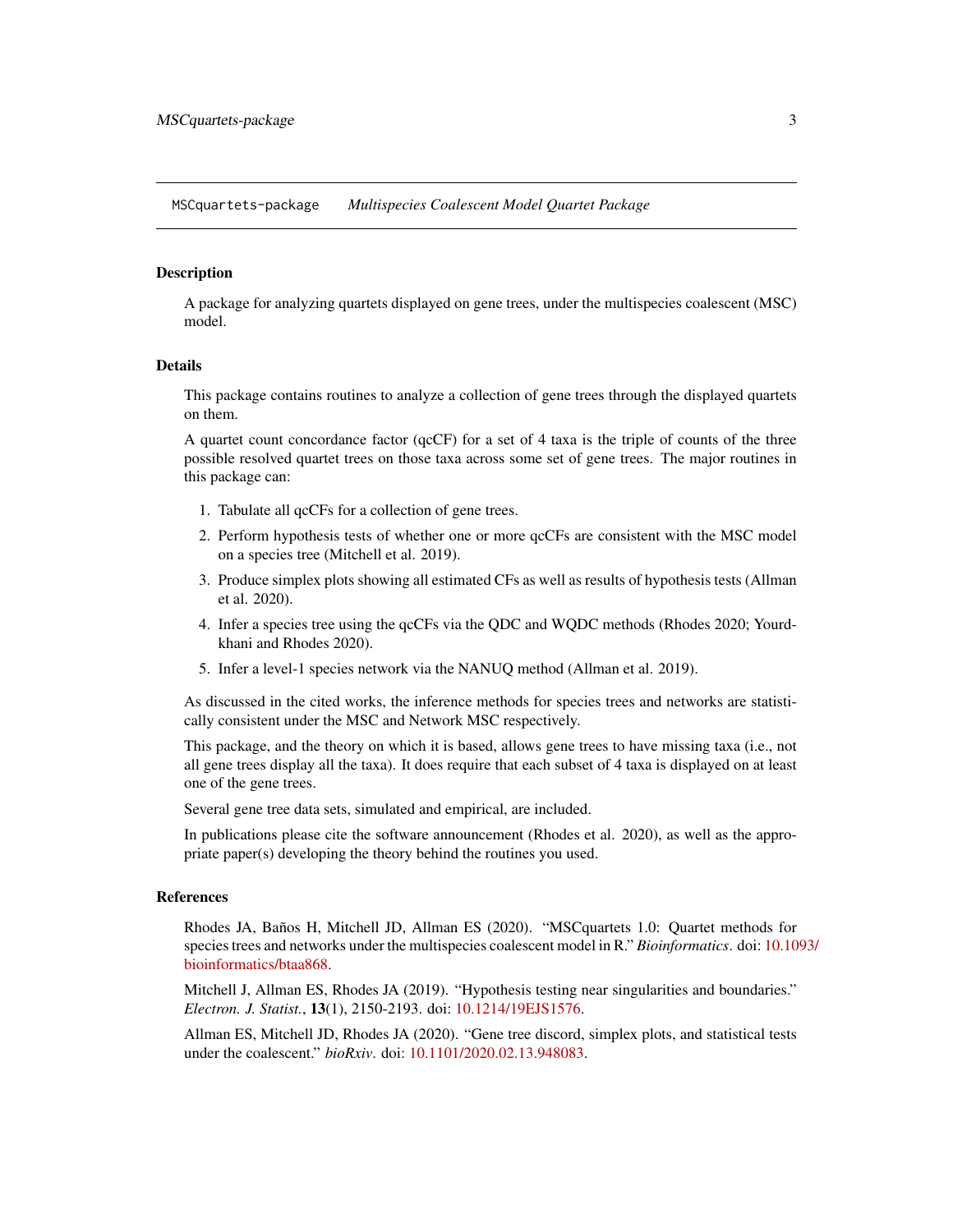<span id="page-3-0"></span>Rhodes JA (2020). "Topological metrizations of trees, and new quartet methods of tree inference." *IEEE/ACM Trans. Comput. Biol. Bioinform.*, 17(6), 2107-2118. doi: [10.1109/TCBB.2019.2917204.](https://doi.org/10.1109/TCBB.2019.2917204)

Yourdkhani S, Rhodes JA (2020). "Inferring metric trees from weighted quartets via an intertaxon distance." *Bul. Math. Biol.*, 82(97). doi: [10.1007/s11538020007734.](https://doi.org/10.1007/s11538-020-00773-4)

Allman ES, Baños H, Rhodes JA (2019). "NANUQ: A method for inferring species networks from gene trees under the coalescent model." *Algorithms Mol. Biol.*, 14(24), 1-25. doi: [10.1186/s13015-](https://doi.org/10.1186/s13015-019-0159-2) [01901592.](https://doi.org/10.1186/s13015-019-0159-2)

dataGeneTreeSample *Simulated gene tree dataset from species tree*

#### **Description**

A text file dataset containing 1000 gene trees on 9 taxa simulated under the MSC on a species tree

### Format

A text file with 1000 metric Newick gene trees on the taxa t1-t9

### Details

This simulated dataset was produced by SimPhy (Mallo et al. 2016), using the species tree

((((t5:5000,t6:5000):5000,t4:10000):2500,t7:12500):7500,((t8:3000,t9:3000):5000, ((t1:4000,t2:4000):2500,t3:6500):1500):12000);

with a population size of 10,000 throughout the tree.

File is accessed as system.file("extdata","dataGeneTreeSample",package="MSCquartets"), for example via the ape command:

gts=read.tree(file = system.file("extdata","dataGeneTreeSample",package="MSCquartets") )

### References

Mallo D, De Oliveira Martins L, Posada D (2016). "SimPhy: Phylogenomic Simulation of Gene, Locus, and Species Trees." *Syst. Biol.*, 65(2), 334-344. doi: [10.1093/sysbio/syv082,](https://doi.org/10.1093/sysbio/syv082) [http://dx.](http://dx.doi.org/10.1093/sysbio/syv082) [doi.org/10.1093/sysbio/syv082](http://dx.doi.org/10.1093/sysbio/syv082).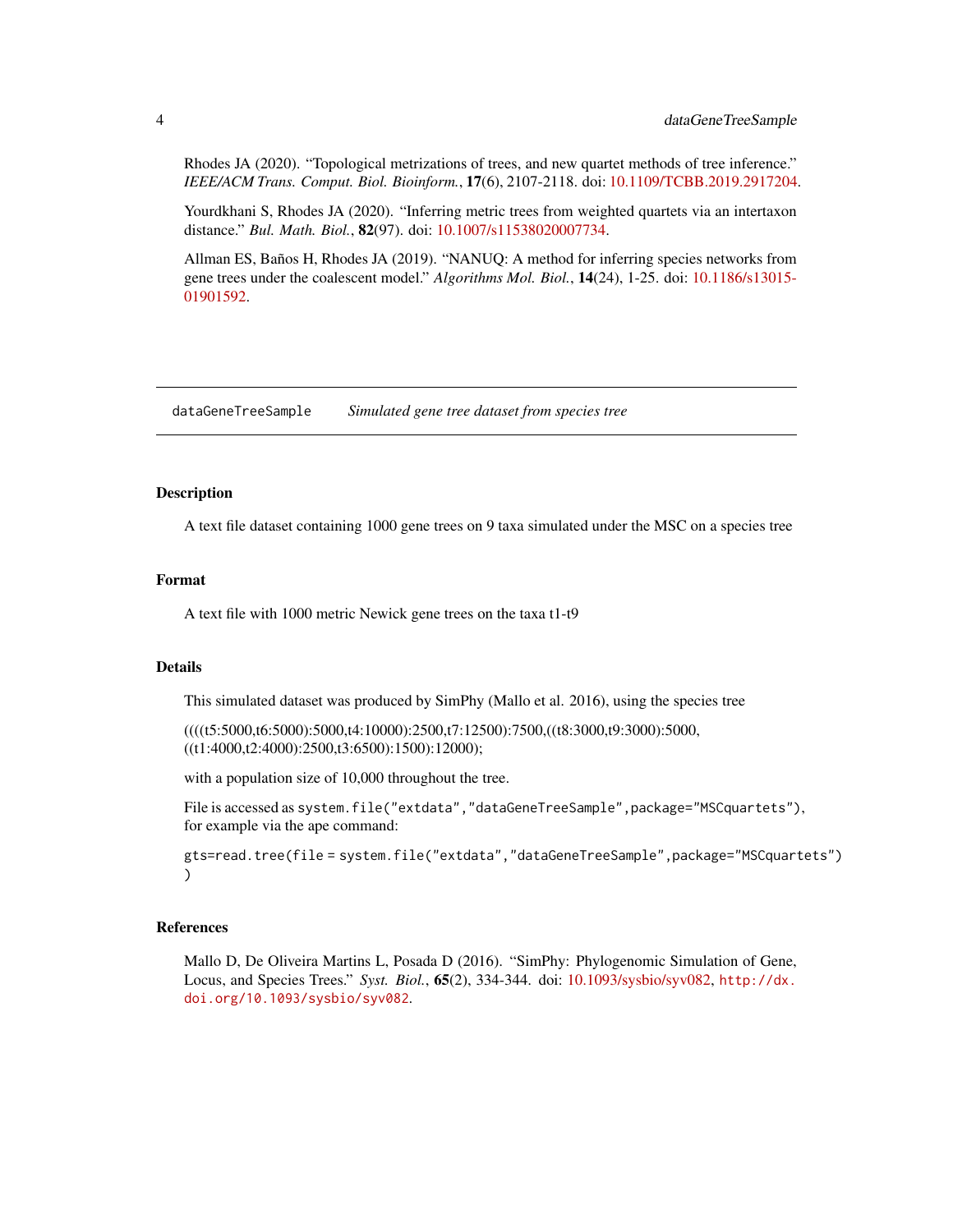<span id="page-4-0"></span>dataHeliconiusMartin *Heliconius gene tree dataset*

#### Description

A text file dataset for Heliconius butterflies containing 2909 gene trees on 7 taxa, with 4 individuals sampled for each of 3 of the taxa, for a total of 16 leaves per gene tree. This is a subset of the data of Martin et al. (2013).

### Format

```
A text file with 2909 metric Newick gene trees each with 16 leaves labelled:
chioneus.553, chioneus.560, chioneus.564, chioneus.565,
ethilla.67, hecale.273, melpomeneFG.13435, melpomeneFG.9315,
melpomeneFG.9316, melpomeneFG.9317, pardalinus.371, rosina.2071,
rosina.531, rosina.533, rosina.546, sergestus.202
```
### Details

File is accessed as system.file("extdata","dataHeliconiusMartin",package="MSCquartets"), for example via the ape command:

gts = read.tree(file=system.file("extdata","dataHeliconiusMartin",package="MSCquartets"))

#### Source

doi: [10.5061/dryad.dk712](https://doi.org/10.5061/dryad.dk712)

#### References

Martin SH, K.K. D, Nadeau NJ, Salazar C, Walters JR, Simpson F, Blaxter M, Manica A, Mallet J, Jiggins CD (2013). "Genome-wide evidence for speciation with gene flow in Heliconius butterflies." *Genome Res*, 23, 1817-1828.

dataYeastRokas *Yeast gene tree dataset*

### Description

A text file dataset for Yeast containing 106 gene trees on 8 taxa (7 Saccharomyces and 1 Candida outgroup). This is a subset of the data of Rokas et al. (2003).

#### Format

A text file with 106 topological Newick gene trees on the taxa: Sbay, Scas, Scer, Sklu, Skud, Smik, Spar, and Calb (outgroup).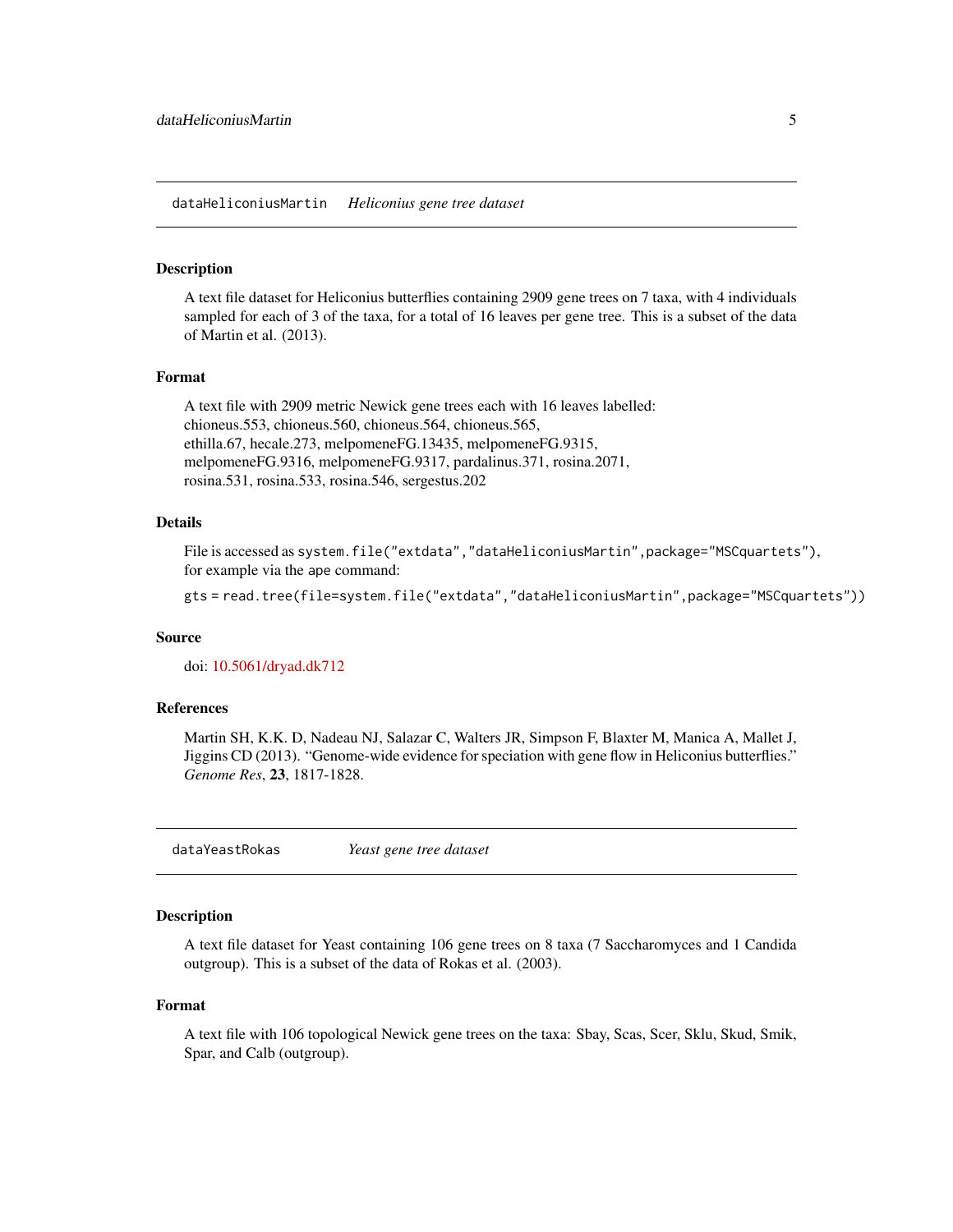### <span id="page-5-0"></span>Details

File is accessed as system.file("extdata","dataYeastRokas",package="MSCquartets"), for example via the ape command:

gts=read.tree(file = system.file("extdata","dataYeastRokas",package="MSCquartets"))

### Source

[https://wiki.rice.edu/confluence/download/attachments/8898533/yeast.trees?versio](https://wiki.rice.edu/confluence/download/attachments/8898533/yeast.trees?version=1&modificationDate=1360603275797&api=v2)n= [1&modificationDate=1360603275797&api=v2](https://wiki.rice.edu/confluence/download/attachments/8898533/yeast.trees?version=1&modificationDate=1360603275797&api=v2)

#### References

Rokas A, Williams B, Carrol S (2003). "Genome-scale approaches to resolving incongruence in molecular phylogenies." *Nature*, 425, 798–804.

<span id="page-5-1"></span>estimateEdgeLengths *Estimate edge lengths on a species tree from gene tree quartet counts*

### Description

Estimate edge lengths, in coalescent units, on an unrooted species tree from a table of resolved quartet counts from a collection of gene trees.

#### Usage

```
estimateEdgeLengths(tree, rqt, terminal = 1, method = "simpleML", lambda = 1/2)
```
### Arguments

| tree     | a phylo object, giving a resolved tree on which to estimate edge lengths                      |  |
|----------|-----------------------------------------------------------------------------------------------|--|
| rgt      | a resolved quartet table, as from quartet Table Resolved, in which all taxa on<br>tree appear |  |
| terminal | an edge length to assign to terminal edges, whose lengths cannot be estimated                 |  |
| method   | "simpleML" or "simpleBayes"                                                                   |  |
| lambda   | a positive parameter for the "simpleBayes" method                                             |  |

#### Details

While the argument tree may be supplied as rooted or unrooted, metric or topological, only its unrooted topology will be used for determining new metric estimates.

Counts of quartets for all those quartets which define a single edge on the tree (i.e., whose internal edge is the single edge on the unrooted input tree) are summed, and from this an estimate of the branch length is computed. If method= "simpleML" this is the maximum likelihood estimate. If method="simpleBayes" this is the Bayesian estimate of Theorem 2 of Sayyari and Mirarab (2016), using parameter lambda. Using lambda= $1/2$  gives a flat prior on  $[1/3,1]$  for the probability of the quartet displayed on the species tree.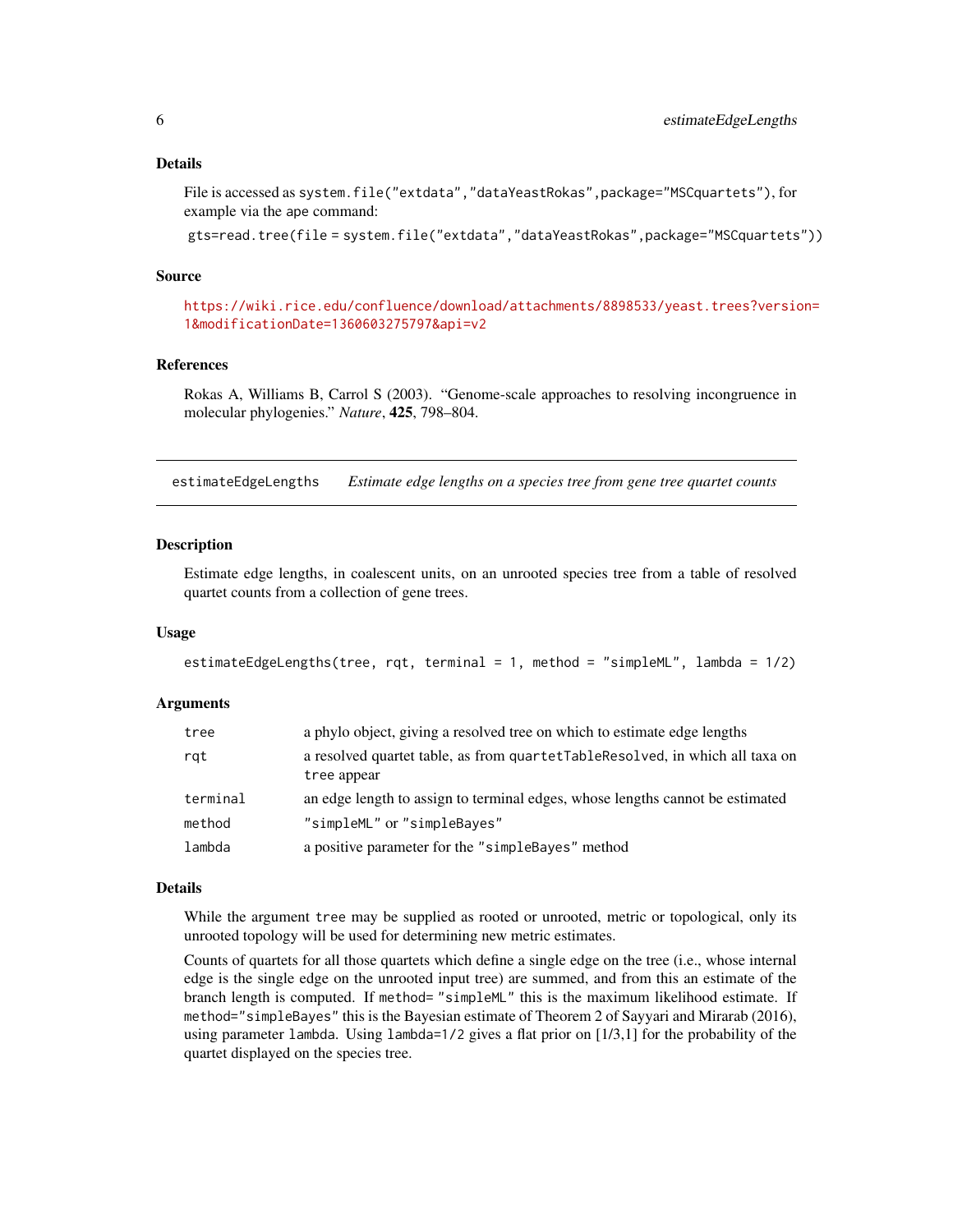### <span id="page-6-0"></span>expectedCFs 7

These methods are referred to as 'simple' since they use only the quartets defining a single edge of the species tree. Quartets with central edges composed of several edges in the species tree are ignored.

Note that branch length estimates may be 0 (if the count for the quartet displayed on the input tree is not dominant), positive, or Inf (if the counts for quartet topologies not displayed on the input tree are all 0, and method="simpleML").

#### Value

an unrooted metric tree with the same topology as tree, of type phylo

### References

Sayyari E, Mirarab S (2016). "Fast Coalescent-Based Computation of Local Branch Support from Quartet Frequencies." *Mol. Biol. Evol.*, 33(7), 1654-1668.

#### Examples

```
gtrees=read.tree(file=system.file("extdata","dataGeneTreeSample",package="MSCquartets"))
taxanames=taxonNames(gtrees)
QT=quartetTable(gtrees,taxanames[1:6])
RQT=quartetTableResolved(QT)
DQT=quartetTableDominant(RQT)
tree=QDS(DQT)
write.tree(tree)
plot(tree)
metricMTree=estimateEdgeLengths(tree,RQT,method="simpleML")
write.tree(metricMTree)
plot(metricMTree)
metricBTree=estimateEdgeLengths(tree,RQT,method="simpleBayes")
write.tree(metricBTree)
plot(metricBTree)
```

| expectedCFs | Produce table of expected quartet concordance factors for a species |
|-------------|---------------------------------------------------------------------|
|             | tree                                                                |

#### Description

Compiles table of expected quartet concordance factors (CFs) for gene trees under the MSC model on a metric species tree.

### Usage

```
expectedCFs(speciestree, plot = TRUE, model = "T1", cex = 1)
```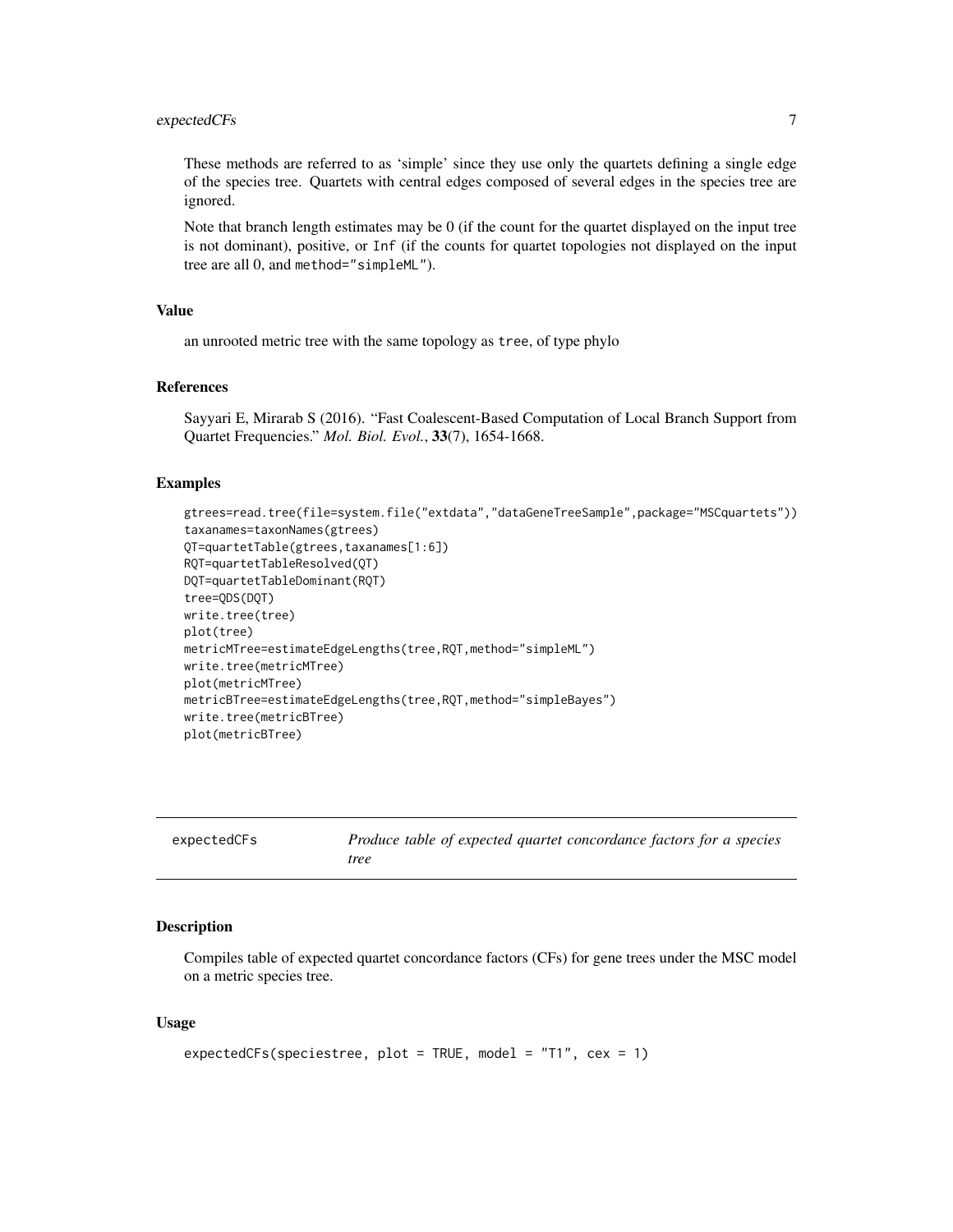### <span id="page-7-0"></span>Arguments

| speciestree | phylo or character object specifying un/rooted metric species tree   |
|-------------|----------------------------------------------------------------------|
| plot        | TRUE (default) to produce simplex plot of CFs, or FALSE to omit plot |
| model       | "T1" or "T3" specifying model for plot                               |
| сех         | scaling factor for size of plotted symbols                           |

#### Details

The species tree may be rooted or unrooted, but must have edge lengths given in coalescent units. Note that while the MSC requires a rooted metric species tree parameter, as shown in (Allman et al. 2011) the quartet CFs are independent of the root.

In the returned table, columns are labeled by taxon names and quartet names ("12|34", etc.). 1s and 0s in taxon columns indicate the taxa in a quartet. Quartet 12|34 means the first and second indicated taxa form a cherry, 13|24 means the first and third form a cherry, and 14|23 means the first and fourth form a cherry. Unresolved quartets always have expectation 0 under the MSC.

If a simplex plot is produced, for the T1 model all CFs will lie on the vertical model line, and many choices of 4 taxa will give the same CFs. For model T3 the model lines the CFs are plotted on depend on taxon names and are essentially arbitrary.

#### Value

an (n choose  $4x(n+3)$  matrix encoding 4 taxon subsets of taxa and expectation of each of the quartets 12|34, 13|24, 14|23 across gene trees

### References

Allman ES, Degnan JH, Rhodes JA (2011). "Identifying the rooted species tree from the distribution of unrooted gene trees under the coalescent." *Journal of Mathematical Biology*, 62(6), 833–862. doi: [10.1007/s0028501003557.](https://doi.org/10.1007/s00285-010-0355-7)

### See Also

[quartetTable](#page-21-1), [quartetTableResolved](#page-26-1)

```
stree="((((t5:5000,t6:5000):5000,t4:10000):2500,t7:12500):7500,((t8:3000,t9:3000):5000,
((t1:4000,t2:4000):2500,t3:6500):1500):12000);st=read.tree(text=stree)
st$edge.length=st$edge.length/10000
expectedCFs(st)
```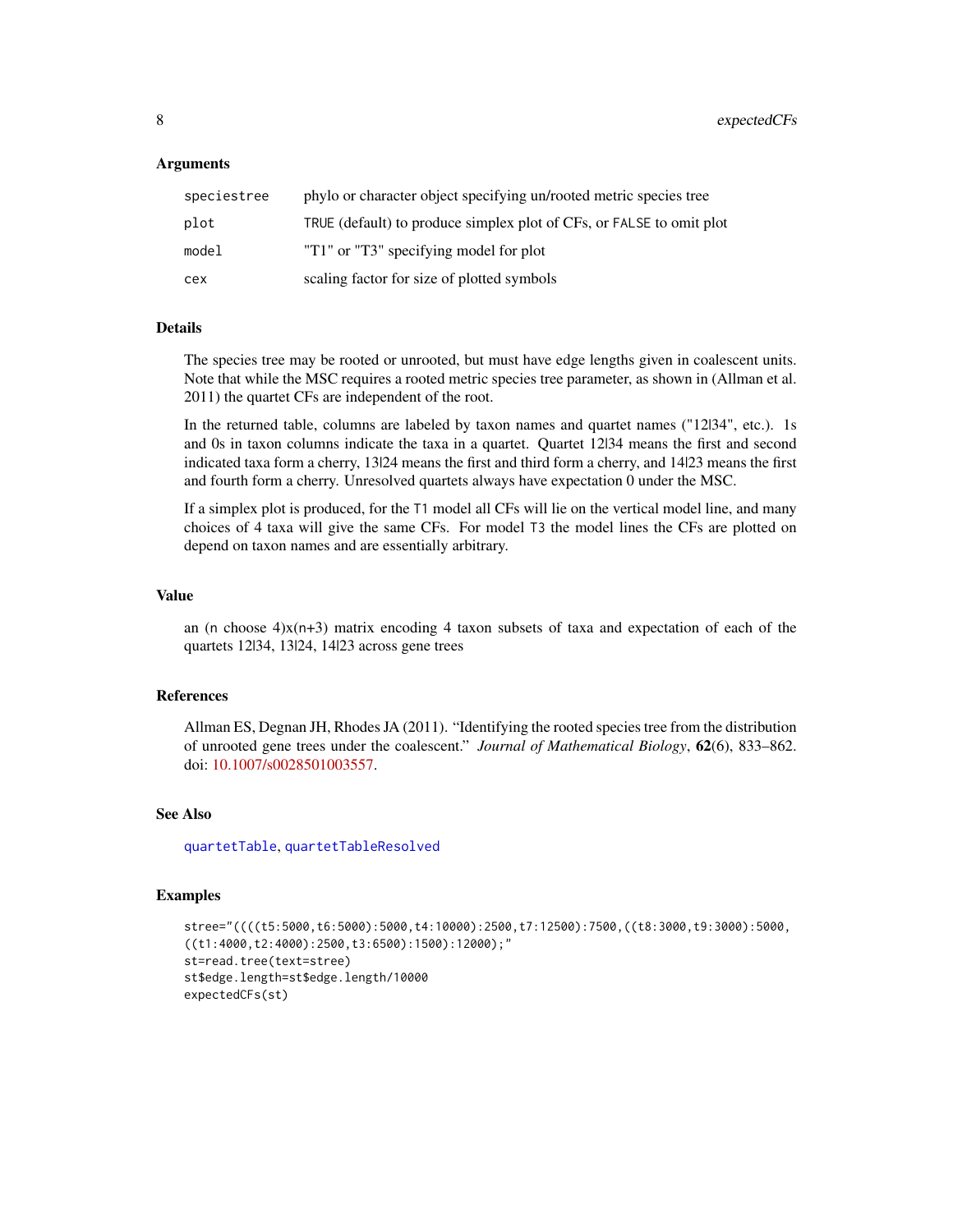<span id="page-8-0"></span>

### Description

Apply the Holm-Bonferroni method to adjust for multiple hypothesis tests performed on quartets from a data set of gene trees.

### Usage

HolmBonferroni(pTable, model, alpha = 0.05)

### Arguments

| pTable | a table of quartets with p-values, as computed by quartetTreeTestInd or<br>quartetStarTestInd |
|--------|-----------------------------------------------------------------------------------------------|
| model  | one of "T1", "T3", or "star", where pTable contains a column p_model of<br>p-values           |
| alpha  | a critical value, for rejection of adjusted p-values less than or equal to alpha              |

### Details

When p-values are computed for each quartet using quartetTreeTestInd or quartetStarTestInd, multiple comparisons are being done for one dataset. The Holm-Bonferroni method (Holm 1979) adjusts these p-values upward, controlling the familywise error rate. The probability of at least one false discovery (rejection of the null hypothesis) is no more than the significance level.

The Holm-Bonferroni method does not require that test hypotheses are independent, which is important for its application to quartet counts presumed to have arisen on a single species tree.

This can be a low power test (often failing to reject when the null hypothesis is false). In particular for the T1 and T3 tests, it does not consider the relationships between edge lengths for different sets of four taxa.

### Value

the same table, with rows reordered, and 2 new columns of 1) adjusted p-values, and 2) "Y" or "N" for indicating "reject" or "fail to reject"

### References

Holm S (1979). "A simple sequentially rejective multiple test procedure." *Scand. J. Statist.*, 6(2), 65-70.

### See Also

[quartetTreeTestInd](#page-31-1), [quartetStarTestInd](#page-20-1)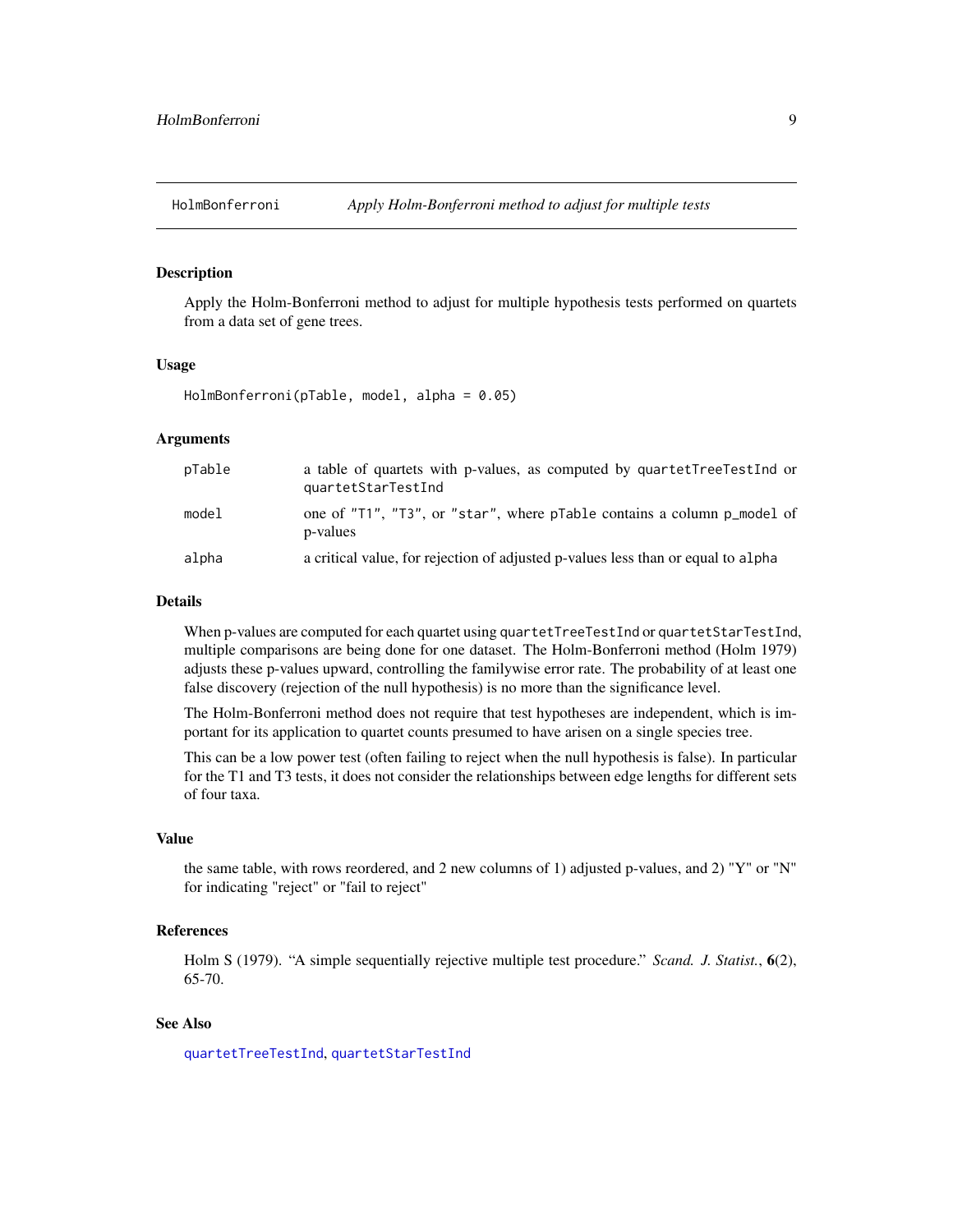### Examples

```
gtrees=read.tree(file=system.file("extdata","dataGeneTreeSample",package="MSCquartets"))
taxanames=taxonNames(gtrees)
QT=quartetTable(gtrees,taxanames[1:6])
RQT=quartetTableResolved(QT)
pTable=quartetTreeTestInd(RQT,"T3")
pTable[1:10,]
HBpTable=HolmBonferroni(pTable,"T3",.05)
HBpTable[1:10,]
```
<span id="page-9-1"></span>

NANUQ *Apply NANUQ network inference algorithm to gene tree data*

### Description

Apply the NANUQ algorithm of Allman et al. (2019) to infer a hybridization network from a collection of gene trees, under the level-1 network multispecies coalescent (NMSC) model.

### Usage

```
NANUQ(
  genedata,
  outfile = "NANUQdist",
 omit = FALSE,
  epsilon = 0,
  alpha = 0.05,
  beta = 0.95,
  taxanames = NULL,
 plot = TRUE
```
## Arguments

 $\mathcal{L}$ 

| genedata | gene tree data that may be supplied in any of 3 forms:                                                                                                                                                                      |
|----------|-----------------------------------------------------------------------------------------------------------------------------------------------------------------------------------------------------------------------------|
|          | 1. as a character string giving the name of a file containing Newick gene trees,                                                                                                                                            |
|          | 2. as a multiphylo object containing the gene trees, or                                                                                                                                                                     |
|          | 3. as a table of quartets on the gene trees, as produced by a previous call<br>to NANUQ or quartetTableResolved, which has columns only for taxa,<br>resolved quartet counts, and possibly p_T3 and p_star                  |
| outfile  | a character string giving an output file name stub for saving a NANUQ distance<br>matrix in nexus format; to the stub out file will be appended an alpha and<br>beta value and ".nex"; if NULL then then no file is written |
| omit     | FALSE to treat unresolved quartets as 1/3 of each resolution; TRUE to discard<br>unresolved quartet data; ignored if gene tree data given as quartet table                                                                  |

<span id="page-9-0"></span>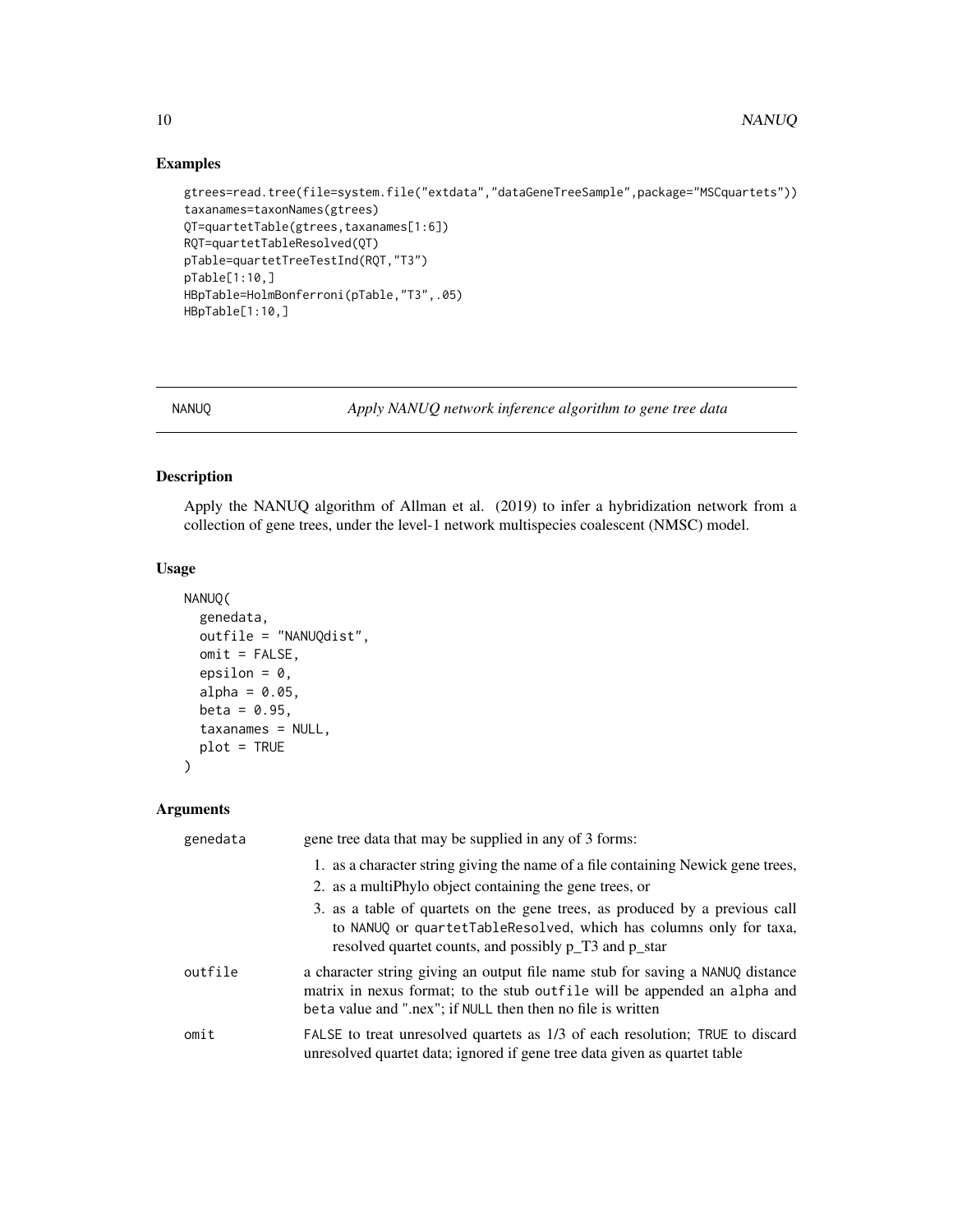| epsilon   | minimum for branch lengths to be treated as non-zero; ignored if gene tree data<br>given as quartet table                                                                                                                                                                                                                                                                                                          |
|-----------|--------------------------------------------------------------------------------------------------------------------------------------------------------------------------------------------------------------------------------------------------------------------------------------------------------------------------------------------------------------------------------------------------------------------|
| alpha     | a value or vector of significance levels for judging p-values testing a null hy-<br>pothesis of no hybridization vs. an alternative of hybridization, for each quartet;<br>a smaller value applies a less conservative test for a tree (more trees), hence a<br>stricter requirement for desciding in favor of hybridization (fewer reticulations)                                                                 |
| beta      | a value or vector of significance levels for judging p-values testing a null hy-<br>pothesis of a star tree (polytomy) for each quartet vs. an alternative of anything<br>else; a smaller value applies a less conservative test for a star tree (more poly-<br>tomies), hence a stricter requirement for deciding in favor of a resolved tree or<br>network; if vectors, alpha and beta must have the same length |
| taxanames | if genedata is a file or a multiPhylo object, a vector of a subset of the taxa<br>names on the gene trees to be analyzed, if NULL all taxa on the first gene tree are<br>used; if genedata is a quartet table, this argument is ignored and all taxa in the<br>table are used                                                                                                                                      |
| plot      | TRUE produces simplex plots of hypothesis test results, FALSE omits plots                                                                                                                                                                                                                                                                                                                                          |

### Details

This function

- 1. counts displayed quartets across gene trees to form quartet count concordance factors (qcCFs),
- 2. applies appropriate hypothesis tests to judge qcCFs as representing putative hybridization, resolved trees, or unresolved (star) trees using alpha and beta as significance levels,
- 3. produces a simplex plot showing results of the hypothesis tests for all qcCFs
- 4. computes the appropriate NANUQ distance table, writing it to a file.

The distance table file can then be opened in the external software SplitsTree (Huson and Bryant 2006) (recommended) or within R using the package phangorn to obtain a circular split system under the Neighbor-Net algorithm, which is then depicted as a splits graph. The splits graph should be interpreted via the theory of Allman et al. (2019) to infer the level-1 species network, or to conclude the data does not arise from the NMSC on such a network.

If alpha and beta are vectors, they must have the same length k. Then the i-th entries are paired to produce k plots and k output files. This is equivalent to k calls to NANUQ with scalar values of alpha and beta.

A call of NANUQ with genedata given as a table previously output from NANUQ is equivalent to a call of NANUQdist. If genedata is a table previously output from quartetTableResolved which lacks columns of p-values for hypothesis tests, these will be appended to the table output by NANUQ.

If plots are produced, each point represents an empirical quartet concordance factor, color-coded to represent test results.

In general, alpha should be chosen to be small and beta to be large so that most quartets are interpreted as resolved trees.

Usually, an initial call to NANUQ will not give a good analysis, as values of alpha and beta are likely to need some adjustment based on inspecting the data. Saving the returned table from NANUQ will allow for the results of the time-consuming computation of qcCFs to be saved, along with p-values, for input to further calls of NANUQ with new choices of alpha and beta.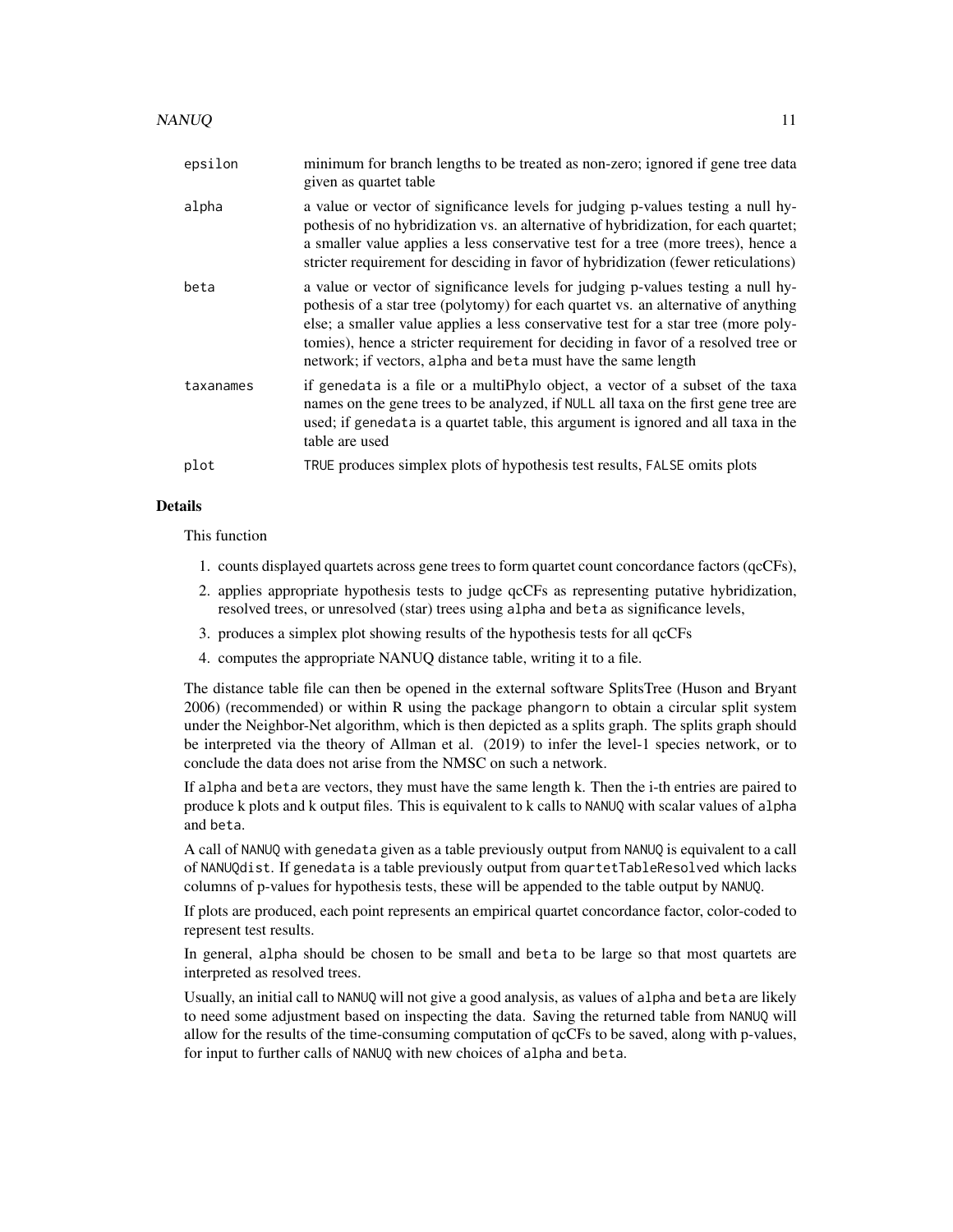<span id="page-11-0"></span>See the documentation for [quartetNetworkDist](#page-19-1) for an explanation of a small, rarely noticeable, stochastic element of the algorithm.

For data sets of many gene trees, user time may be reduced by using parallel code for counting displayed quartets. See [quartetTableParallel](#page-24-1), where example commands are given.

#### Value

a table of quartets and p-values for judging fit to the MSC on quartet trees (returned invisibly); this table can be used as input to NANUQ or NANUQdist with new choices of alpha and beta, without re-tallying quartets on gene trees; a distance table to be used as input for SplitsTree is written to a nexus file

### References

Allman ES, Baños H, Rhodes JA (2019). "NANUQ: A method for inferring species networks from gene trees under the coalescent model." *Algorithms Mol. Biol.*, 14(24), 1-25. doi: [10.1186/s13015-](https://doi.org/10.1186/s13015-019-0159-2) [01901592.](https://doi.org/10.1186/s13015-019-0159-2)

Huson DH, Bryant D (2006). "Application of Phylogenetic Networks in Evolutionary Studies." *Molecular Biology and Evolution*, 23(2), 254-267.

### See Also

[quartetTable](#page-21-1), [quartetTableParallel](#page-24-1), [quartetTableDominant](#page-23-1), [quartetTreeTestInd](#page-31-1), [quartetStarTestInd](#page-20-1), [NANUQdist](#page-11-1), [quartetTestPlot](#page-27-1), [pvalHist](#page-14-1), [quartetNetworkDist](#page-19-1)

### Examples

```
pTable=NANUQ(system.file("extdata", "dataYeastRokas",package="MSCquartets"),
   alpha=.0001, beta=.95, outfile = file.path(tempdir(), "NANUQdist"))
NANUQ(pTable, alpha=.05, beta=.95,outfile = file.path(tempdir(), "NANUQdist"))
# The distance table was written to an output file for opening in SplitsTree.
# Alternately, to use the experimental phangorn implementation of NeighborNet
# within R, enter the following additional lines:
dist=NANUQdist(pTable, alpha=.05, beta=.95,outfile = file.path(tempdir(), "NANUQdist"))
nn=neighborNet(dist)
plot(nn,"2D")
```
<span id="page-11-1"></span>NANUQdist *Compute NANUQ distance and write to file*

#### **Description**

Computes the quartet distance tables for the NANUQ algorithm of Allman et al. (2019), using precomputed p-values for quartets, for each of several levels specified. Distance tables are written to files, in nexus format.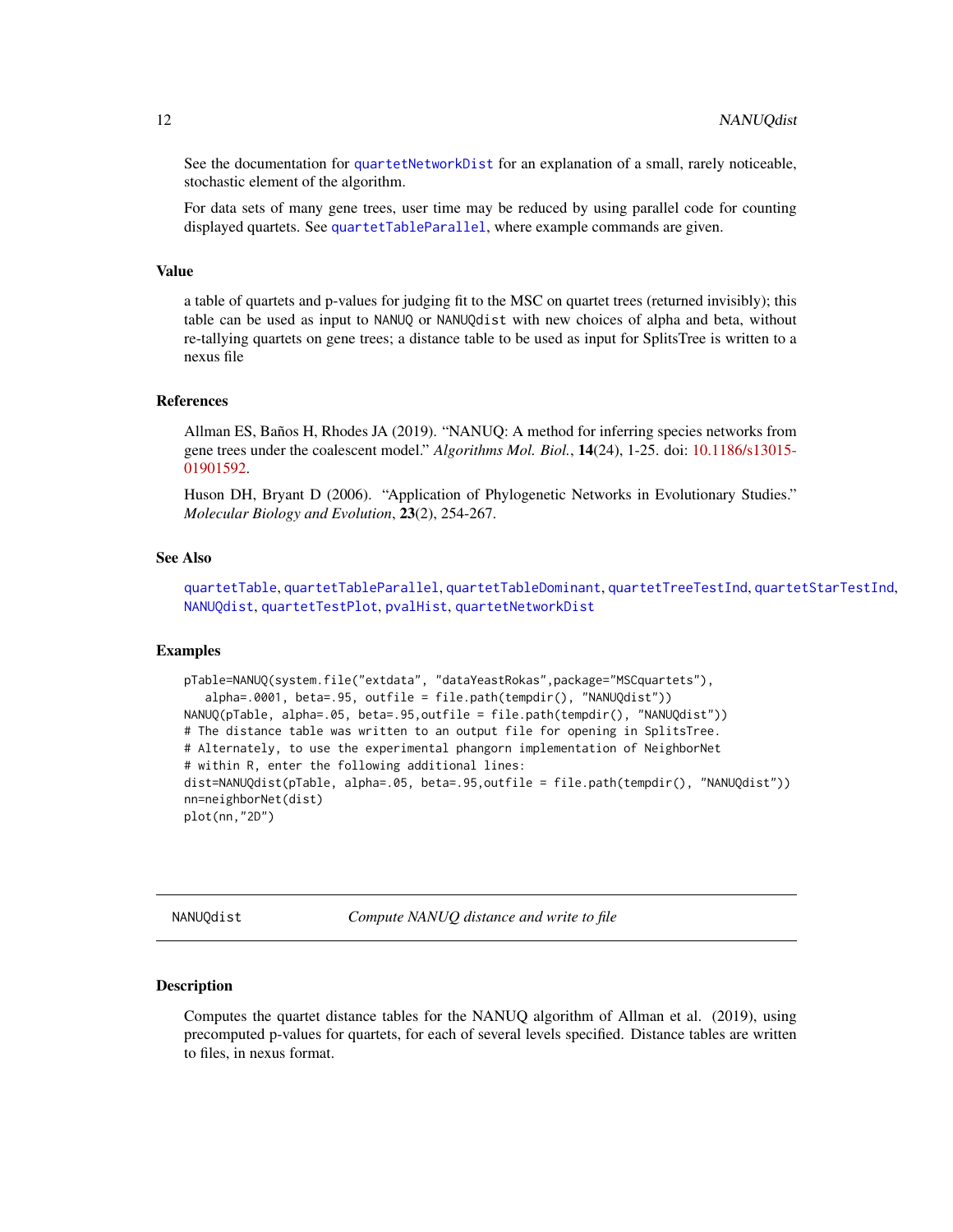### <span id="page-12-0"></span>NANUQdist 13

#### Usage

```
NANUQdist(
  pTable,
  outfile = "NANUQdist",
  alpha = 0.05,
 beta = 0.95,
 plot = TRUE
)
```
### Arguments

| pTable  | a table of resolved quartets and p-values, as previously computed by NANUQ, or<br>by both quartetTreeTestInd and quartetStarTestInd, with columns "p_T3"<br>and "p_star"                                                                                                                                                            |
|---------|-------------------------------------------------------------------------------------------------------------------------------------------------------------------------------------------------------------------------------------------------------------------------------------------------------------------------------------|
| outfile | a character string giving an output file name stub for saving a NANUQ distance<br>matrix in nexus format; to the stub outfile will be appended an alpha and<br>beta value and ".nex"; if NULL then a distance matrix is not computed                                                                                                |
| alpha   | a value or vector of significance levels for judging p-values testing a null hy-<br>pothesis of no hybridization for each quartet; a smaller value applies a more<br>liberal test for a tree (more trees), hence a stricter requirement for suspecting<br>hybridization (fewer reticulations)                                       |
| beta    | a value or vector of significance levels for judging p-values testing a null hy-<br>pothesis of a star tree for each quartet; a smaller value applies a more liberal test<br>for a star tree (more polytomies), hence a stricter requirment for suspecting a<br>resolved tree; if vectors, alpha and beta must have the same length |
| plot    | TRUE produces simplex plots of hypothesis tests, FALSE omits plots                                                                                                                                                                                                                                                                  |

### Details

If plots are produced, each point represents an empirical quartet concordance factor, color-coded to represent test results giving interpretation as network, resolved tree, or star tree.

If alpha and beta are vectors, they must be of the same length k. Then the i-th entries are paired to produce k plots and k distance tables/output files. This is equivalent to k calls to NANUQdist with paired scalar values from the vectors of alpha and beta.

See the documentation for [quartetNetworkDist](#page-19-1) for an explanation of a small, rarely noticeable, stochastic element of the algorithm.

### Value

a NANUQ distance table, or a list of such tables if alpha and beta are vectors (returned invisibly)

### References

Allman ES, Baños H, Rhodes JA (2019). "NANUQ: A method for inferring species networks from gene trees under the coalescent model." *Algorithms Mol. Biol.*, 14(24), 1-25. doi: [10.1186/s13015-](https://doi.org/10.1186/s13015-019-0159-2) [01901592.](https://doi.org/10.1186/s13015-019-0159-2)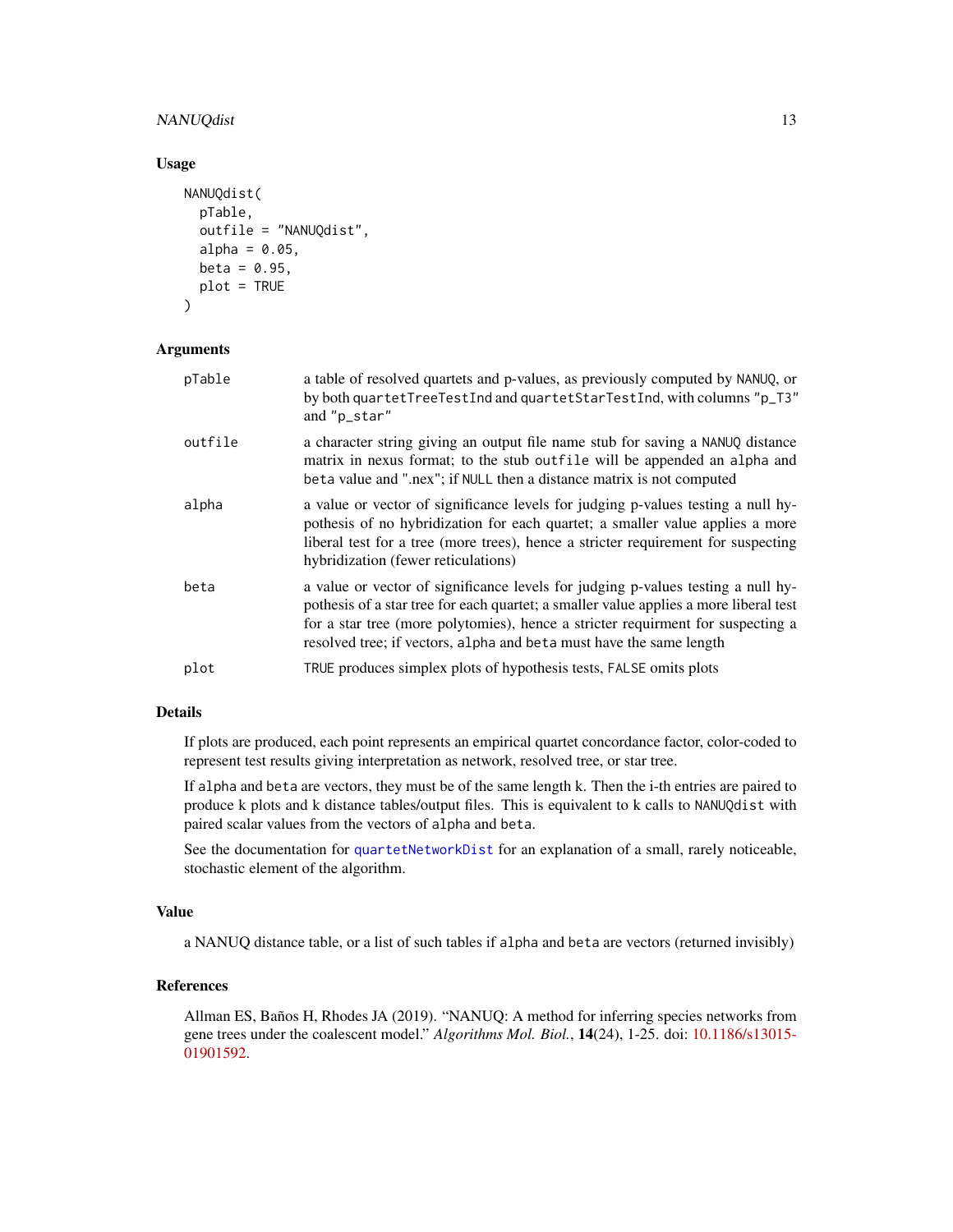### See Also

[NANUQ](#page-9-1), [quartetTreeTestInd](#page-31-1), [quartetStarTestInd](#page-20-1)

### Examples

```
pTable=NANUQ(system.file("extdata","dataYeastRokas",package="MSCquartets"),
     alpha=.0001, beta=.95, outfile = file.path(tempdir(), "NANUQdist"))
NANUQdist(pTable, alpha=.05, beta=.95, outfile = file.path(tempdir(), "NANUQdist"))
```
#### nexusDist *Write a distance table to a file in nexus format*

### Description

Write a distance table to a file in nexus format.

#### Usage

```
nexusDist(distMatrix, outfilename)
```
### Arguments

| distMatrix  | a square matrix giving a distance table, with rows and columns labeled by taxon<br>names |
|-------------|------------------------------------------------------------------------------------------|
| outfilename | the name of an output file                                                               |

```
gtrees=read.tree(file=system.file("extdata","dataGeneTreeSample",package="MSCquartets"))
tnames=taxonNames(gtrees)
QT=quartetTable(gtrees,tnames[1:6])
RQT=quartetTableResolved(QT)
DQT=quartetTableDominant(RQT)
Dist=quartetDist(DQT)
nexusDist(Dist,outfile = file.path(tempdir(), "NANUQdist"))
```
<span id="page-13-0"></span>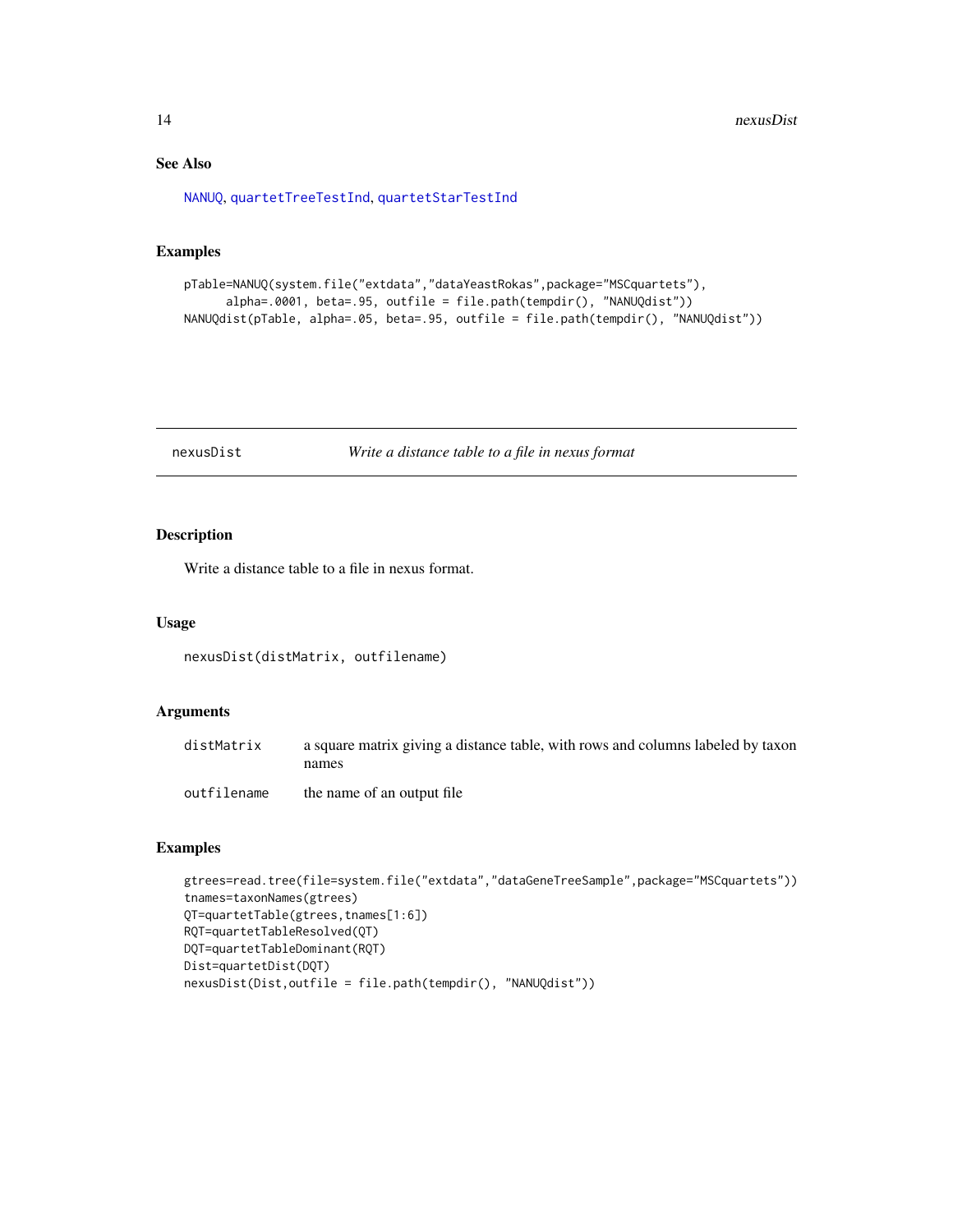<span id="page-14-0"></span>

### Description

Computes any of the family of power-divergence statistics for multinomial data of Cressie and Read (1984), to compare observed and expected counts. Includes Likelihood Ratio and Chi-squared statistics as special cases.

#### Usage

powerDivStat(obs, expd, lambda)

### Arguments

| obs    | observation vector                                               |
|--------|------------------------------------------------------------------|
| expd   | expected vector                                                  |
| lambda | statistic parameter (e.g., $0=$ Likelihood Ratio, 1=Chi-squared) |

### Value

value of statistic

#### References

Cressie N, Read TRC (1984). "Multinomial Goodness-Of-Fit Tests." *J. Royal Stat. Soc. B*, 46(3), 440-464.

### Examples

```
obs=c(10,20,30)
expd=c(20,20,20)
powerDivStat(obs,expd,0)
```
<span id="page-14-1"></span>pvalHist *Plot histogram of log p-values in table*

### Description

Graphical exploration of extreme p-values from quartet hypothesis tests, to aid in choosing critical values for hypothesis tests. Log base 10 of p-values exceeding some minimum are plotted, to explore gaps in the tail of the distribution.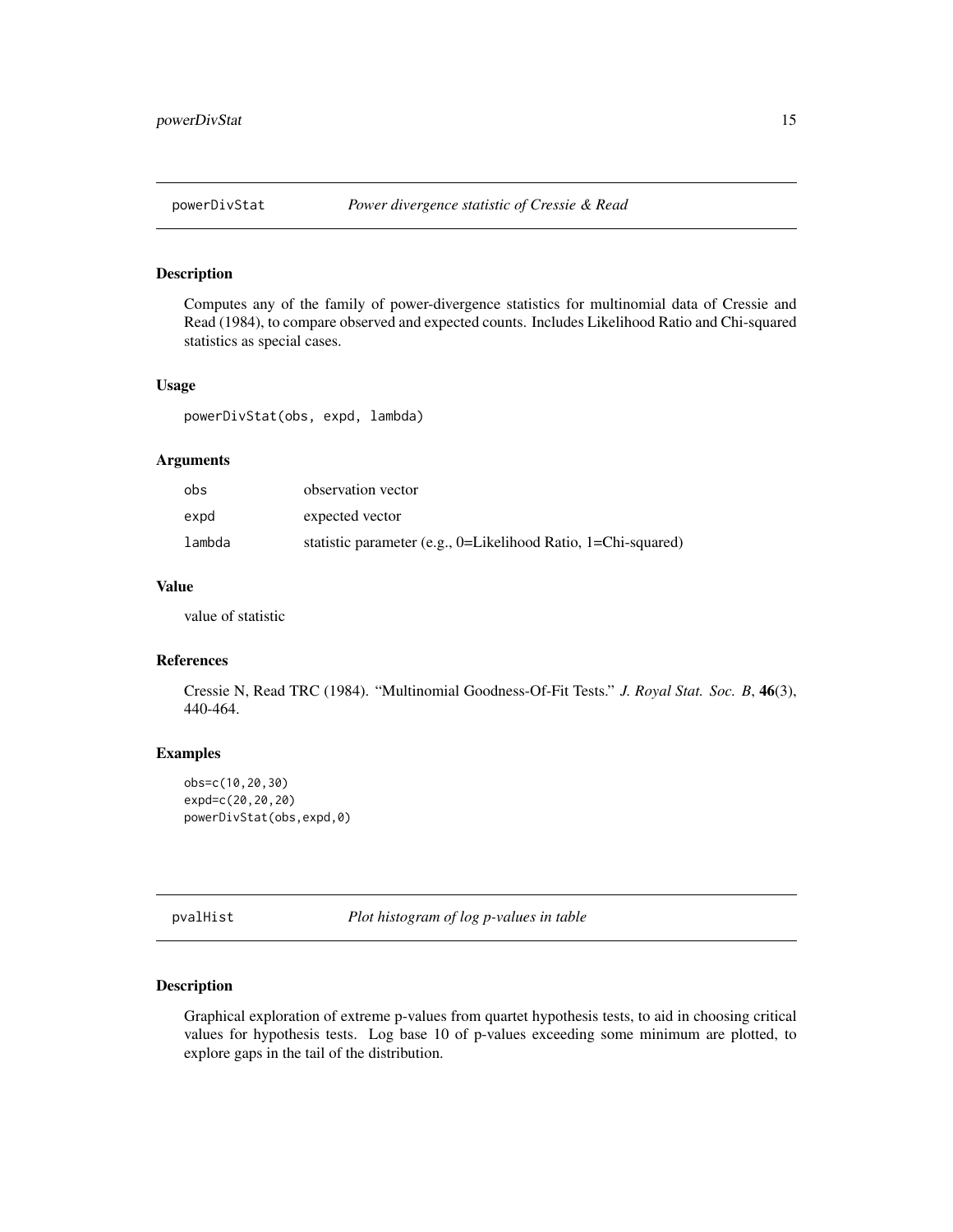### <span id="page-15-0"></span>Usage

```
pvalHist(pTable, model, pmin = 0)
```
#### Arguments

| pTable | a quartet table with p-values, such as from NANUQ, quartetTreeTestInd, or<br>quartetStarTestInd |
|--------|-------------------------------------------------------------------------------------------------|
| model  | one of "T1", "T3", or "star", where pTable contains a column p_model of<br>p-values             |
| pmin   | include only p-values above pmin in the histogram                                               |

### Details

Since logarithms are plotted, p-values close to 0 will appear as negative numbers of large magnitude, putting the tail of the distribution to the left in the histogram.

When exploring possible critical values for the hypothesis tests in the NANUQ algorithm, use model= "T3" to choose values for alpha which distinguish treelikeness from hybridization, and model= "star" to choose values for beta which distinguish polytomies from resolved trees. In general, alpha should be chosen to be small and beta to be large so that most quartets are interpreted as resolved trees.

### See Also

[NANUQ](#page-9-1), [NANUQdist](#page-11-1)

#### Examples

```
pTable=NANUQ(system.file("extdata","dataYeastRokas",package="MSCquartets"),
      alpha=0.05, beta=.95, outfile = file.path(tempdir(), "NANUQdist"))
pvalHist(pTable,"T3")
```
<span id="page-15-1"></span>

| I<br>c | ×<br>I |
|--------|--------|
|        |        |

QDC *Compute Quartet Distance Consensus tree from gene tree data*

#### Description

Compute the Quartet Distance Consensus (Rhodes 2020) estimate of an unrooted topological species tree from gene tree data.

### Usage

```
QDC(
  genetreedata,
  taxanames = NULL,
 method = fastme.bal,
 omit = FALSE,metric = FALSE
)
```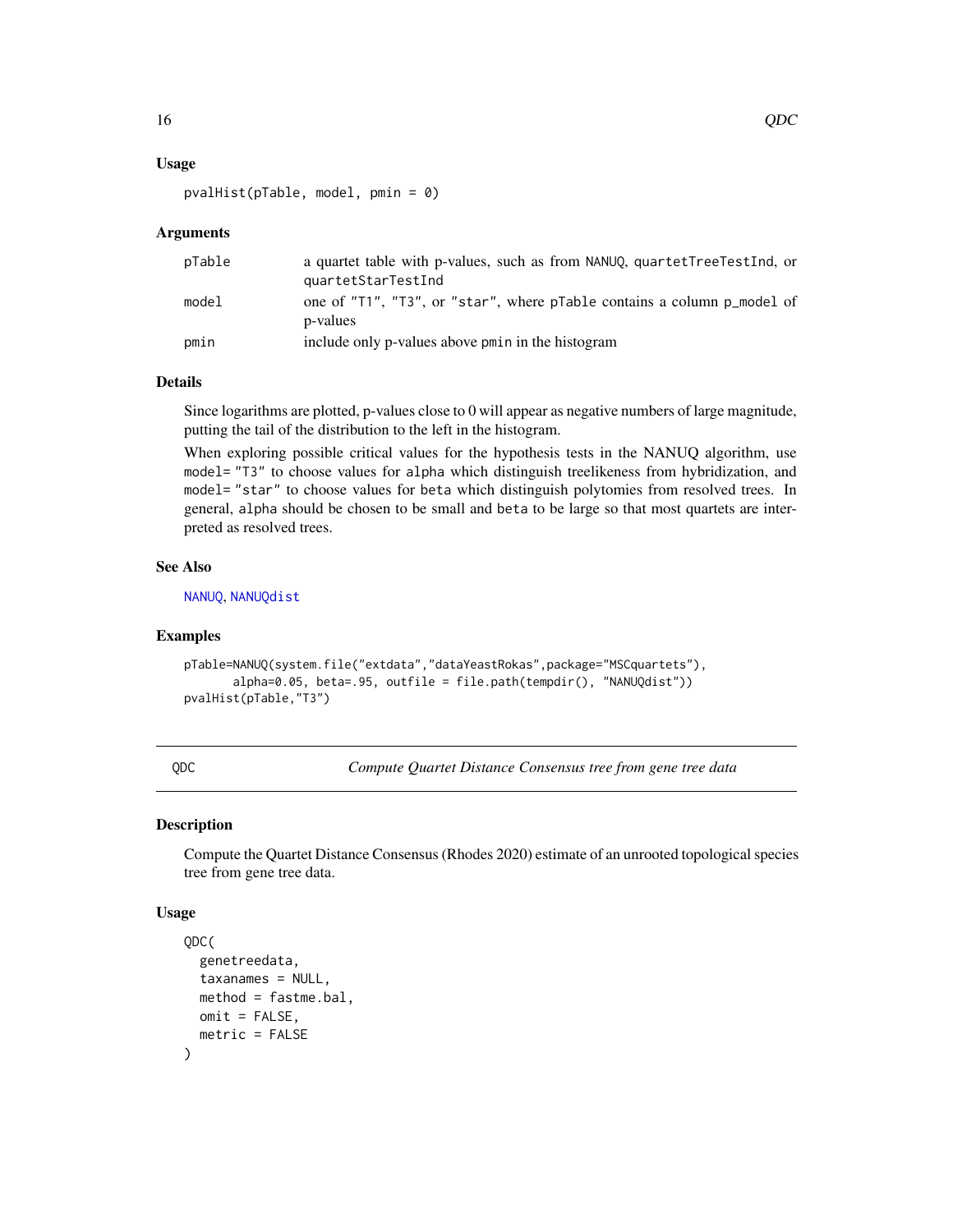#### <span id="page-16-0"></span> $QDC$  and  $17$

### **Arguments**

| genetreedata | gene tree data that may be supplied in any of 3 forms:                                                                                                                                                                                                                                 |
|--------------|----------------------------------------------------------------------------------------------------------------------------------------------------------------------------------------------------------------------------------------------------------------------------------------|
|              | 1. a character string giving the name of a file containing gene trees in Newick,                                                                                                                                                                                                       |
|              | 2. a multiPhylo object containing gene trees, or                                                                                                                                                                                                                                       |
|              | 3. a resolved quartet table, such as produced by quartetTableResolved                                                                                                                                                                                                                  |
| taxanames    | if genet reedata is a file or a multiphylo object, a vector of a subset of the taxa<br>names on the gene trees to be analyzed, if NULL all taxa on the first gene tree are<br>used; if genetreedata is a quartet table, this argument is ignored and all taxa<br>in the table are used |
| method       | a distance-based tree building function, such as fastme bal or nj                                                                                                                                                                                                                      |
| omit         | TRUE ignores unresolved quartets; FALSE treats them as 1/3 of each resolution;<br>ignored if genetreedata is supplied as a quartet table                                                                                                                                               |
| metric       | if FALSE return topological tree; if TRUE return metric tree with internal edge<br>lengths estimated by estimateEdgeLengths with lambda=0, and terminal branches<br>of length 1                                                                                                        |

### Details

This function is a wrapper which performs the steps of reading in a collection of gene trees, tallying quartets, computing the quartet distance between taxa, building a tree which consistently estimates the unrooted species tree topology under the MSC, and then possibly estimating edge lengths using the "simpleML" method.

#### Value

an unrooted tree of type phylo

### References

Rhodes JA (2020). "Topological metrizations of trees, and new quartet methods of tree inference." *IEEE/ACM Trans. Comput. Biol. Bioinform.*, 17(6), 2107-2118. doi: [10.1109/TCBB.2019.2917204.](https://doi.org/10.1109/TCBB.2019.2917204)

#### See Also

[quartetTable](#page-21-1), [quartetTableResolved](#page-26-1), [quartetTableDominant](#page-23-1), [quartetDist](#page-18-1), [QDS](#page-17-1), [WQDC](#page-39-1), [WQDCrecursive](#page-41-1) [estimateEdgeLengths](#page-5-1)

```
gtrees=read.tree(file=system.file("extdata","dataGeneTreeSample",package="MSCquartets"))
tnames=taxonNames(gtrees)
stree=QDC(gtrees,tnames[1:6])
write.tree(stree)
plot(stree)
streeMetric=QDC(gtrees, tnames[1:6],metric=TRUE)
write.tree(streeMetric)
plot(streeMetric)
```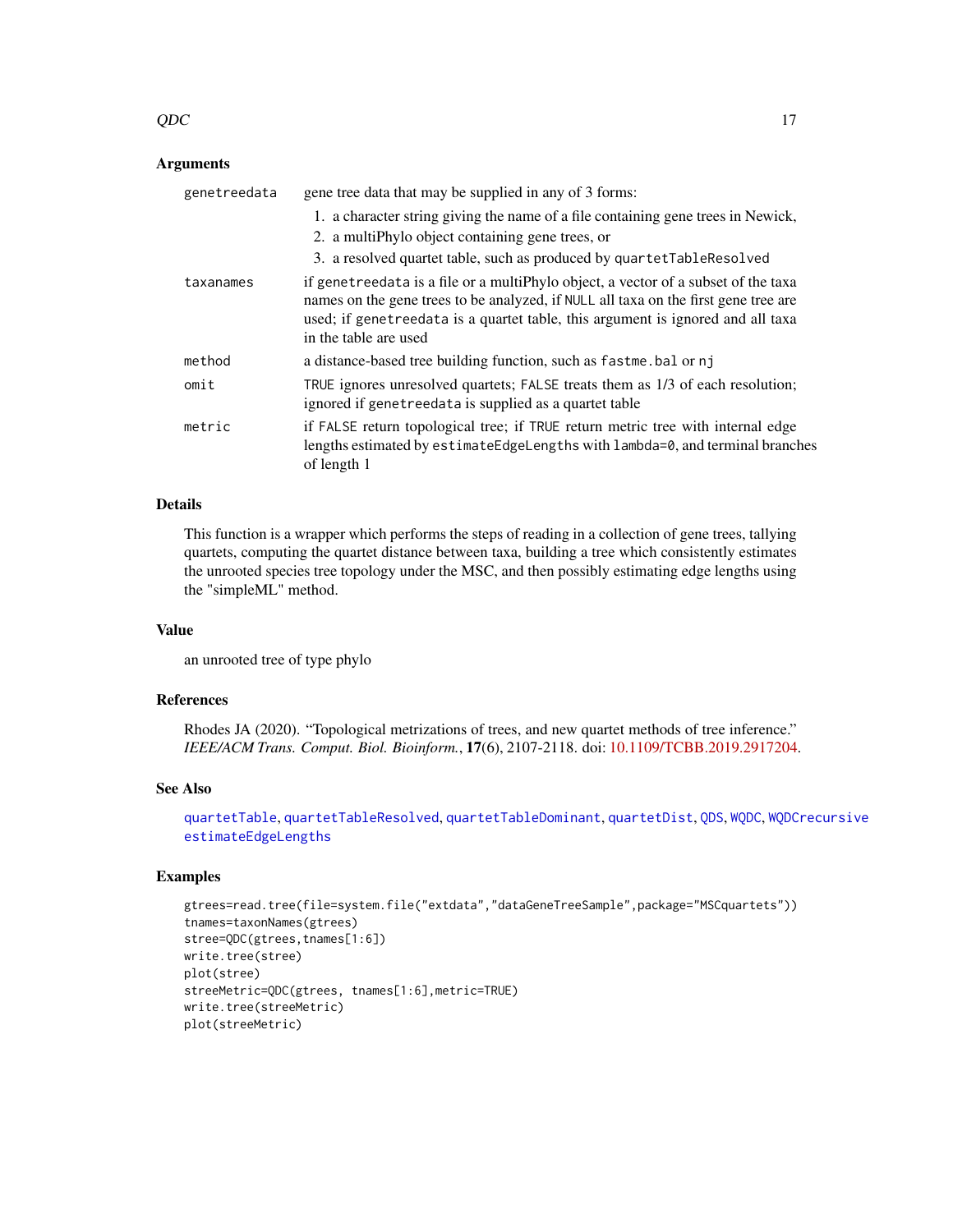### <span id="page-17-1"></span><span id="page-17-0"></span>Description

Apply the Quartet Distance Supertree method of Rhodes (2020) to a table specifying a collection of quartets on n taxa.

### Usage

QDS(dqt, method = fastme.bal)

### Arguments

| dat    | an (n choose 4) x $n$ (or $n+1$ ) matrix of form output by quartet TableDominant; |
|--------|-----------------------------------------------------------------------------------|
|        | (Note: If present, the n+1th column of dqt is ignored)                            |
| method | tree building function (e.g., fastme.bal, nj)                                     |

### Details

This function is a wrapper which runs quartetDist and then builds a tree.

### Value

an unrooted metric tree of type phylo. Edge lengths are not in interpretable units

### References

Rhodes JA (2020). "Topological metrizations of trees, and new quartet methods of tree inference." *IEEE/ACM Trans. Comput. Biol. Bioinform.*, 17(6), 2107-2118. doi: [10.1109/TCBB.2019.2917204.](https://doi.org/10.1109/TCBB.2019.2917204)

### See Also

[quartetTableDominant](#page-23-1), [quartetDist](#page-18-1), [QDC](#page-15-1), [WQDS](#page-42-1), [WQDC](#page-39-1), [WQDCrecursive](#page-41-1)

```
gtrees=read.tree(file=system.file("extdata","dataGeneTreeSample",package="MSCquartets"))
tnames=taxonNames(gtrees)
QT=quartetTable(gtrees,tnames[1:6])
RQT=quartetTableResolved(QT)
DQT=quartetTableDominant(RQT)
tree=QDS(DQT)
write.tree(tree)
plot(tree)
```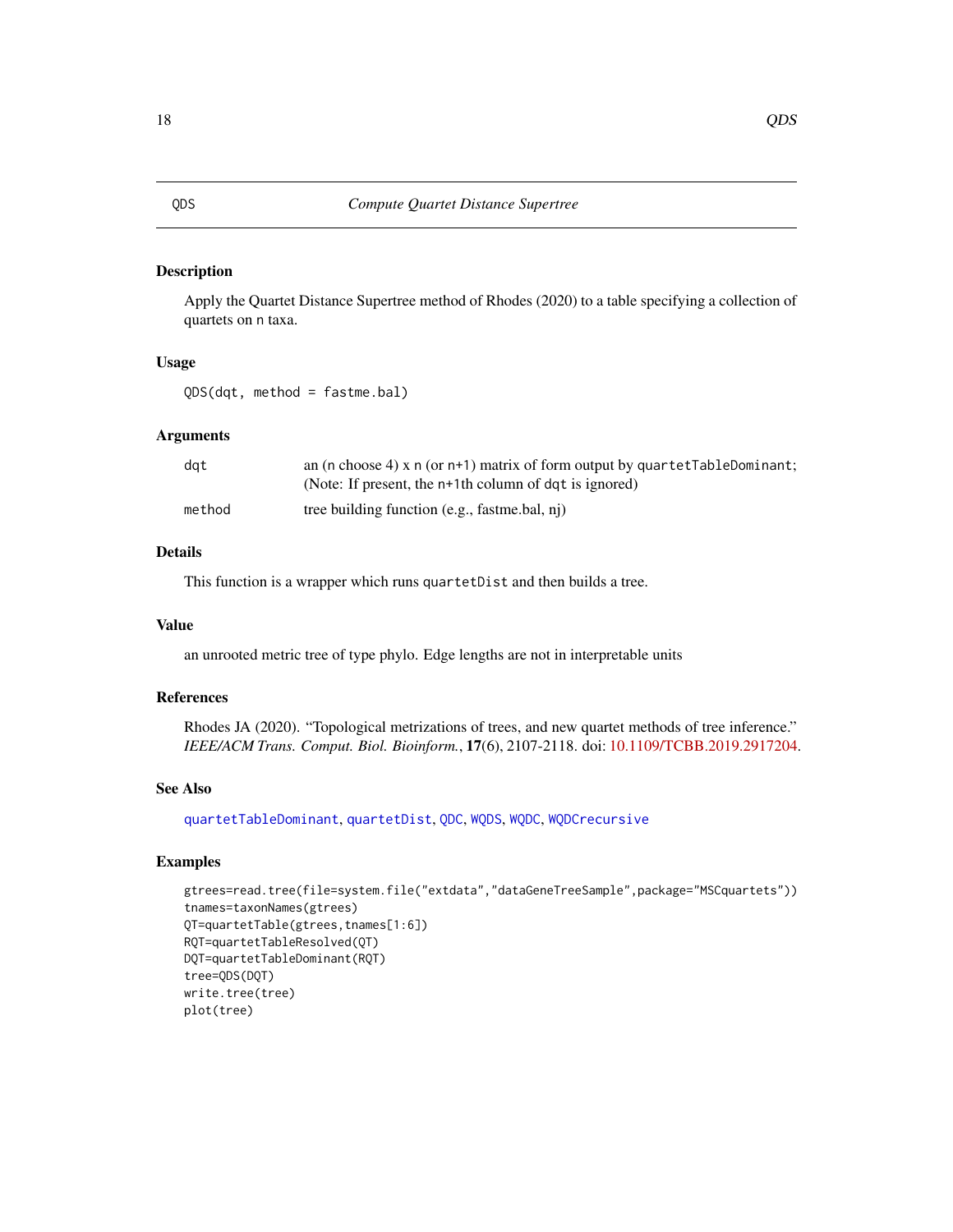<span id="page-18-1"></span><span id="page-18-0"></span>

### Description

Compute the Quartet Distance of Rhodes (2020) from a table specifying a collection of quartets on n taxa.

### Usage

quartetDist(dqt)

### Arguments

dqt an (n choose 4) x n (or n+1) matrix of form output by quartetTableDominant; (Note: If present, the n+1th column of dqt is ignored.)

### Value

a pairwise distance matrix on n taxa

### References

Rhodes JA (2020). "Topological metrizations of trees, and new quartet methods of tree inference." *IEEE/ACM Trans. Comput. Biol. Bioinform.*, 17(6), 2107-2118. doi: [10.1109/TCBB.2019.2917204.](https://doi.org/10.1109/TCBB.2019.2917204)

### See Also

[quartetTableDominant](#page-23-1), [QDS](#page-17-1), [QDC](#page-15-1), [quartetWeightedDist](#page-32-1)

```
gtrees=read.tree(file=system.file("extdata","dataGeneTreeSample",package="MSCquartets"))
tnames=taxonNames(gtrees)
QT=quartetTable(gtrees,tnames[1:6])
RQT=quartetTableResolved(QT)
DQT=quartetTableDominant(RQT)
Dist=quartetDist(DQT)
tree=NJ(Dist)
write.tree(tree)
plot(tree)
```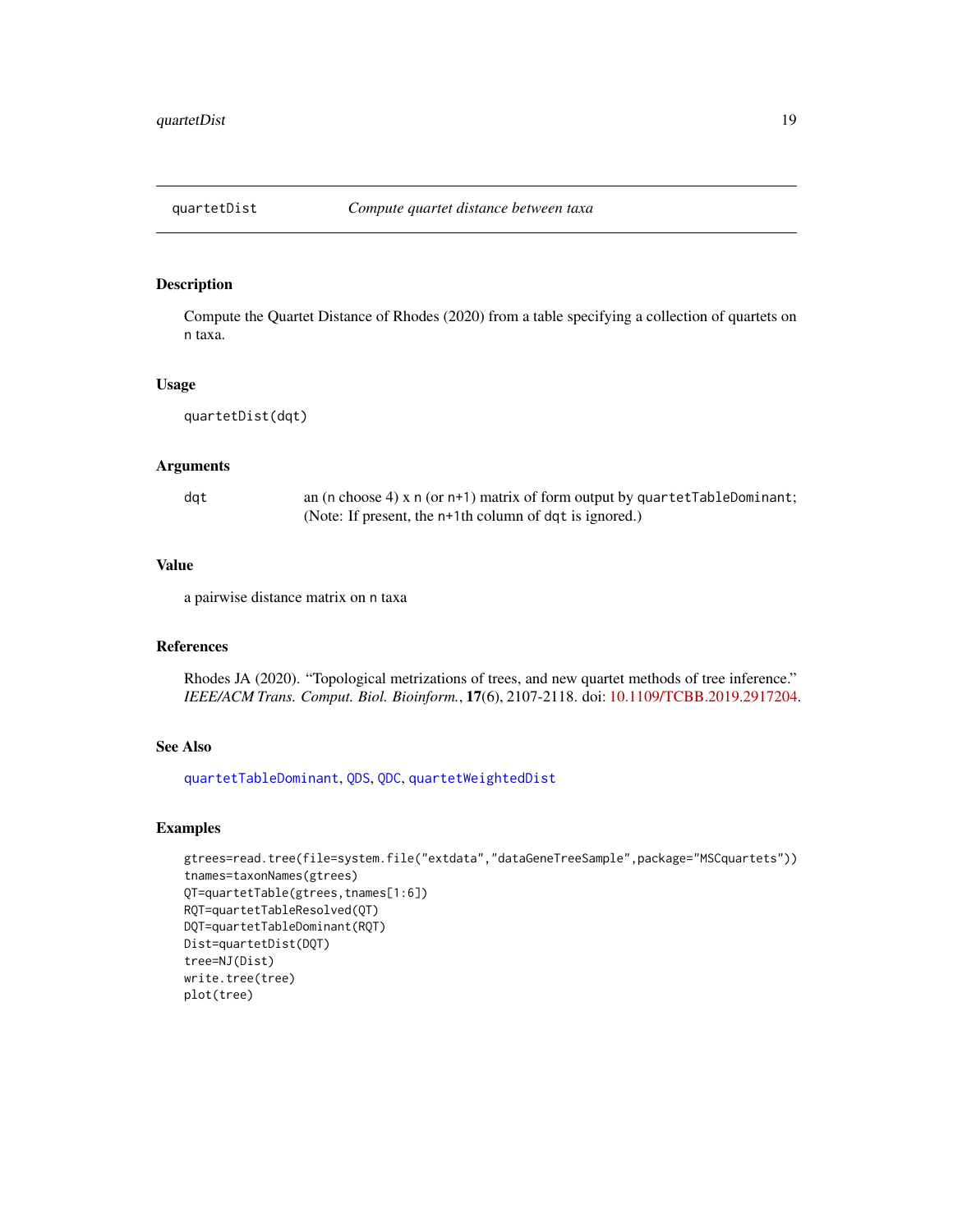<span id="page-19-1"></span><span id="page-19-0"></span>quartetNetworkDist *Compute network quartet distance between taxa*

#### **Description**

Produce network quartet distance table for the NANUQ algorithm, from a table of quartets and p-values, and specified levels of quartet hypothesis tests. The network quartet distance, which is described more fully by Allman et al. (2019), generalizes the quartet distance of Rhodes (2020).

#### Usage

quartetNetworkDist(pTable, alpha, beta)

### Arguments

| pTable | a table of quartets and p-values, as computed by NANUQ, or quartetTreeTestInd<br>and quartetStarTestInd                                         |
|--------|-------------------------------------------------------------------------------------------------------------------------------------------------|
| alpha  | a scalar significance level for judging p-values p_T3 indicating hybridization on<br>quartet; smaller value gives fewer hybridization decisions |
| beta   | a scalar significance level for judging p-values p_star indicating quartet star<br>tree; smaller value gives fewer resolved tree decisions      |

### **Details**

In case of a triple of quartet counts with the two largest equal and the third slighltly smaller, along with alpha and beta leading to a star quartet being rejected and a tree not being rejected, this function chooses a resolved quartet topology uniformly at random from the two largest counts. This is the only stochastic element of the code, and its impact is usually negligable.

### Value

a distance table

### References

Allman ES, Baños H, Rhodes JA (2019). "NANUQ: A method for inferring species networks from gene trees under the coalescent model." *Algorithms Mol. Biol.*, 14(24), 1-25. doi: [10.1186/s13015-](https://doi.org/10.1186/s13015-019-0159-2) [01901592.](https://doi.org/10.1186/s13015-019-0159-2)

Rhodes JA (2020). "Topological metrizations of trees, and new quartet methods of tree inference." *IEEE/ACM Trans. Comput. Biol. Bioinform.*, 17(6), 2107-2118. doi: [10.1109/TCBB.2019.2917204.](https://doi.org/10.1109/TCBB.2019.2917204)

### See Also

[NANUQ](#page-9-1), [NANUQdist](#page-11-1)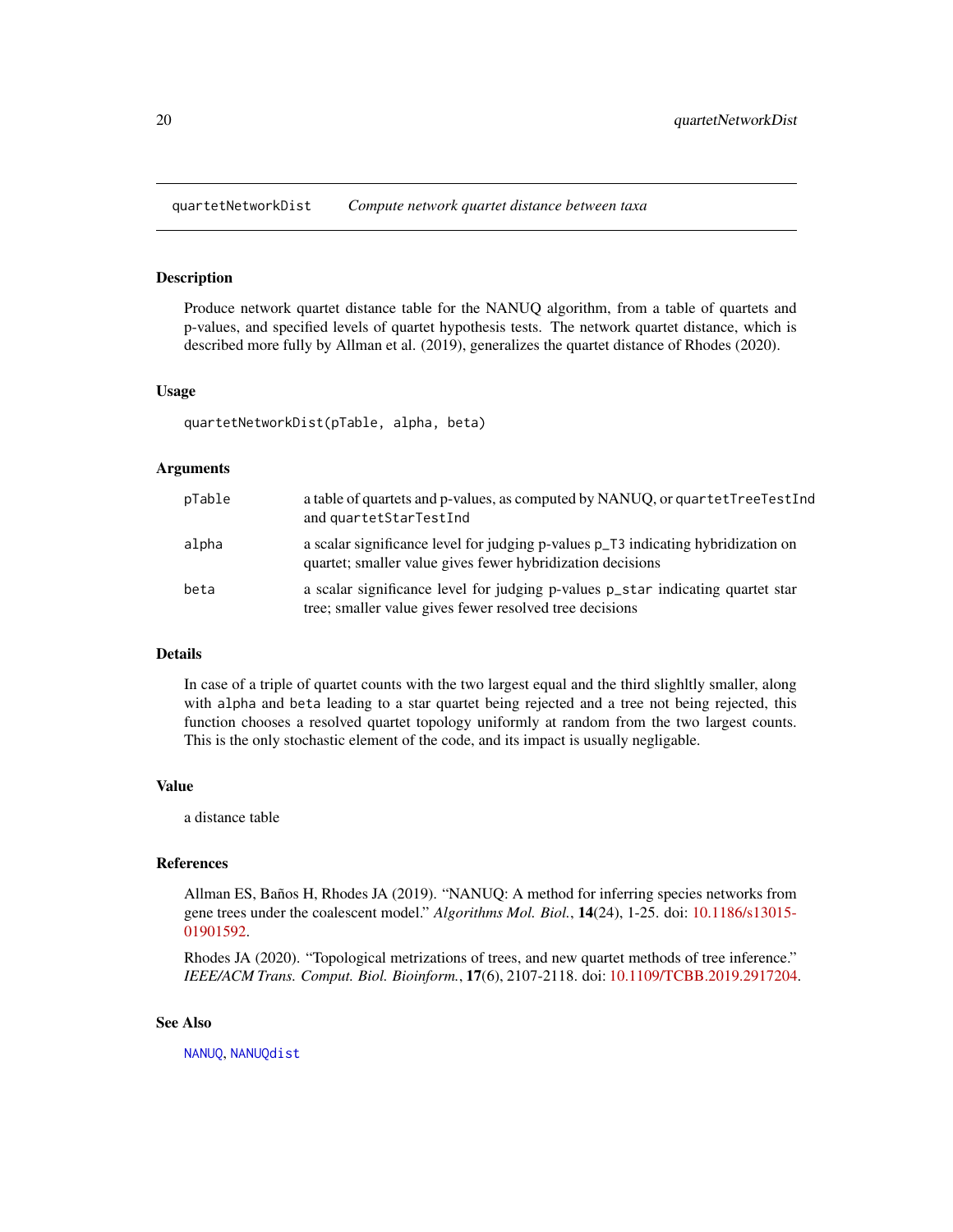### <span id="page-20-0"></span>quartetStarTest 21

### Examples

```
pTable=NANUQ(system.file("extdata", "dataYeastRokas",package="MSCquartets"), alpha=.0001,
      beta=.95,outfile = file.path(tempdir(), "NANUQdist"))
dist=quartetNetworkDist(pTable, alpha=.05, beta=.95)
dist
```
<span id="page-20-2"></span>quartetStarTest *Hypothesis test for quartet counts fitting a star tree under the MSC*

### Description

Perform hypothesis test for star tree for a vector of quartet counts to fit expected frequencies of (1/3,1/3,1/3). The test performed is a standard Chi-square with 2 degrees of freedom.

### Usage

quartetStarTest(obs)

### Arguments

obs vector of 3 counts of resolved quartet frequencies

#### Value

p-value

### Examples

```
obs=c(16,72,12)
quartetStarTest(obs)
```
<span id="page-20-1"></span>

| quartetStarTestInd | Multiple independent hypothesis tests for gene quartet counts fitting a |
|--------------------|-------------------------------------------------------------------------|
|                    | species quartet star tree under the MSC                                 |

### Description

Perform hypothesis tests for a species quartet star tree vs. any alternative for all quartet counts in an input table, as if the quartets are independent.

#### Usage

```
quartetStarTestInd(rqt)
```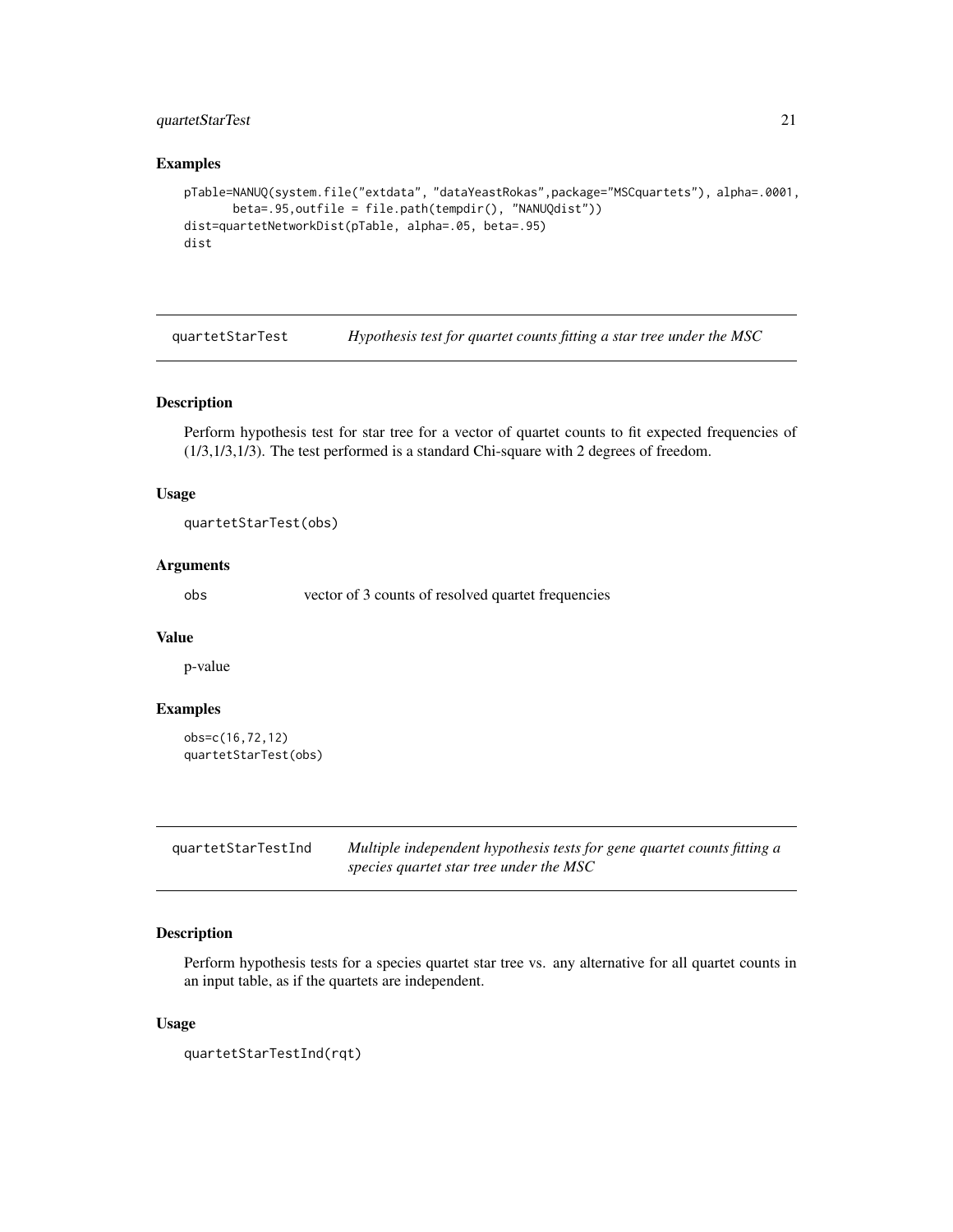#### <span id="page-21-0"></span>Arguments

rqt Table of resolved quartet counts, as produced by quartetTableResolved, or quartetTreeTestInd

### Details

This function assumes all quartets are resolved. The test performed is described in quartetStarTest.

### Value

the same table as the input rqt with column "p\_star" appended, containing p-values for judging fit to MSC on a star tree

#### See Also

[quartetStarTest](#page-20-2), [quartetTreeTest](#page-29-1), [quartetTreeTestInd](#page-31-1), [quartetTableResolved](#page-26-1), [quartetTestPlot](#page-27-1)

### Examples

```
gtrees=read.tree(file=system.file("extdata","dataGeneTreeSample",package="MSCquartets"))
tnames=taxonNames(gtrees)
QT=quartetTable(gtrees,tnames[1:6])
RQT=quartetTableResolved(QT)
pTable=quartetStarTestInd(RQT)
quartetTablePrint(pTable[1:6,])
```
<span id="page-21-1"></span>quartetTable *Produce table of counts of quartets displayed on trees*

### Description

Compiles table of quartet count concordance factors (qcCFs) for topological quartets displayed on a collection of trees.

### Usage

```
quartetTable(trees, taxonnames = NULL, epsilon = 0, random = 0)
```
#### Arguments

| trees      | multiphylo object containing un/rooted metric/topological trees                    |
|------------|------------------------------------------------------------------------------------|
| taxonnames | vector of n names of taxa of interest; if NULL then taken from taxa on trees [[1]] |
| epsilon    | minimum for branch lengths to be treated as non-zero                               |
| random     | number of random subsets of 4 taxa to consider; if 0, use all n choose 4 subsets   |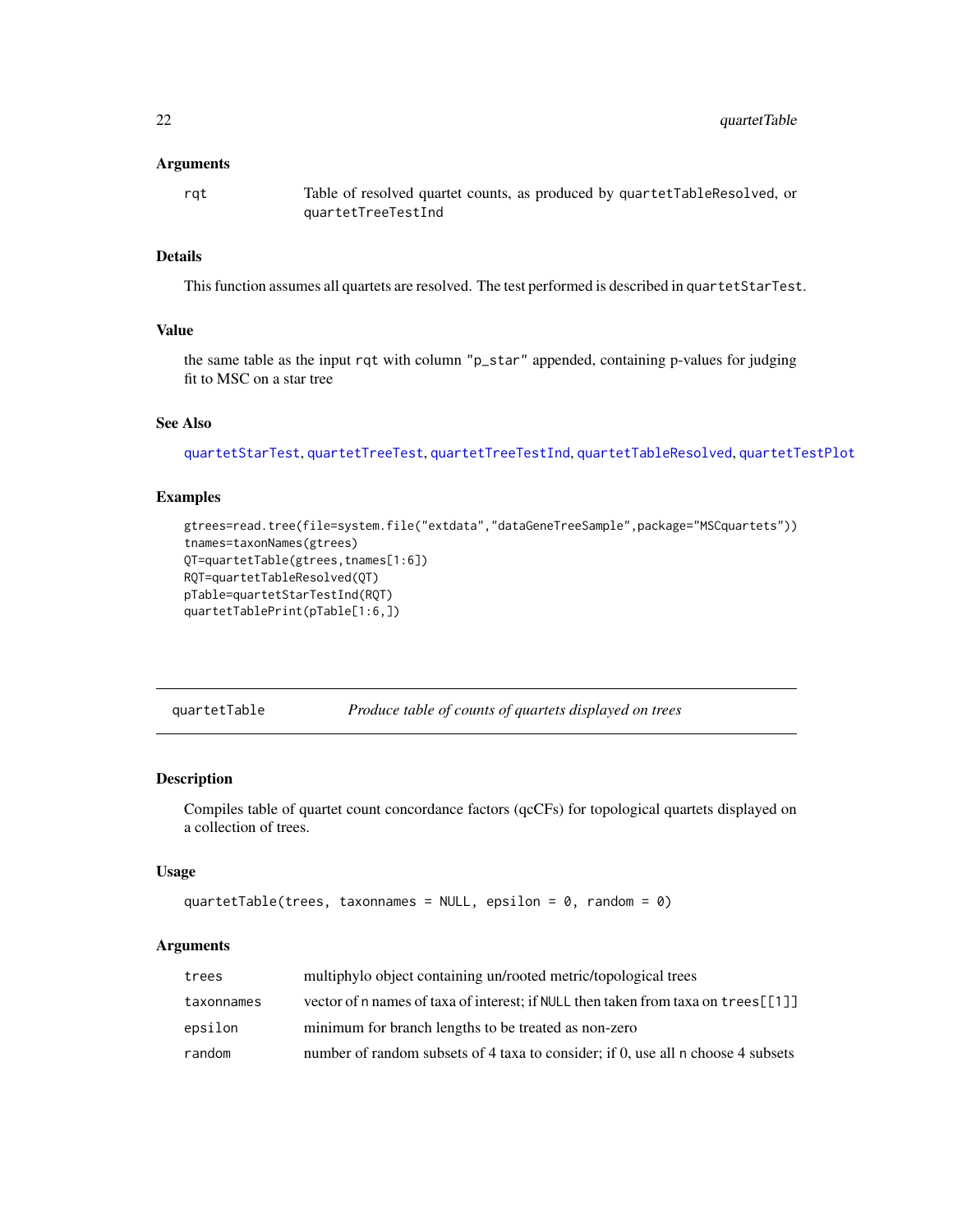### <span id="page-22-0"></span>Details

The names in taxonnames may be any subset of those on the trees. Branch lengths of non-negative size less than or equal to epsilon are treated as zero, giving polytomies.

In the returned table, columns are labeled by taxon names and quartet names ("12|34", etc.). 1s and 0s in taxon columns indicate the taxa in a quartet. Quartet 12|34 means the first and second indicated taxa form a cherry, 13|24 means the first and third form a cherry, 14|23 means the first and fourth form a cherry, and 1234 means the quartet is unresolved.

An error occurs if any branch length is negative. Warnings are given if some of taxonnames are missing on some trees, or if some 4-taxon set is not on any tree.

If random>0, then for efficiency random should be much smaller then the number of possible 4 taxon subsets.

### Value

an (n choose  $4$ )x(n+4) matrix (or (random)x(n+4) matrix) encoding 4 taxon subsets of taxonnames and counts of each of the quartets 12|34, 13|24, 14|23, 1234 across the trees

### See Also

[quartetTableParallel](#page-24-1), [quartetTableResolved](#page-26-1), [quartetTableDominant](#page-23-1), [taxonNames](#page-39-2)

#### Examples

```
gtrees=read.tree(file=system.file("extdata","dataGeneTreeSample",package="MSCquartets"))
tnames=taxonNames(gtrees)
QT=quartetTable(gtrees,tnames[1:6])
RQT=quartetTableResolved(QT)
DQT=quartetTableDominant(RQT)
```
<span id="page-22-1"></span>quartetTableCollapse *Reduce quartet table by combining some taxa*

#### **Description**

Form a smaller resolved quartet table by lumping some taxa into a composite taxon.

#### Usage

```
quartetTableCollapse(rqt, taxaA, taxaB)
```
### Arguments

| rat   | a resolved quartet table, as from quartetTableResolved                         |
|-------|--------------------------------------------------------------------------------|
| taxaA | a vector of taxon names in rqt to be included in the output table              |
| taxaB | a vector of taxon names in rqt to form new composite taxon in the output table |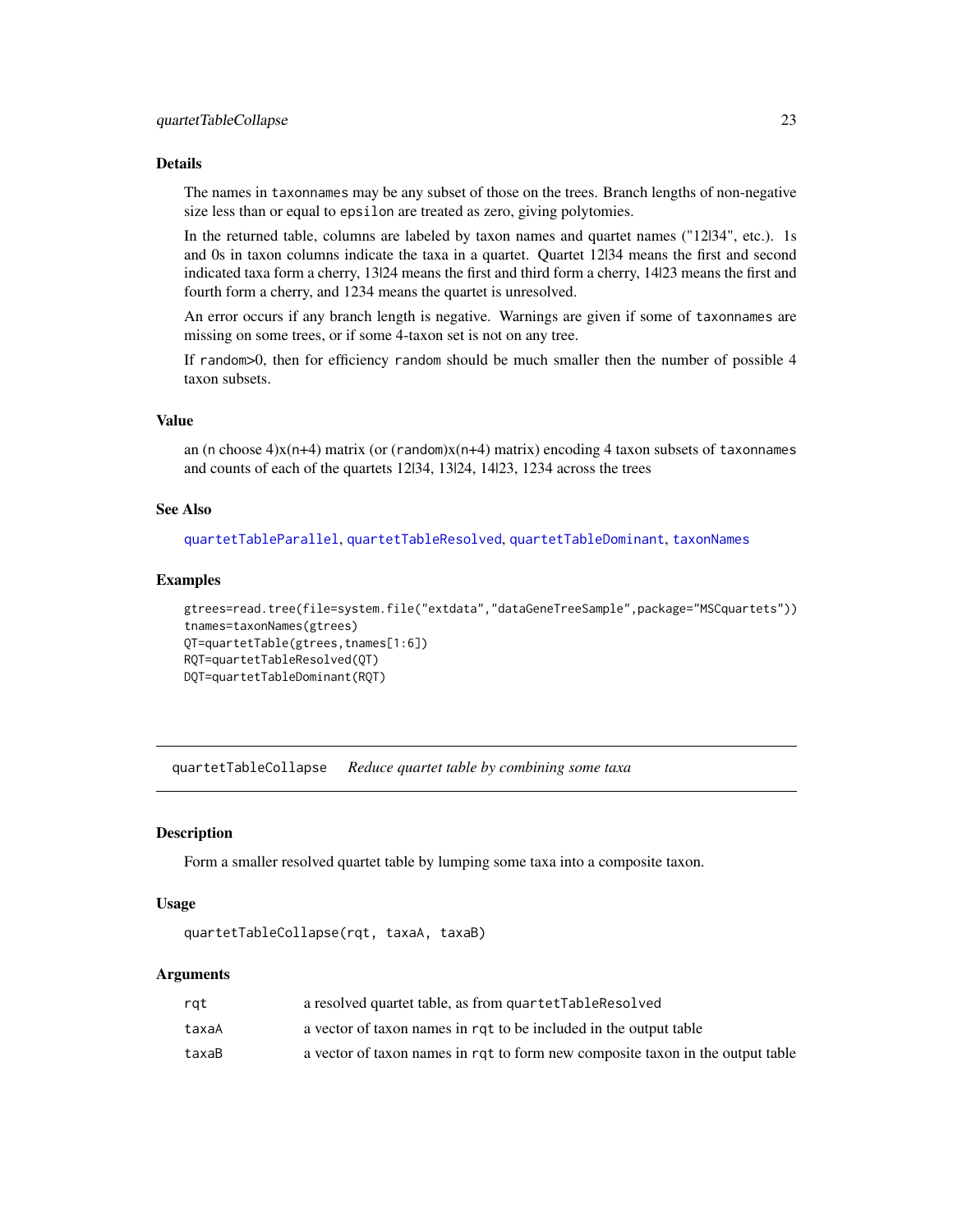### Details

This function is needed for the recursive calls in WQDSrec. It should only be applied to a resolved quartet table which includes counts for all possible quartets on the taxa (though counts can be zero). The sets taxaA and taxaB must be disjoint. Their union need not be all taxa in rqt.

### Value

a resolved quartet table with length(taxaA)+1 taxa; the composite taxon is named as the concatenation of the sorted names in taxaB

#### See Also

### [WQDCrecursive](#page-41-1)

<span id="page-23-1"></span>

| quartetTableDominant Produce table of dominant quartets, with estimates of internal edge |
|------------------------------------------------------------------------------------------|
| lengths                                                                                  |

### Description

Converts table of counts of resolved quartets on n taxa to show only dominant one, with maximum likelihood estimate of internal edge weight under the MSC.

#### Usage

```
quartetTableDominant(rqt, bigweights = "infinite")
```
### Arguments

| rat        | a table, as produced by quartetTableResolved of size (n choose $4$ ) $x(n+3)$ ;                                                                                    |
|------------|--------------------------------------------------------------------------------------------------------------------------------------------------------------------|
| bigweights | "infinite" or "finite", to indicate whether the weight (internal edge length)<br>of a quartet for which only one topology appears is given as Inf or a finite, but |
|            | large, numerical value                                                                                                                                             |

### Details

If bigweights="finite", when for a set of 4 taxa the quartet counts are  $(m,0,0)$  then the edge weight is computed as if the relative frequency of the dominant topology were m/(m+1).

### Value

an (n choose  $4$ )x(n+1) array with dominant quartet topology encoded by 1,1,-1,-1 in taxon columns, with signs indicating cherries; the  $(n+1)$ th column "weight" contains the maximum likelihood estimates, under MSC on a 4-taxon tree, of the quartets' central edge lengths, in coalescent units

### See Also

[quartetTable](#page-21-1), [quartetTableResolved](#page-26-1)

<span id="page-23-0"></span>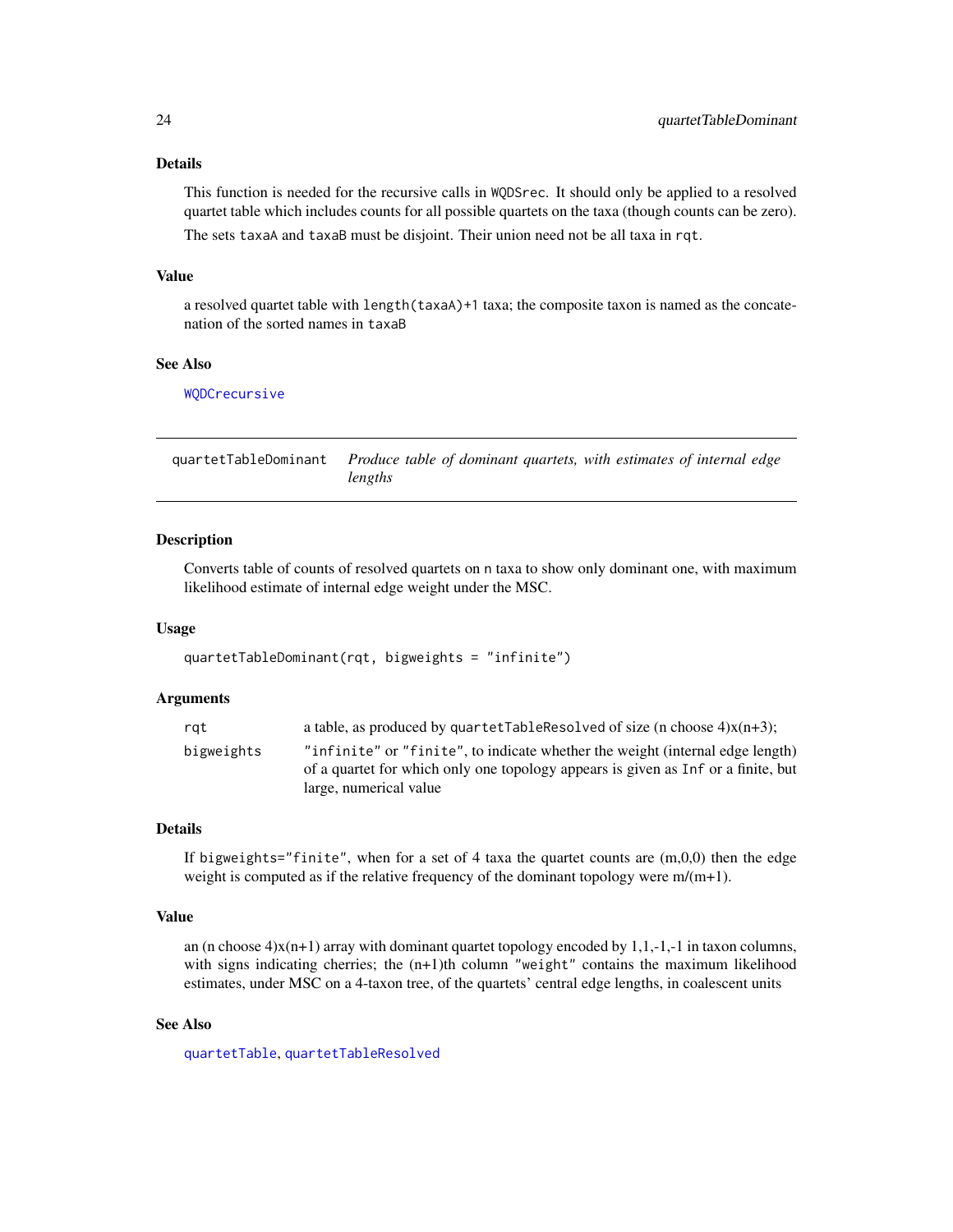### <span id="page-24-0"></span>quartetTableParallel 25

### Examples

```
gtrees=read.tree(file=system.file("extdata","dataGeneTreeSample",package="MSCquartets"))
tnames=taxonNames(gtrees)
QT=quartetTable(gtrees,tnames[1:6])
RQT=quartetTableResolved(QT)
RQT[1:6,]
DQT=quartetTableDominant(RQT)
DQT[1:6,]
```
<span id="page-24-1"></span>quartetTableParallel *Produce table of counts of quartets displayed on trees, in parallel for large data sets*

#### Description

Compiles table of quartet count concordance factors (qcCFs) for topological quartets displayed on a collection of trees. Gives the same output as quartetTable, but operates in parallel.

#### Usage

```
quartetTableParallel(
  trees,
  taxonnames = NULL,
  epsilon = 0,
  random = \theta,
  numCores
)
```
#### Arguments

| trees      | multiphylo object containing un/rooted metric/topological trees                       |
|------------|---------------------------------------------------------------------------------------|
| taxonnames | vector of n names of taxa of interest; if NULL then taken from taxa on $t$ rees [[1]] |
| epsilon    | minimum for branch lengths to be treated as non-zero                                  |
| random     | number of random subsets of 4 taxa to consider; if 0, use all n choose 4 subsets      |
| numCores   | number of cores to use for parallel calls                                             |

### Details

The number of available cores can be determined by parallel: : detectCores(). With overhead, tabulating quartets for a large data set (many taxa and/or many gene trees) on a 4-core computer using numCores=4 may require less than half the elapsed time of the sequential quartetTable.

The names in taxonnames may be any subset of those on the trees. Branch lengths of non-negative size less than or equal to epsilon are treated as zero, giving polytomies.

In the returned table, columns are labeled by taxon names and quartet names ("12|34", etc.). 1s and 0s in taxon columns indicate the taxa in a quartet. Quartet 12|34 means the first and second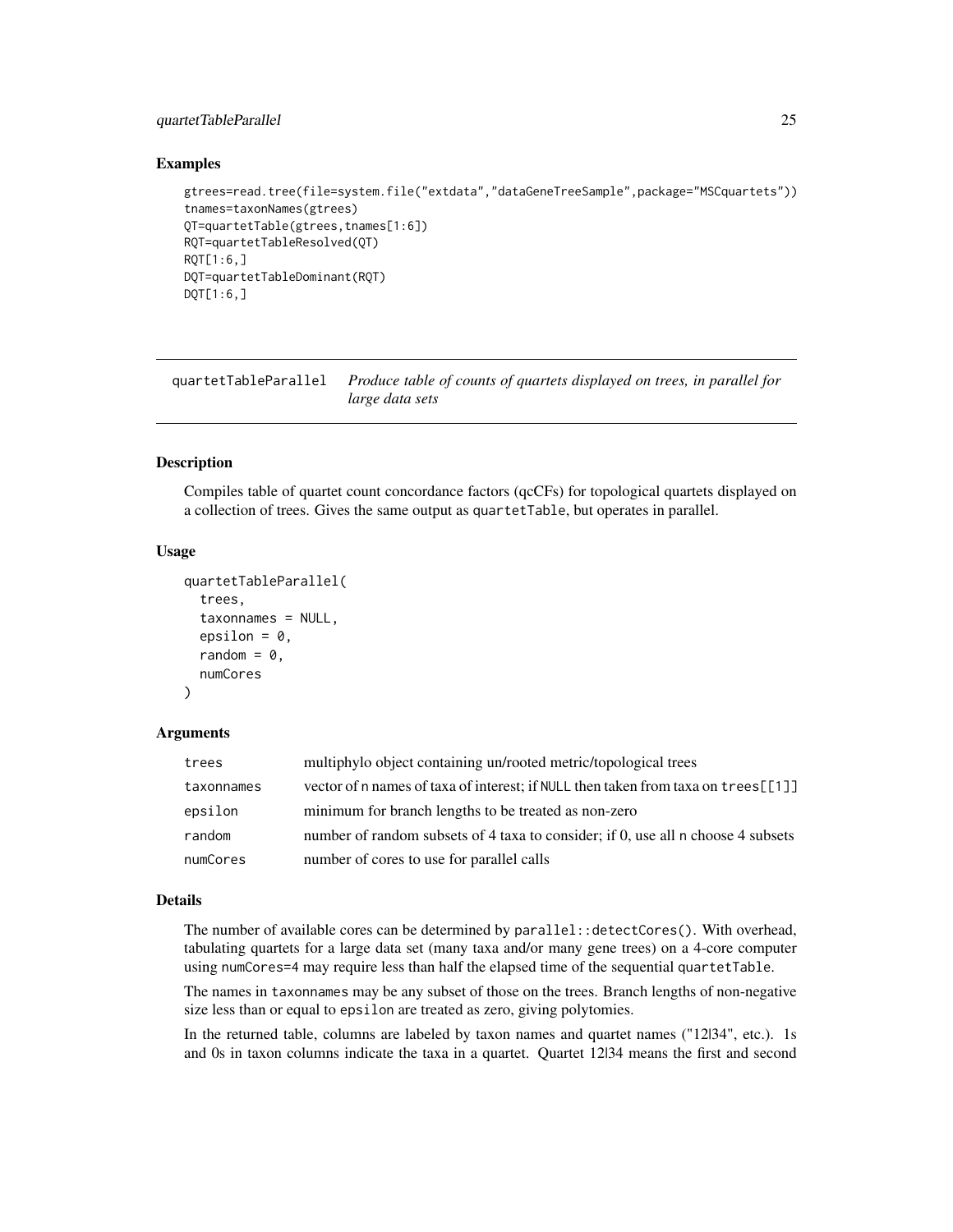<span id="page-25-0"></span>indicated taxa form a cherry, 13|24 means the first and third form a cherry, 14|23 means the first and fourth form a cherry, and 1234 means the quartet is unresolved.

An error occurs if any branch length is negative. Warnings are given if some of taxonnames are missing on some trees, or if some 4-taxon set is not on any tree.

If random>0, then for efficiency random should be much smaller then the number of possible 4 taxon subsets.

If the quartet counts are to be used for NANUQ, or any other routines requiring resolved quartet counts, [quartetTableResolved](#page-26-1) must be run following quartetTableParallel. See example below.

#### Value

an (n choose  $4$ )x(n+4) matrix (or (random)x(n+4) matrix) encoding 4 taxon subsets of taxonnames and counts of each of the quartets 12|34, 13|24, 14|23, 1234 across the trees

#### See Also

[quartetTable](#page-21-1), [quartetTableResolved](#page-26-1), [quartetTableDominant](#page-23-1), [taxonNames](#page-39-2)

### Examples

```
gtrees=read.tree(file=system.file("extdata","dataHeliconiusMartin",package="MSCquartets"))
QT=quartetTableParallel(gtrees,numCores=2)
RQT=quartetTableResolved(QT)
pTable=NANUQ(RQT,alpha=1e-40, beta=1e-30, outfile = file.path(tempdir(), "NANUQdist"))
```
quartetTablePrint *Print a quartet table with nice formatting*

#### Description

Print a quartet table with the taxa in each quartet shown by name.

#### Usage

```
quartetTablePrint(qt)
```
#### **Arguments**

qt a table such as returned by quartetTable, quartetTableResolved, or quartetTableDominant, possibly with extra columns added by other functions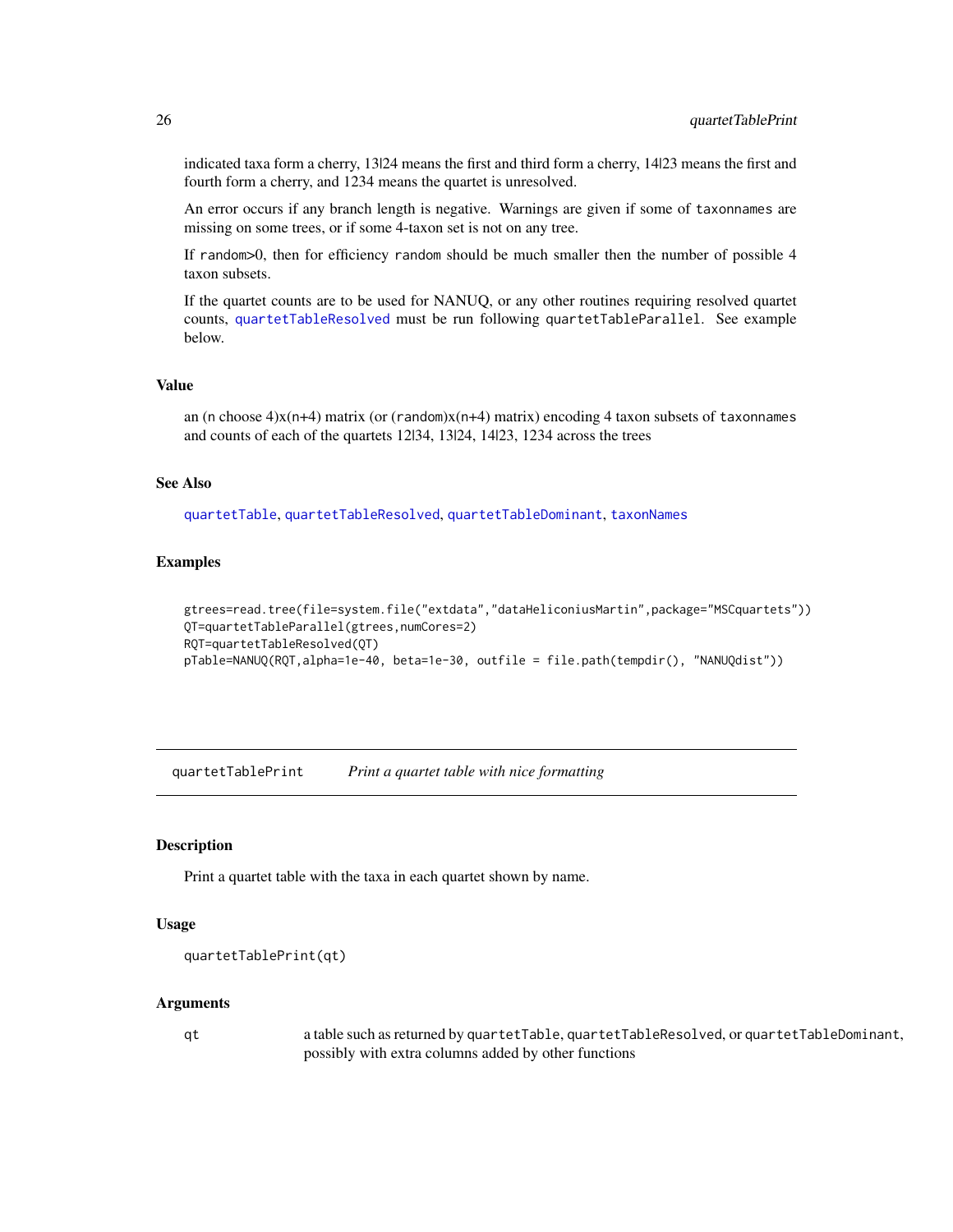### <span id="page-26-0"></span>quartetTableResolved 27

#### Examples

```
gtrees=read.tree(file=system.file("extdata","dataGeneTreeSample",package="MSCquartets"))
tnames=taxonNames(gtrees)
QT=quartetTable(gtrees,tnames[1:6])
QT[1:6,]
quartetTablePrint(QT[1:6,])
RQT=quartetTableResolved(QT)
RQT[1:6,]
quartetTablePrint(RQT[1:6,])
pTable=quartetTreeTestInd(RQT,"T3")
pTable[1:6,]
quartetTablePrint(pTable[1:6,])
DQT=quartetTableDominant(RQT)
DQT[1:6,]
quartetTablePrint(DQT[1:6,])
```
<span id="page-26-1"></span>quartetTableResolved *Modify quartet table to show only resolved quartets*

### Description

Converts table of all quartet counts, including unresolved ones, by either dropping unresolved ones, or distributing them uniformly among the three resolved counts.

#### Usage

```
quartetTableResolved(qt, omit = FALSE)
```
### Arguments

| at   | table, as produced by quartetTable for n taxa, with n+4 columns              |
|------|------------------------------------------------------------------------------|
| omit | TRUE deletes unresolved quartets column; FALSE deletes the column but redis- |
|      | tributes unresolved counts as $(1/3,1/3,1/3)$ to resolved counts             |

### Value

a table of quartet counts similar to qt, but with columns showing only resolved quartet counts

### See Also

[quartetTable](#page-21-1), [quartetTableDominant](#page-23-1)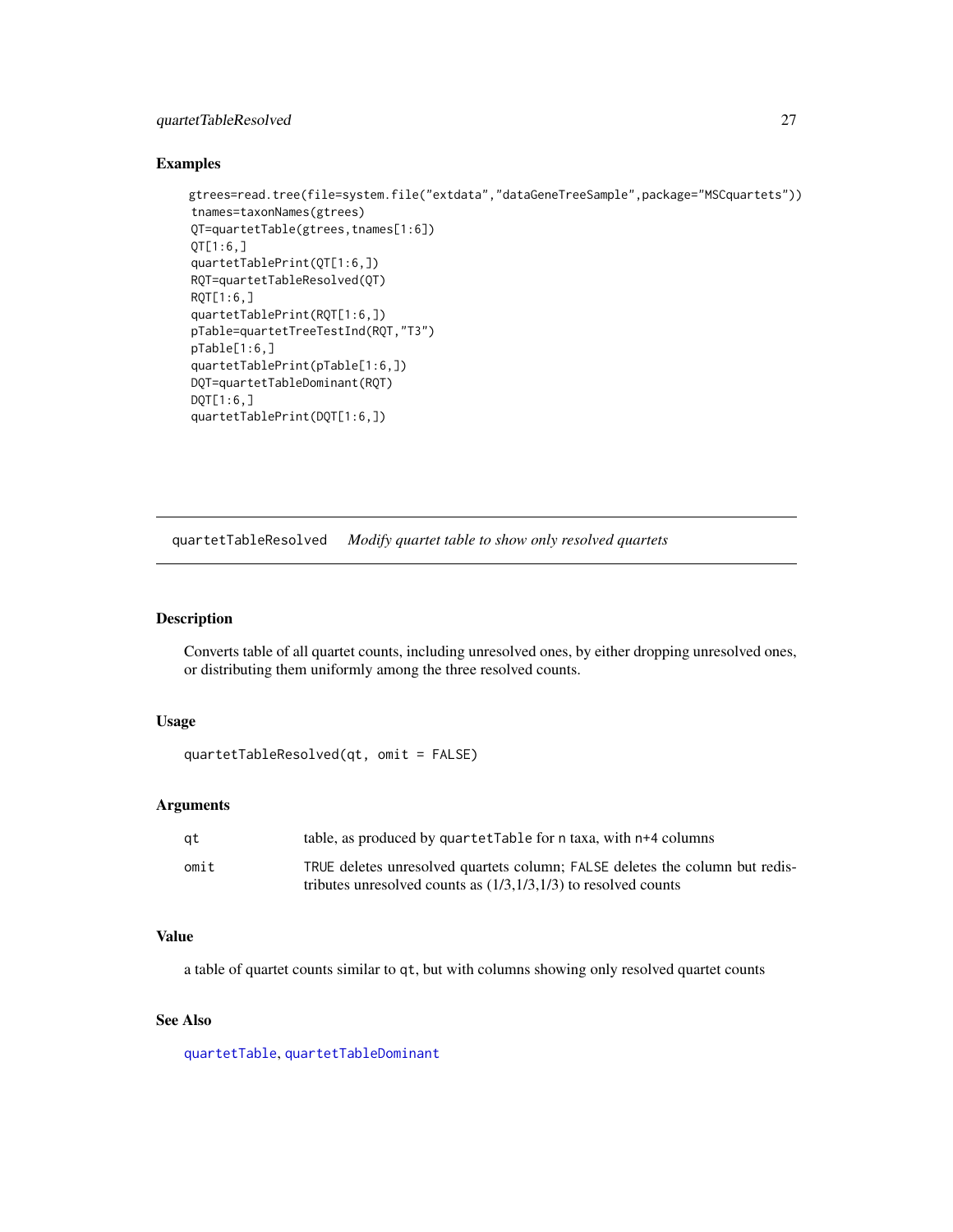### Examples

```
gtrees=read.tree(file=system.file("extdata","dataGeneTreeSample",package="MSCquartets"))
tnames=taxonNames(gtrees)
QT=quartetTable(gtrees,tnames[1:6])
QT[1:6,]
RQT=quartetTableResolved(QT)
RQT[1:6,]
```
<span id="page-27-1"></span>quartetTestPlot *Produce simplex plot with results of quartet hypothesis tests*

### Description

Plot a 2-d probability simplex, with points for all quartet count vectors. Colors indicate rejection or failure to reject for tests at specified levels.

### Usage

```
quartetTestPlot(pTable, test, alpha = 0.05, beta = 1, cex = 1)
```
### Arguments

| pTable | table of quartets and p-values, as produced by quartetTreeTestInd, quartetStarTestInd,<br>or NANUO                                       |
|--------|------------------------------------------------------------------------------------------------------------------------------------------|
| test   | model to use, for tree null hypothesis; options are "T1" or "T3"                                                                         |
| alpha  | significance level for tree test with null hypothesis given by test                                                                      |
| beta   | significance level for test with null hypothesis star tree; test results plotted only<br>if beta<1 and "p_star" column present in pTable |
| cex    | scaling factor for size of plotted symbols                                                                                               |

### Details

The first argument of this function is a table of quartets and p-values. The plot may show results of either the T1 or T3 test, with or without a star tree test (depending on whether a "p\_star" column is in the table and/or beta =1). The p-values must be computed by previous calls to quartetTreeTestInd (for "T1" or "T3" p-values) and quartetStarTestInd (for "star" p-values). The NANUQ and NANUQdist functions include calls to these tree test functions.

#### See Also

[quartetTreeTestInd](#page-31-1), [quartetStarTestInd](#page-20-1), [NANUQ](#page-9-1), [NANUQdist](#page-11-1)

<span id="page-27-0"></span>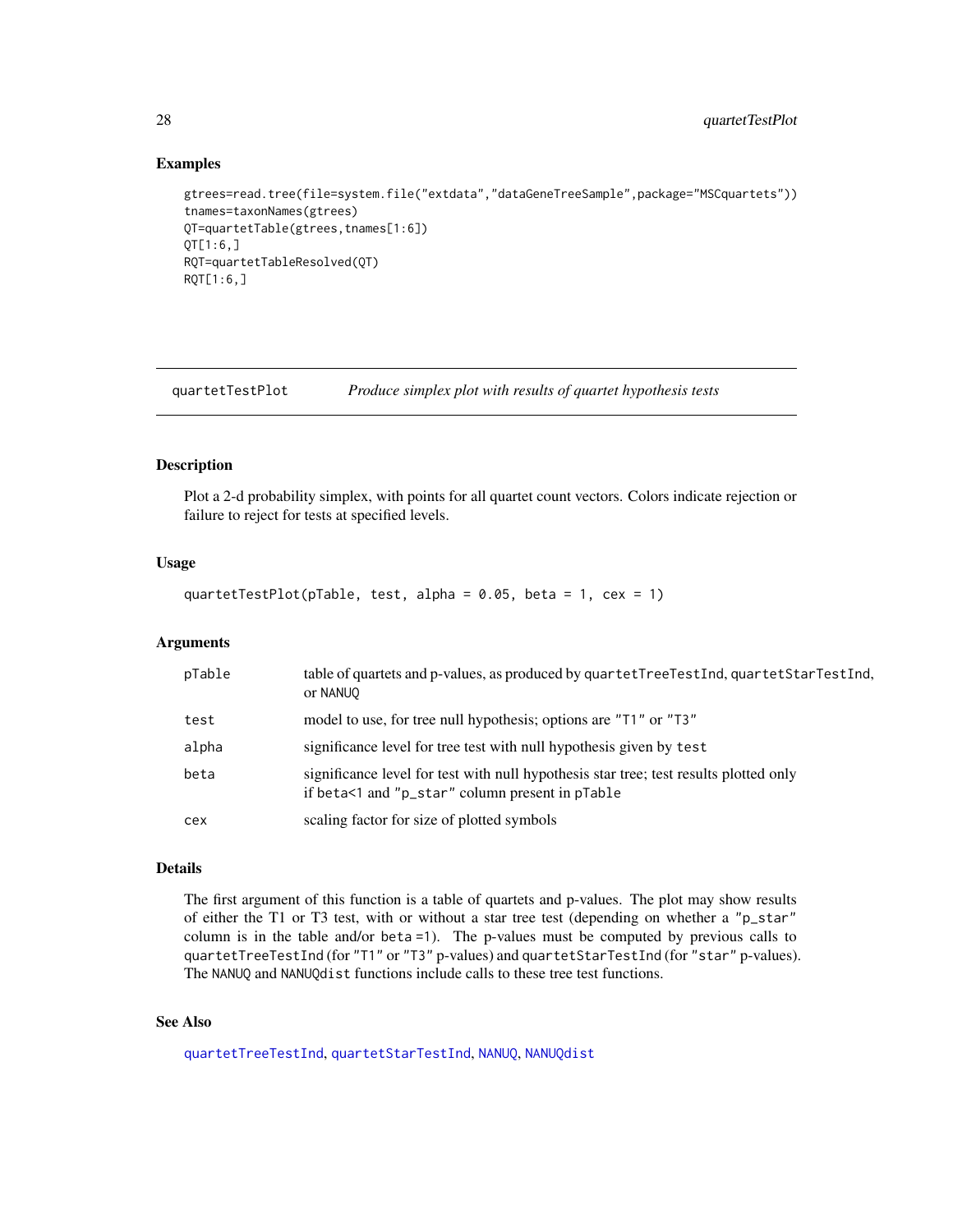### <span id="page-28-0"></span>quartetTreeErrorProb 29

### Examples

```
gtrees=read.tree(file=system.file("extdata","dataGeneTreeSample",package="MSCquartets"))
tnames=c("t1","t2","t3","t4","t5","t6")
QT=quartetTable(gtrees,tnames[1:6])
RQT=quartetTableResolved(QT)
stree="(((t5,t6),t4),((t1,t2),t3));"
pTable=quartetTreeTestInd(RQT,"T1",speciestree=stree)
pTable=quartetStarTestInd(pTable)
quartetTestPlot(pTable, "T1", alpha=.05, beta=.95)
```
quartetTreeErrorProb *Bayesian posterior probability of error in 4-taxon unrooted species tree topology estimate*

### **Description**

From a gene quartet count concordance factor (qcCF), computes Bayesian posterior probabilities of the three 4-taxon species tree topologies and the Bayesian posterior probability that the assumed topology is incorrect, under the assumption that the counts arise from the MSC on some species tree.

#### Usage

quartetTreeErrorProb(obs, model = "T3")

#### Arguments

| obs   | vector of counts for 3 topologies                                                                                                                                                   |
|-------|-------------------------------------------------------------------------------------------------------------------------------------------------------------------------------------|
| model | "T3" or "T1", for the models of Mitchell et al. (2019) describing an unspecified<br>species tree topology ("T3"), or the topology whose count is the first entry of<br>obs $("T1")$ |

#### Details

The Jeffreys prior is used for internal branch length, along with the uniform prior on the resolved topology.

### Value

(error.prob,top.probs) where error.prob is the species tree error probability and top.probs is a vector of the three species tree topology probabilities in the order of obs; for model "T1" the species tree used is the one corresponding to the first count; for model "T3" the species tree is the one corresponding to the largest count

#### References

Mitchell J, Allman ES, Rhodes JA (2019). "Hypothesis testing near singularities and boundaries." *Electron. J. Statist.*, 13(1), 2150-2193. doi: [10.1214/19EJS1576.](https://doi.org/10.1214/19-EJS1576)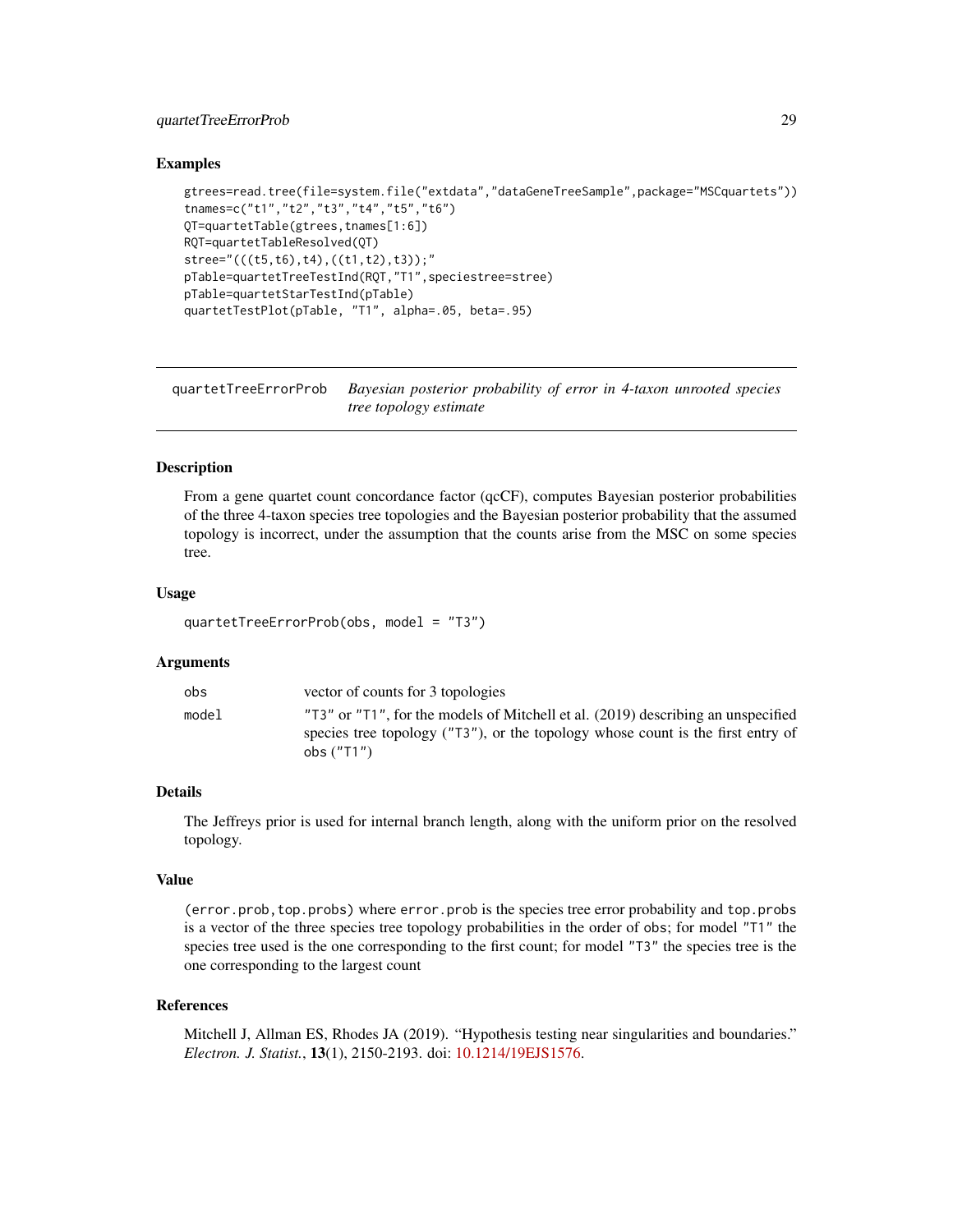### Examples

```
obs <- c(28,32,30)
quartetTreeErrorProb(obs,model="T1")
quartetTreeErrorProb(obs,model="T3")
```
<span id="page-29-1"></span>quartetTreeTest *Hypothesis test for quartet counts fitting a tree under the MSC*

### Description

Test the hypothesis H\_0= T1 or T3 model of Mitchell et al. (2019), vs.  $H_1$  = everything else. T1 is for a specific species quartet topology, and T3 for any species quartet topology.

#### Usage

```
quartetTreeTest(
 obs,
 model = "T3",lambda = 0,
 method = "MLest",
  smallcounts = "approximate",
 bootstraps = 10^4)
```
### **Arguments**

| obs         | vector of 3 counts of resolved quartet frequencies                                                                |
|-------------|-------------------------------------------------------------------------------------------------------------------|
| model       | "T1" or "T3", for the models of Mitchell et al. (2019)                                                            |
| lambda      | parameter for power-divergence statistic (e.g., 0 for likelihood ratio statistic, 1<br>for Chi-squared statistic) |
| method      | "MLtest","conservative", or "bootstrap"                                                                           |
| smallcounts | "bootstrap" or "approximate", method of obtaining p-value when some counts<br>are small                           |
| bootstraps  | number of samples for bootstrapping                                                                               |

### Details

This function implements two of the versions of the test given by Mitchell et al. (2019) as well as parametric boostrapping, with other procedures for when some expected counts are small. When the topology and/or the internal quartet branch length is not specified by the null hypothesis these are more accurate tests than, say, a Chi-square with one degree of freedom, which is not theoretically justified near the singularities and boundaries of the models.

If method="MLtest", this uses the test by that name described in Section 7 of Mitchell et al. (2019). For both the T1 and T3 models the test is slightly anticonservative over a small range of true internal

<span id="page-29-0"></span>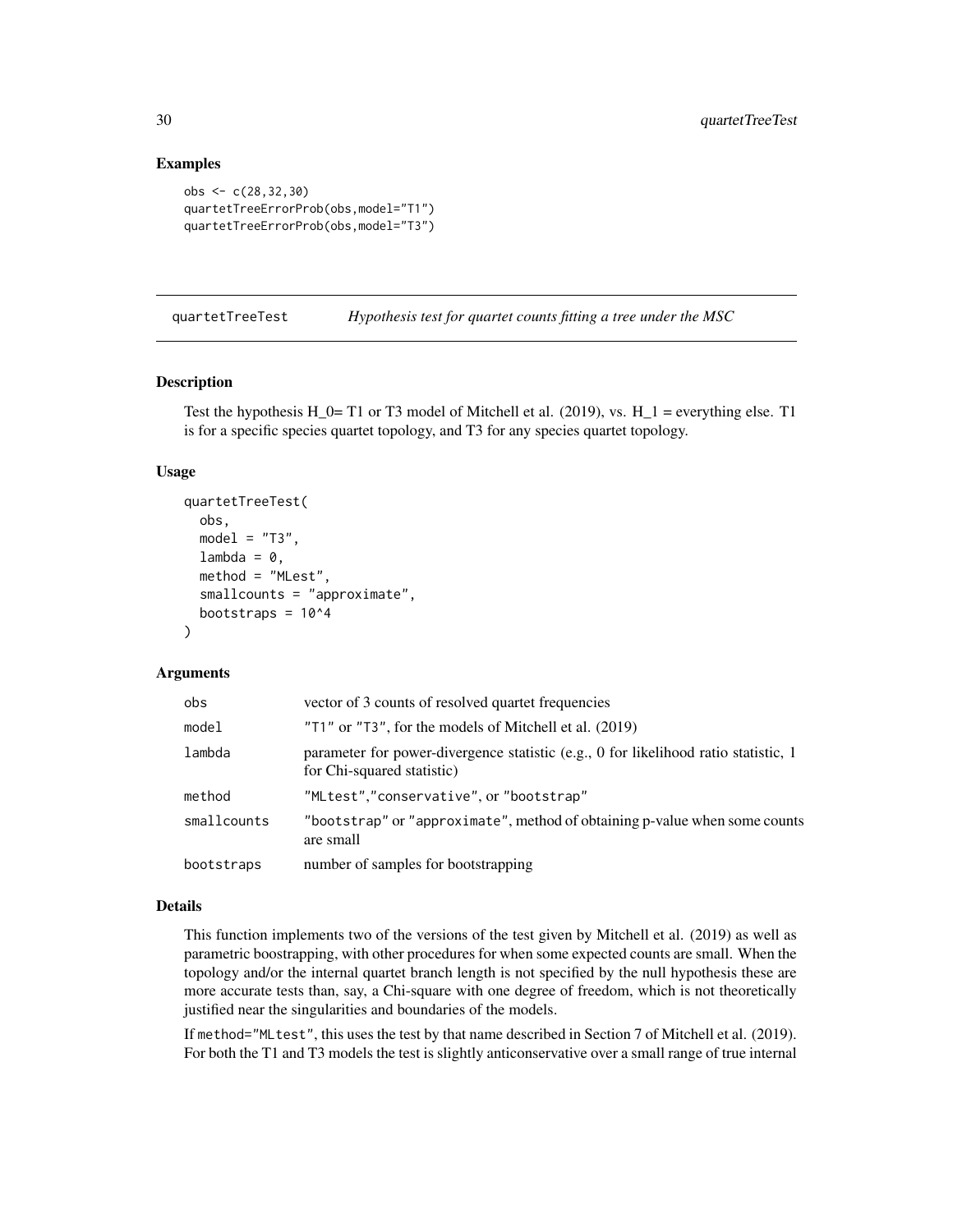#### <span id="page-30-0"></span>quartetTreeTest 31

edges of the quartet species tree. Although the test generally performs well in practice, it lacks a uniform asymptotic guarantee over the full parameter space for either T1 or T3.

If method="conservative", a conservative test described by Mitchell et al. (2019) is used. For model T3 this uses the Chi-square distribution with 1 degree of freedom (the "least favorable" approach), while for model T1 it uses the Minimum Adjusted Bonferroni, based on precomputed values from simulations with n=1e+6. These conservative tests are asymptotically guaranteed to reject the null hypothesis at most at a specified level, but at the expense of increased type II errors.

If method="bootstrap", then parametric bootstrapping is performed, based on parameter estimates of the quartet topology and internal edge length. The bootstrap sample size is given by the bootstrap argument.

When some expected topology counts are small, the methods "MLest" and "conservative" are not appropriate. The argument smallcounts determines whether bootstrapping or a faster approximate method is used. These both involve estimates of the quartet topology and internal edge length. The approximate approach returns a precomputed p-value, found by replacing the largest observed count with 1e+6 and performing 1e+8 bootstraps for the model T3. When n is sufficiently large (at least 30) and some expected counts are small, the quartet tree error probability is small and the bootstrap p-value is approximately independent of the choice of T3 or T1 and of the largest observed count.

For model T1, the first entry of obs is treated as the count of gene quartets concordant with the species tree.

The returned p-value should be taken with caution when there is a small sample size, e.g. less than 30 gene trees. The returned value of bl is a consistent estimator, but not the MLE, of the internal edge length in coalescent units. Although consistent, the MLE for t is biased. Our consistent estimator is still biased, but with less bias than the MLE. See Mitchell et al. (2019) for more discussion on dealing with the bias of parameter estimates in the presence of boundaries and/or singularities of parameter spaces.

### Value

(p-value,bl) where bl is a consistent estimator of the internal edge length in coalescent units, possibly Inf.

#### References

Mitchell J, Allman ES, Rhodes JA (2019). "Hypothesis testing near singularities and boundaries." *Electron. J. Statist.*, 13(1), 2150-2193. doi: [10.1214/19EJS1576.](https://doi.org/10.1214/19-EJS1576)

### See Also

#### [quartetTreeTestInd](#page-31-1)

```
quartetTreeTest(c(17,72,11),"T3")
quartetTreeTest(c(17,72,11),"T1")
quartetTreeTest(c(72,11,17),"T1")
quartetTreeTest(c(11,17,72),"T1")
```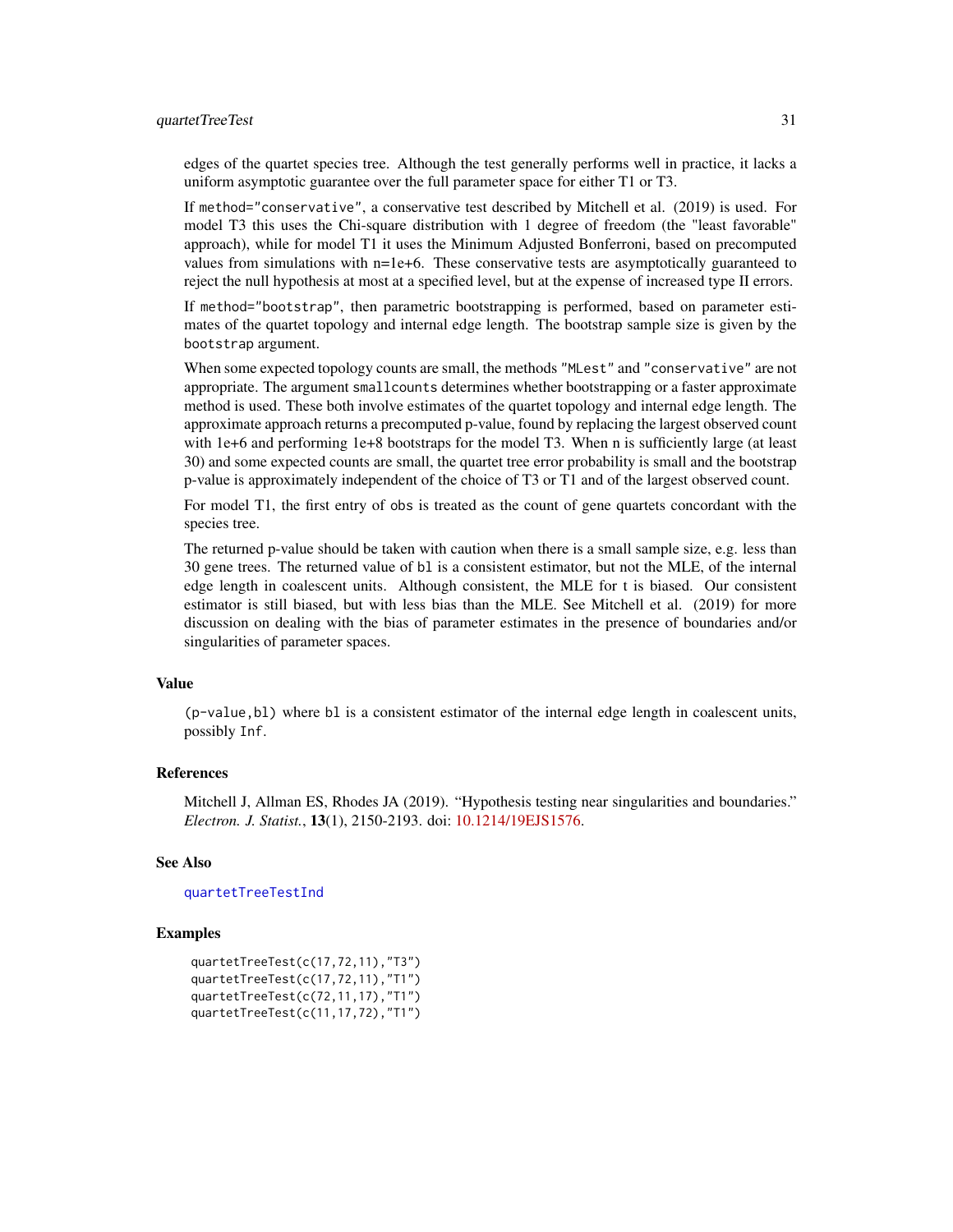<span id="page-31-1"></span><span id="page-31-0"></span>quartetTreeTestInd *Multiple independent hypothesis tests for quartet counts fitting a species tree under the MSC*

### Description

Perform a tree hypothesis test for all quartet counts in an input table, as if the counts for different choices of 4 taxa are independent.

### Usage

```
quartetTreeTestInd(
  rqt,
 model = "T3",lambda = 0,
 method = "MLest",
  smallcounts = "approximate",
 bootstraps = 10^4,
  speciestree = NULL
)
```
### Arguments

| rqt         | table of resolved quartet counts, as produced by quartetTableResolved, or<br>quartetStarTestInd                                                       |
|-------------|-------------------------------------------------------------------------------------------------------------------------------------------------------|
| model       | "T1" for a specific species tree topology, or "T3" for any species tree topology,<br>with these models explained more fully by Mitchell et al. (2019) |
| lambda      | power divergence statistic parameter (e.g., 0 for likelihood ratio statistic, 1 for<br>Chi-squared statistic)                                         |
| method      | "MLest", "conservative", or "bootstrap"; see quartetTreeTest for expla-<br>nation                                                                     |
| smallcounts | "bootstrap" or "approximate", method of obtaining p-value when some counts<br>are small, so the chosen method is inappropriate                        |
| bootstraps  | number of samples for bootstrapping                                                                                                                   |
| speciestree | species tree, in Newick as text, to determine quartet for T1 test; required for<br>model="T1", ignored for model="T3"                                 |

### Details

This function assumes all quartets are resolved. The test performed and the arguments are described more fully in QuartetTreeTest.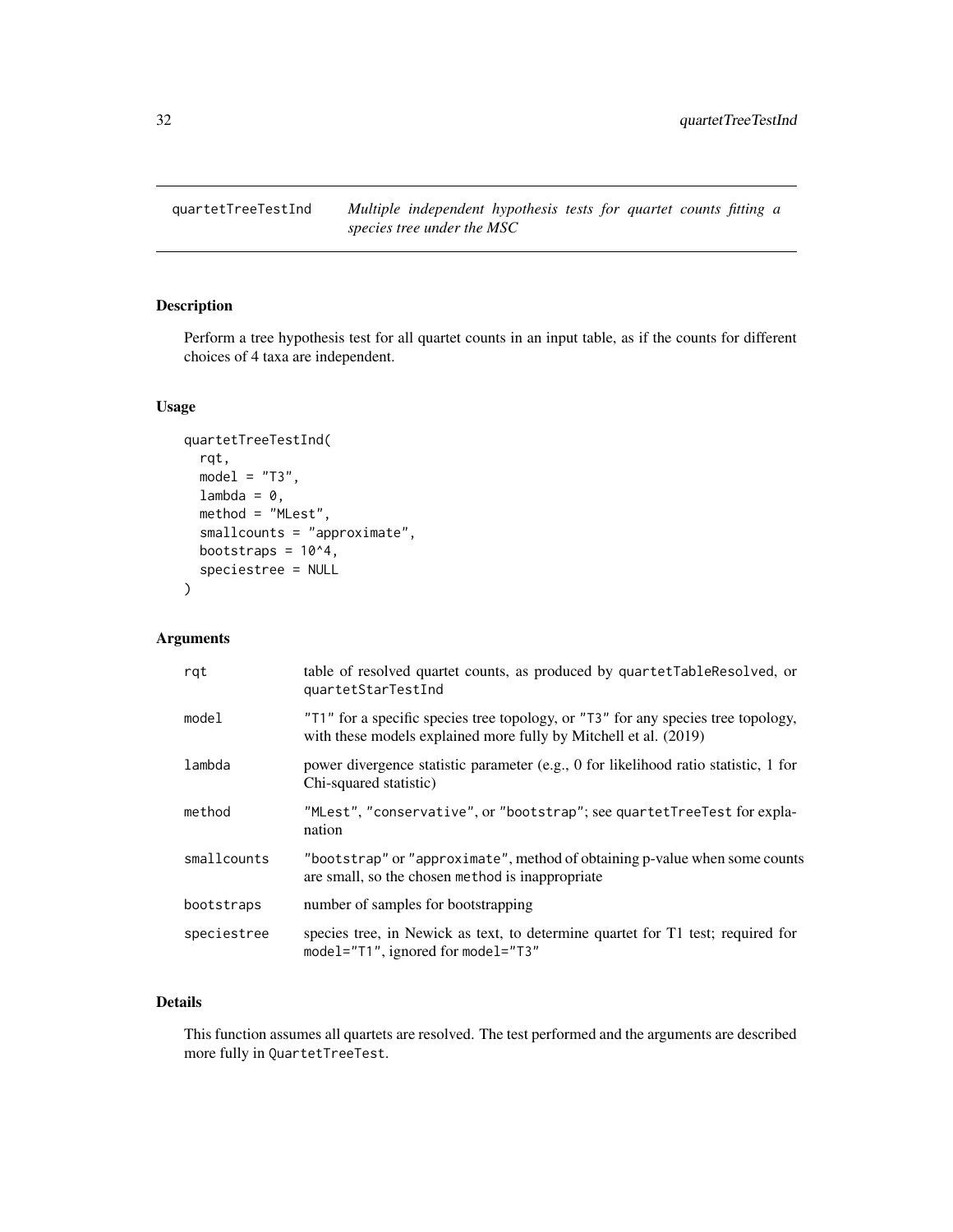### <span id="page-32-0"></span>quartet Weighted Dist 33

### Value

if model="T3", a copy of rqt with a new column "p\_T3" appended with p-values for each quartet; if model="T1", a copy of rqt with 2 columns appended: "p\_T1" with p-values, and "qindex" giving index of quartet consistent with specified species tree, i.e., 1 if 12|34 on species tree, 2 if 13|24, 3 if 14|23

### References

Mitchell J, Allman ES, Rhodes JA (2019). "Hypothesis testing near singularities and boundaries." *Electron. J. Statist.*, 13(1), 2150-2193. doi: [10.1214/19EJS1576.](https://doi.org/10.1214/19-EJS1576)

### See Also

[quartetTreeTest](#page-29-1), [quartetTestPlot](#page-27-1), [quartetStarTestInd](#page-20-1), [quartetTableResolved](#page-26-1)

#### Examples

```
gtrees=read.tree(file=system.file("extdata","dataGeneTreeSample",package="MSCquartets"))
tnames=c("t1","t2","t3","t4","t5","t6")
QT=quartetTable(gtrees,tnames)
RQT=quartetTableResolved(QT)
stree="(((t5,t6),t4),((t1,t2),t3));"
pTable3=quartetTreeTestInd(RQT,"T3")
quartetTablePrint(pTable3[1:6,])
stree="((((t5,t6),t4),t7),((t8,t9),((t1,t2),t3)));"
pTable1=quartetTreeTestInd(RQT,"T1",speciestree=stree)
quartetTablePrint(pTable1[1:6,])
```
<span id="page-32-1"></span>quartetWeightedDist *Compute the Weighted Quartet Distance between taxa*

#### **Description**

Compute the Weighted Quartet Distance between taxa of Yourdkhani and Rhodes (2020) from a table specifying a collection of quartets on n taxa and the quartets' internal branch lengths.

#### Usage

```
quartetWeightedDist(dqt)
```
### Arguments

dqt an (n choose 4) x (n+1) matrix of the form output by quartetTableDominant

#### Value

a pairwise distance matrix on n taxa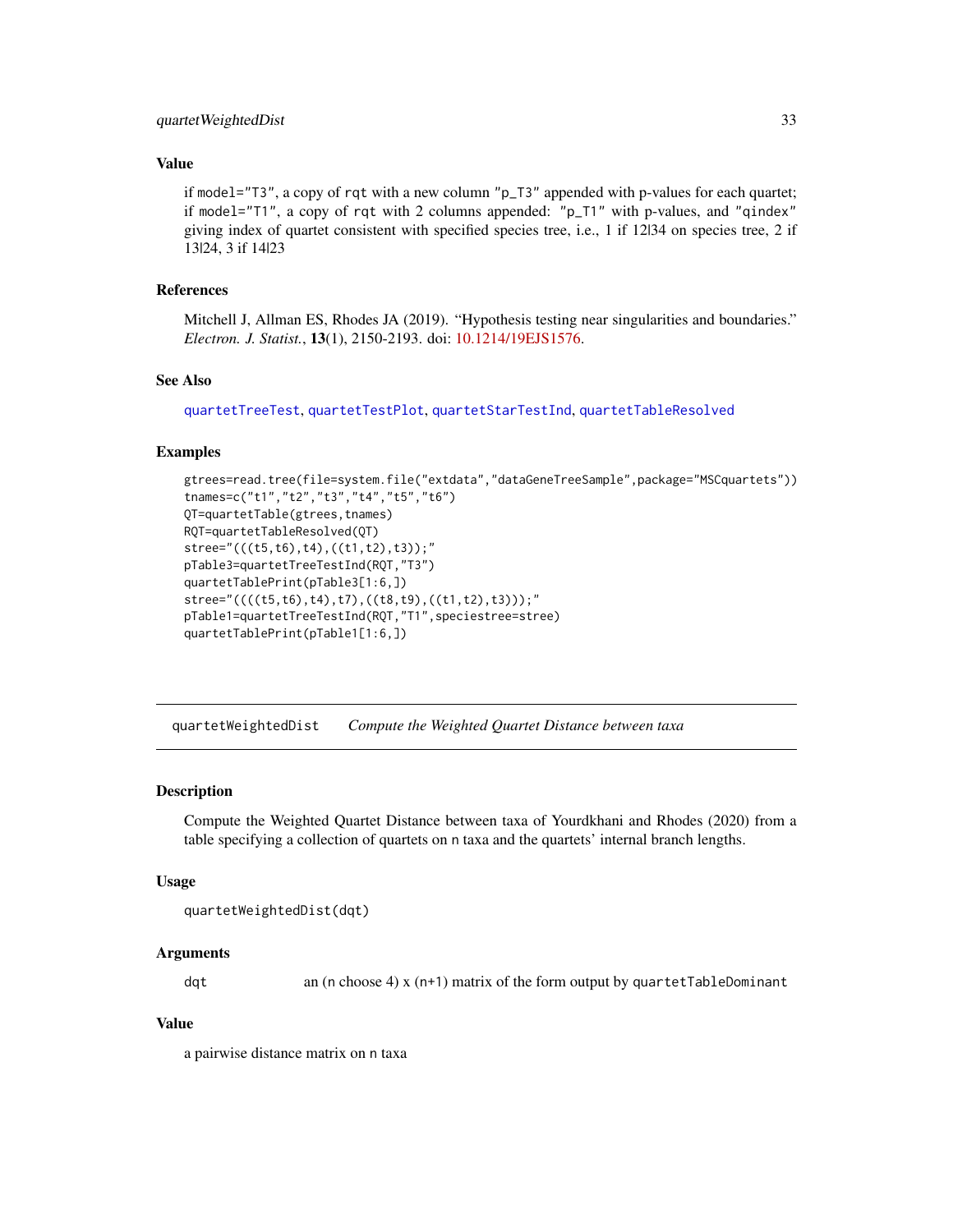### <span id="page-33-0"></span>References

Yourdkhani S, Rhodes JA (2020). "Inferring metric trees from weighted quartets via an intertaxon distance." *Bul. Math. Biol.*, 82(97). doi: [10.1007/s11538020007734.](https://doi.org/10.1007/s11538-020-00773-4)

### See Also

[quartetTableDominant](#page-23-1), [WQDSAdjustLengths](#page-43-1), [WQDS](#page-42-1), [WQDC](#page-39-1), [WQDCrecursive](#page-41-1), [quartetWeightedDist](#page-32-1)

### Examples

```
gtrees=read.tree(file=system.file("extdata","dataGeneTreeSample",package="MSCquartets"))
tnames=taxonNames(gtrees)
QT=quartetTable(gtrees,tnames[1:6])
RQT=quartetTableResolved(QT)
DQT=quartetTableDominant(RQT,bigweights="finite")
D=quartetWeightedDist(DQT)
tree=NJ(D)
stree=WQDSAdjustLengths(tree)
write.tree(stree)
```
<span id="page-33-1"></span>simplexCoords *Convert 3-d coordinates to 2-d probability simplex coordinates*

#### **Description**

Convert from 3-d Cartesian coordinates to 2-d coordinates suitable for plotting in the probability simplex.

### Usage

```
simplexCoords(v)
```
#### Arguments

v vector of 3 non-negative numbers, not summing to 0

#### Details

Applies an affine coordinate trandformation that maps the centroid  $(1/3,1/3,1/3)$  to the origin  $(0,0)$ , and rescales so that the line segments between  $(1,0,0)$ ,  $(0,1,0)$ , and  $(0,0,1)$  are mapped to segments of length 1.

An input vector v is first normalized so its component sum to 1 before the map is applied.

#### Value

2-d coordinates to plot normalized point in simplex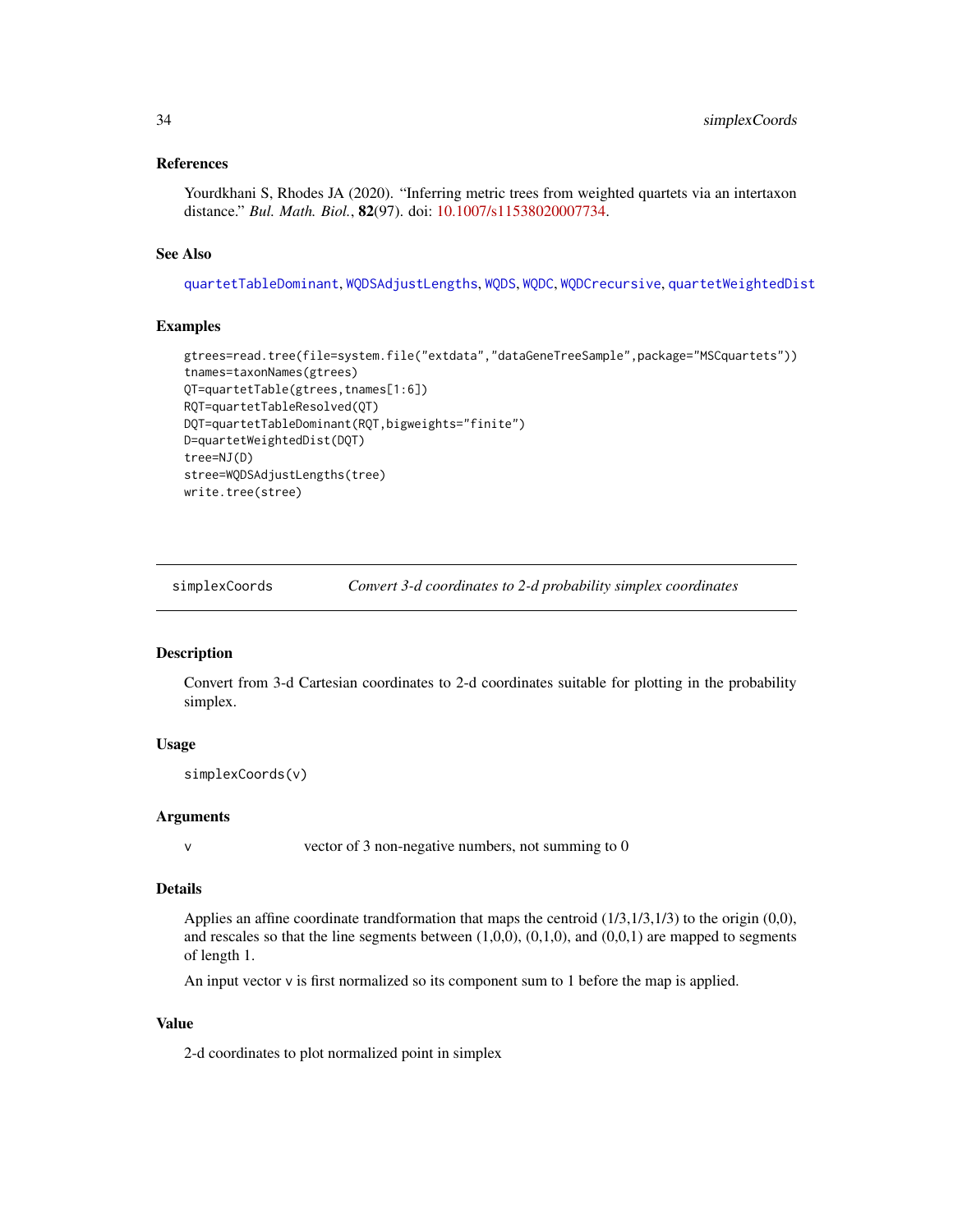### <span id="page-34-0"></span>simplexLabels 35

### See Also

[simplexLabels](#page-34-1), [simplexPoint](#page-35-1), [simplexPrepare](#page-35-2), [simplexSegment](#page-36-1), [simplexText](#page-37-1)

### Examples

simplexCoords(c(15,65,20))

<span id="page-34-1"></span>simplexLabels *Label vertices of 2-d probability simplex*

### Description

Add labels to vertices of the probability simplex.

### Usage

```
simplexLabels(top = "", left = "", right = "")
```
### Arguments

| top   | label for top          |
|-------|------------------------|
| left  | label for left bottom  |
| right | label for right bottom |

### See Also

[simplexPoint](#page-35-1), [simplexPrepare](#page-35-2), [simplexSegment](#page-36-1), [simplexText](#page-37-1), [simplexCoords](#page-33-1)

```
simplexPrepare("T3","Example Plot")
simplexLabels("ab|cd","ac|bd","ad|bc")
```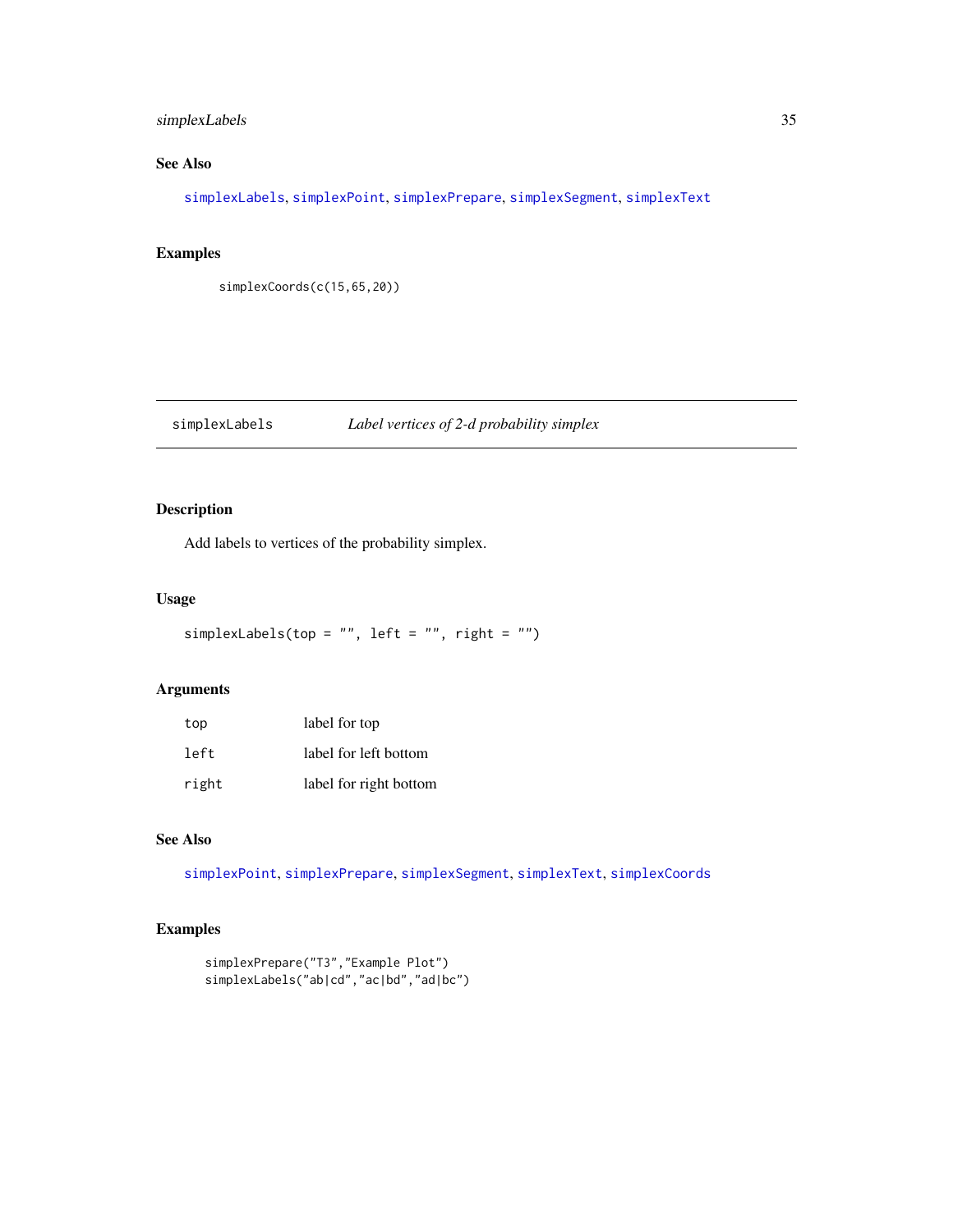<span id="page-35-1"></span><span id="page-35-0"></span>

### Description

Normalizes a point given in 3-d non-normalized coordinates, then plots it in the 2-d probability simplex.

#### Usage

```
simplexPoint(v, ...)
```
#### Arguments

|         | a 3-d point in non-negative orthant, coordinates not summing to 0 |
|---------|-------------------------------------------------------------------|
| $\cdot$ | other options to pass to graphics::points function                |

### See Also

[simplexLabels](#page-34-1), [simplexPrepare](#page-35-2), [simplexSegment](#page-36-1), [simplexText](#page-37-1), [simplexCoords](#page-33-1)

### Examples

```
simplexPrepare("T3","Example Plot")
simplexPoint(c(15,65,20),pch=3,col="blue")
```
<span id="page-35-2"></span>simplexPrepare *Draw 2-d probability simplex, with model lines for T3 or T1 model*

### Description

Outline the 2-d probability simplex, and draw the T1 or T3 model points for quartet frequencies. The models "T1" and "T3" are described more fully by Mitchell et al. (2019).

### Usage

simplexPrepare(model = "T3", maintitle = NULL, titletext = NULL)

### Arguments

| model     | "T1" or "T3", for 1-tree or 3-tree model |
|-----------|------------------------------------------|
| maintitle | main title for plot                      |
| titletext | additional text for title                |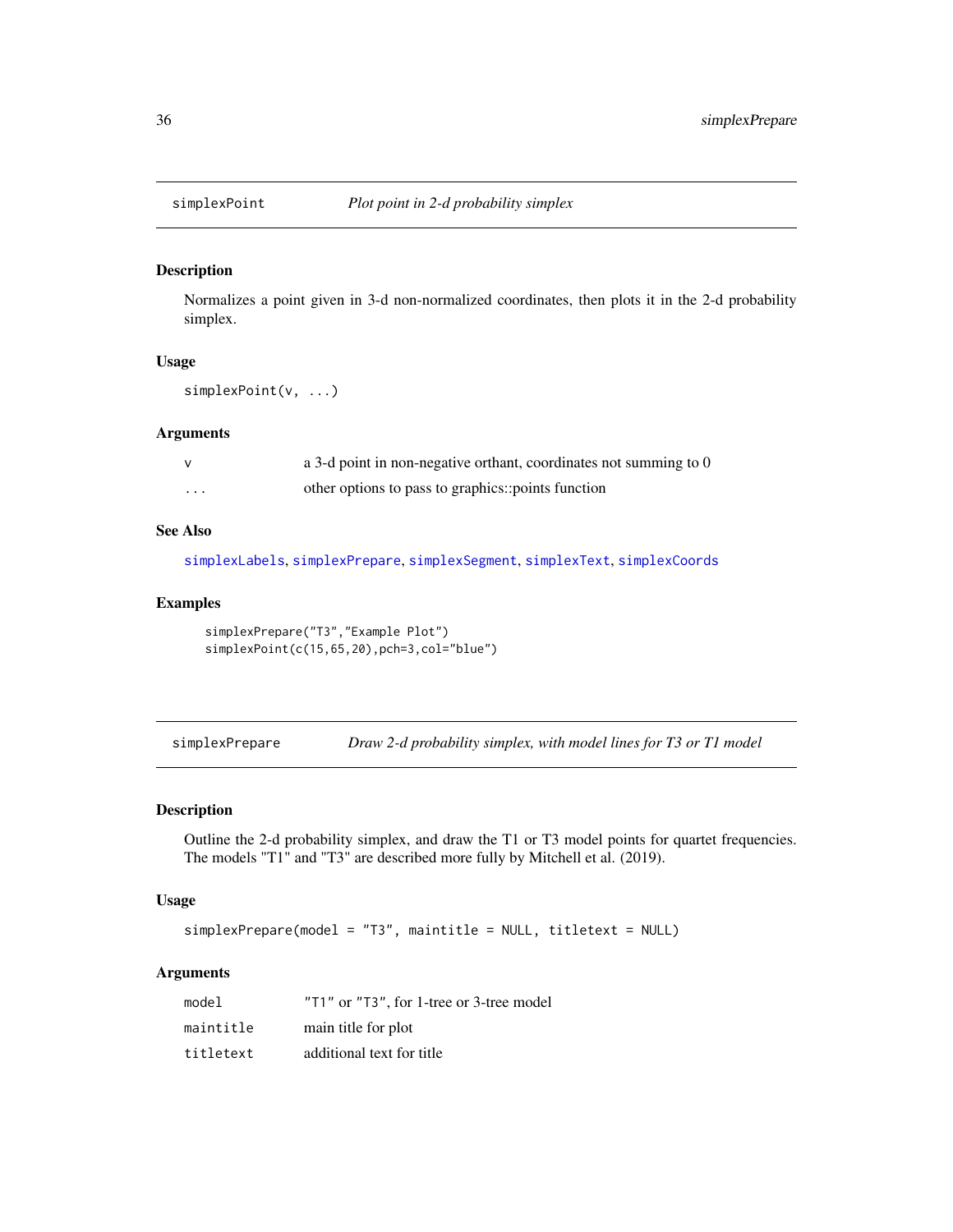### <span id="page-36-0"></span>simplexSegment 37

### References

Mitchell J, Allman ES, Rhodes JA (2019). "Hypothesis testing near singularities and boundaries." *Electron. J. Statist.*, 13(1), 2150-2193. doi: [10.1214/19EJS1576.](https://doi.org/10.1214/19-EJS1576)

### See Also

[simplexLabels](#page-34-1), [simplexPoint](#page-35-1), [simplexSegment](#page-36-1), [simplexText](#page-37-1), [simplexCoords](#page-33-1)

#### Examples

```
simplexPrepare("T3",maintitle="Main title",titletext="further text")
```
<span id="page-36-1"></span>simplexSegment *Plot line segment in 2-d probability simplex*

### Description

Normalizes two points in 3-d, and draws line segment between them in 2-d probability simplex.

### Usage

```
simplexSegment(v, w, ...)
```
#### Arguments

| v.w      | 3-d endpoints of line segment in non-negative orthant, coords not summing to 0 |
|----------|--------------------------------------------------------------------------------|
| $\cdots$ | other options to pass to graphics::segments function                           |

### See Also

[simplexLabels](#page-34-1), [simplexPoint](#page-35-1), [simplexPrepare](#page-35-2), [simplexText](#page-37-1), [simplexCoords](#page-33-1)

```
simplexPrepare("T3","Example Plot")
simplexSegment(c(15,65,20),c(15,70, 15),col="green")
```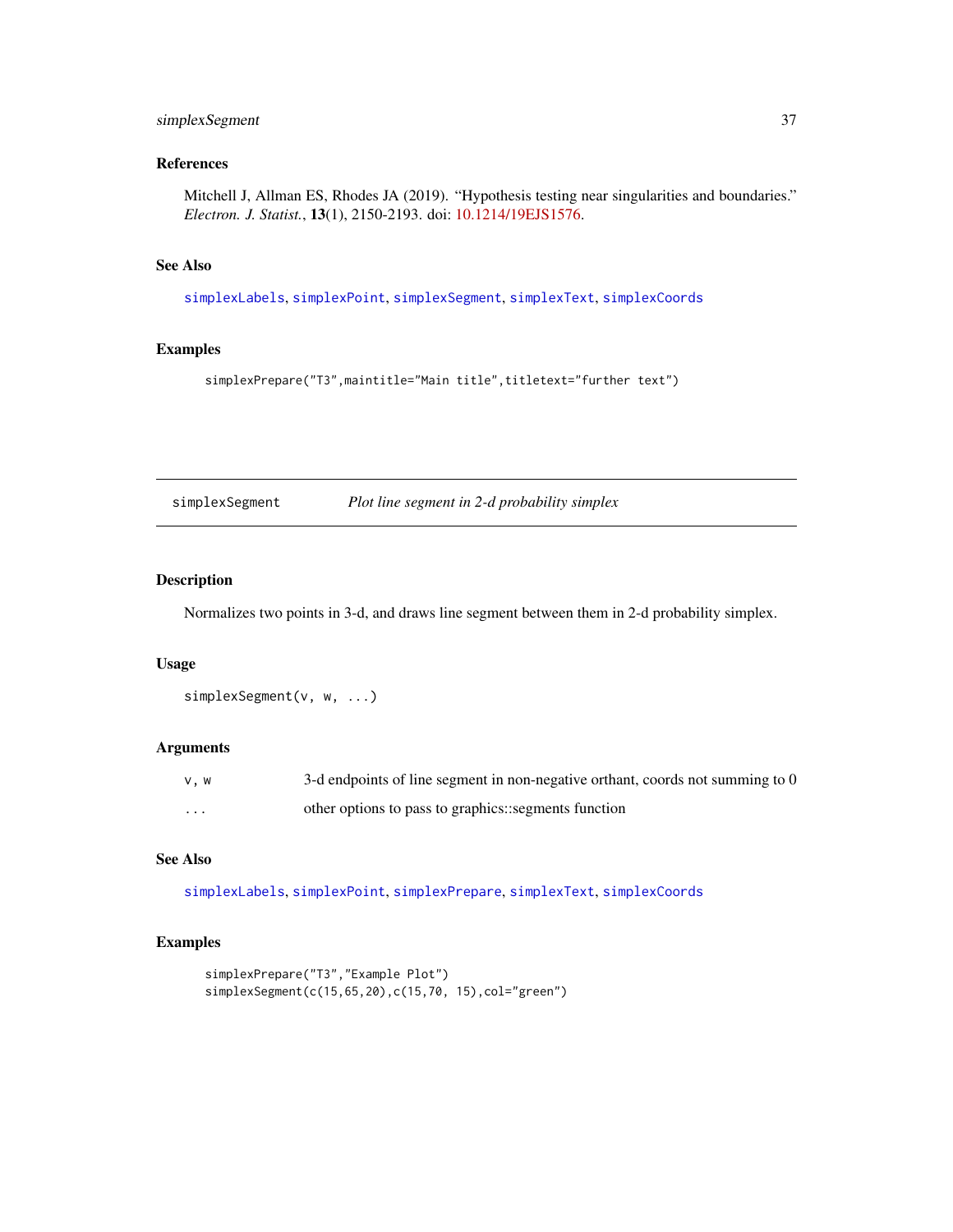<span id="page-37-1"></span><span id="page-37-0"></span>

### Description

Add text to a 2-d probability simplex plot, at specified location.

### Usage

```
simplexText(v, label = "", ...)
```
### Arguments

| v        | a 3-d point in non-negative orthant, coordinates not summing to 0 |
|----------|-------------------------------------------------------------------|
| label    | text to add to plot                                               |
| $\cdots$ | other options to pass to graphics: text function                  |

#### See Also

[simplexLabels](#page-34-1), [simplexPoint](#page-35-1), [simplexPrepare](#page-35-2), [simplexSegment](#page-36-1), [simplexCoords](#page-33-1)

### Examples

```
simplexPrepare("T3","Example Plot")
simplexText(c(15,65,20),"tree ac|bd")
```
<span id="page-37-2"></span>

| T1density | Probability density function for Model T1 of Mitchell et al. (2019), |  |
|-----------|----------------------------------------------------------------------|--|
|           | <i>Proposition 5.2</i>                                               |  |

### Description

Value of probability density function for Model T1 of Mitchell et al. (2019), Proposition 5.2.

### Usage

```
T1density(x, mu0)
```
### Arguments

|     | statistic value (e.g., likelihood ratio statistic, or other power divergence statistic) |
|-----|-----------------------------------------------------------------------------------------|
| mu0 | parameter of density function                                                           |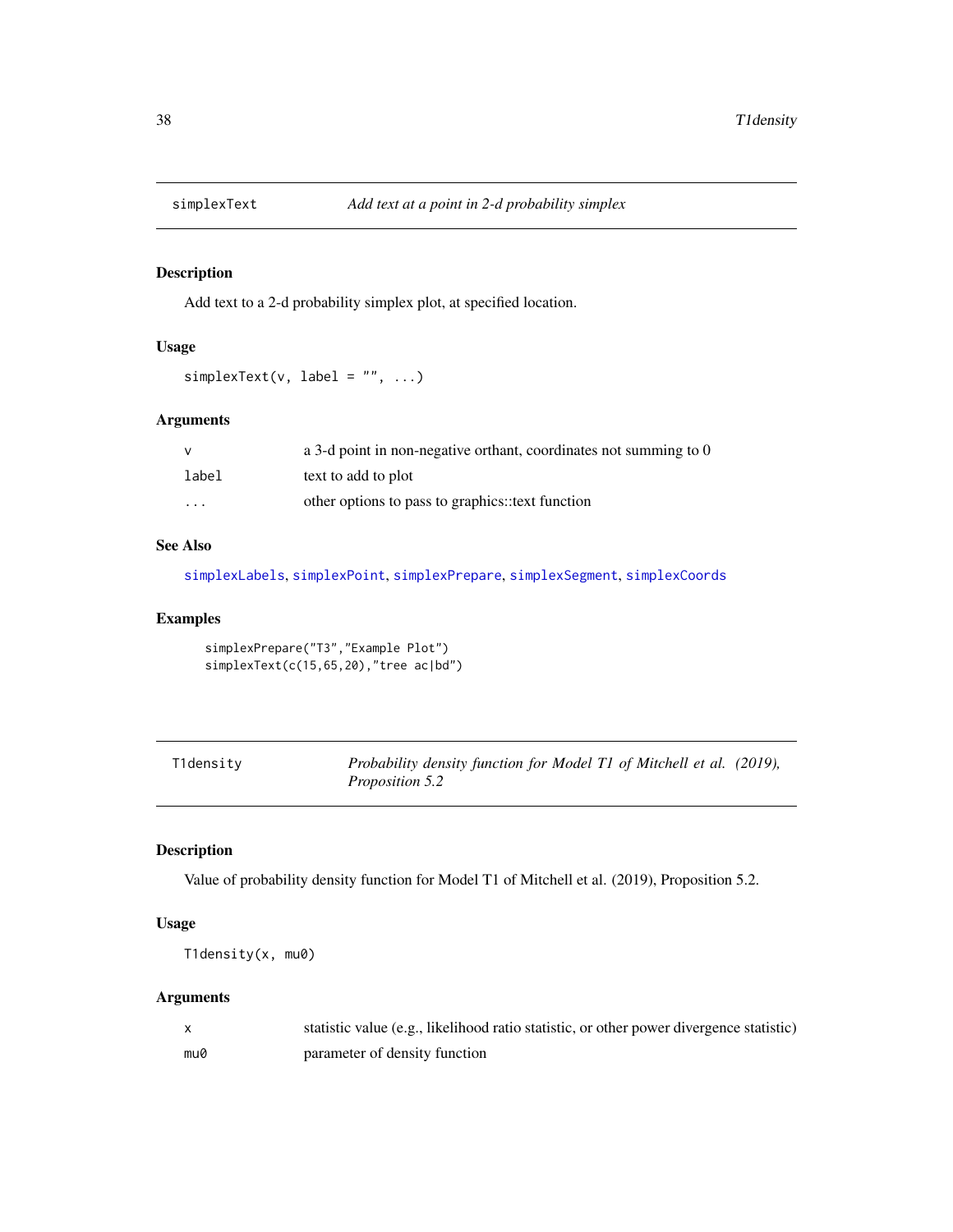#### <span id="page-38-0"></span>T3density 39

### Value

value of density function

#### References

Mitchell J, Allman ES, Rhodes JA (2019). "Hypothesis testing near singularities and boundaries." *Electron. J. Statist.*, 13(1), 2150-2193. doi: [10.1214/19EJS1576.](https://doi.org/10.1214/19-EJS1576)

### See Also

[T3density](#page-38-1)

<span id="page-38-1"></span>

| T3density | Probability density function for Model T3 of Mitchell et al. (2019), |  |
|-----------|----------------------------------------------------------------------|--|
|           | <i>Proposition 4.2</i>                                               |  |

### Description

Value of probability density function for Model T3 of Mitchell et al. (2019), Proposition 4.2.

### Usage

T3density(x, mu0, alpha0, beta0)

### Arguments

| $\mathsf{x}$ | statistic value (e.g., likelihood ratio statistic, or other power divergence statistic) |
|--------------|-----------------------------------------------------------------------------------------|
| mu0          | parameter of density function                                                           |
| alpha0       | parameter of density function                                                           |
| beta0        | parameter of density function                                                           |

#### Value

value of density function

### References

Mitchell J, Allman ES, Rhodes JA (2019). "Hypothesis testing near singularities and boundaries." *Electron. J. Statist.*, 13(1), 2150-2193. doi: [10.1214/19EJS1576.](https://doi.org/10.1214/19-EJS1576)

### See Also

[T1density](#page-37-2)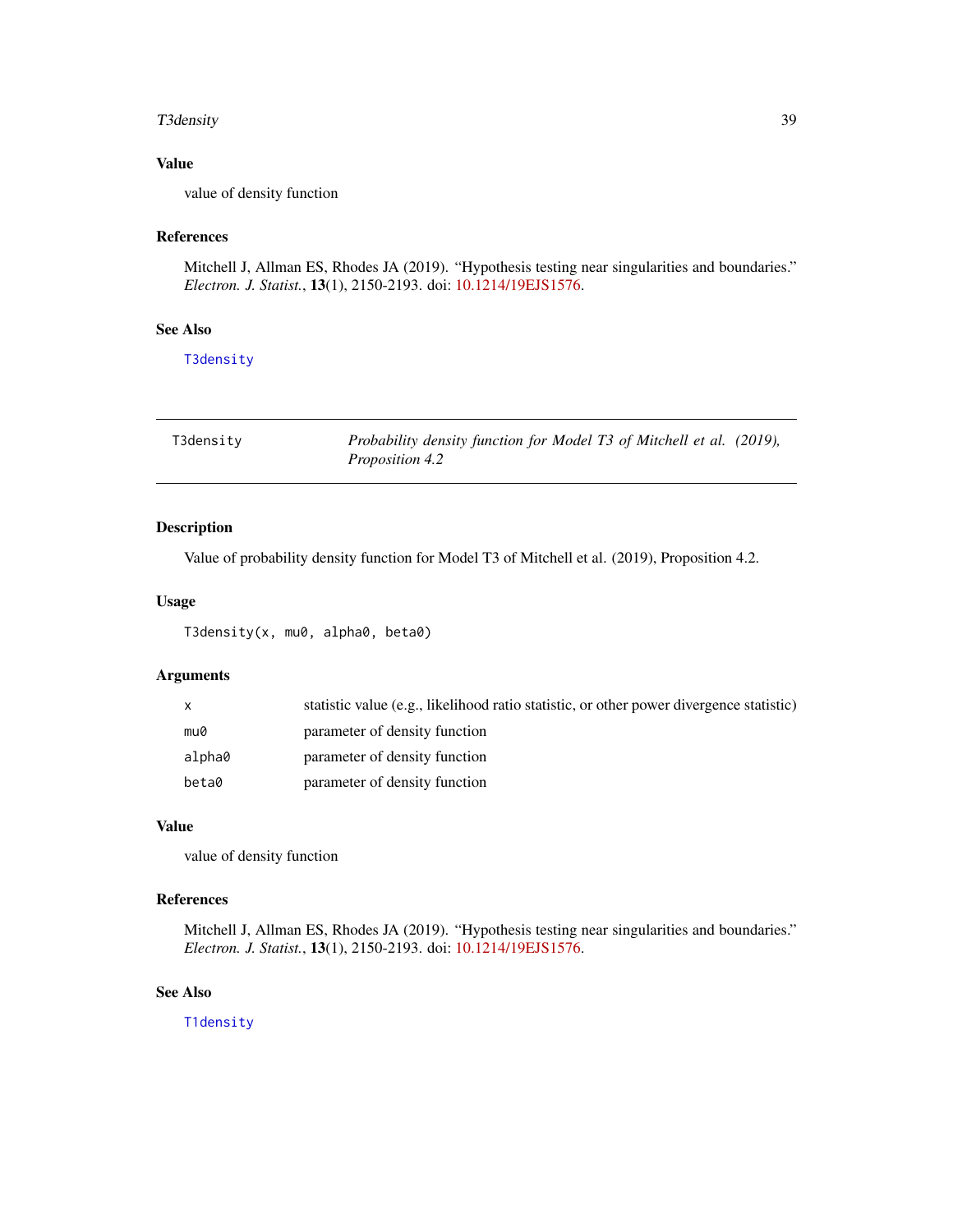<span id="page-39-2"></span><span id="page-39-0"></span>

### Description

Create a vector of all taxon names appearing on a collection of trees, with no repeats.

#### Usage

```
taxonNames(trees)
```
### Arguments

trees a multiPhylo object containing a collection of trees

### Value

a vector of unique names of taxa appearing on the trees

#### Examples

gtrees=read.tree(file=system.file("extdata","dataGeneTreeSample",package="MSCquartets")) tnames=taxonNames(gtrees)

<span id="page-39-1"></span>

| <b>WODC</b> |      |  | Compute Weighted Quartet Distance Consensus tree from gene tree |  |  |
|-------------|------|--|-----------------------------------------------------------------|--|--|
|             | data |  |                                                                 |  |  |

### Description

Compute the Weighted Quartet Distance Consensus (Yourdkhani and Rhodes 2020) estimate of a species tree from gene tree data. This is a consistent estimator of the unrooted species tree topology and all internal branch lengths.

### Usage

```
WQDC(
  genetreedata,
  taxanames = NULL,
 method = fastme.bal,
 omit = FALSE,terminal = 1
)
```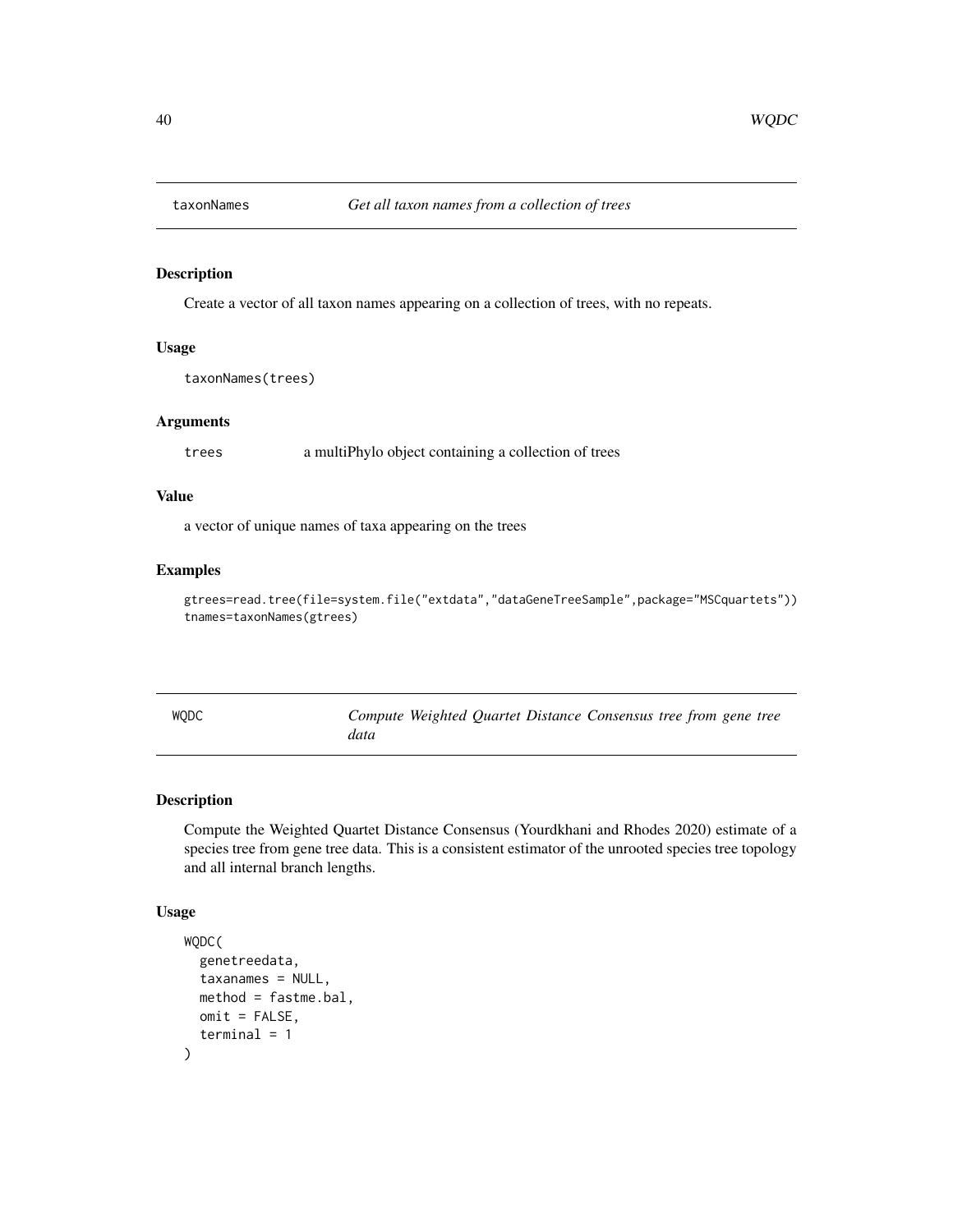### <span id="page-40-0"></span> $WQDC$  41

### **Arguments**

| genetreedata | gene tree data that may be supplied in any of 3 forms:                                                                                                                                                                                                                                |
|--------------|---------------------------------------------------------------------------------------------------------------------------------------------------------------------------------------------------------------------------------------------------------------------------------------|
|              | 1. a character string giving the name of a file containing gene trees in Newick                                                                                                                                                                                                       |
|              | 2. a multiPhylo object containing gene trees                                                                                                                                                                                                                                          |
|              | 3. a resolved quartet table, as produced by quartetTableResolved                                                                                                                                                                                                                      |
| taxanames    | if genetreedata is a file or a multiphylo object, a vector of a subset of the taxa<br>names on the gene trees to be analyzed, if NULL all taxa on the first gene tree are<br>used; if genetreedata is a quartet table, this argument is ignored and all taxa<br>in the table are used |
| method       | a distance-based tree building function, such as fastme. bal or nj                                                                                                                                                                                                                    |
| omit         | TRUE leaves out unresolved quartets, FALSE treats them as 1/3 of each resolution;<br>ignored if genetreedata is given as a resolved quartet table                                                                                                                                     |
| terminal     | non-negative branch length to supply for terminal branches whose length cannot<br>be inferred by WODC                                                                                                                                                                                 |

### Details

This function is a wrapper which performs the steps of reading in a collection of gene trees, tallying quartets, estimating quartet internal branch lengths, computing the weighted quartet distance between taxa, building a tree, and adjusting edge lengths, to give a consistent estimate of the metric species tree in coalescent units under the MSC.

If the gene tree data indicates some quartets experienced little to no incomplete lineage sorting, this algorithm tends to be less topologically accurate than QDC (which infers no metric information) or WQDCrecursive (which gives better topologies, and reasonably accurate lengths for short edges, though long edge lengths may still be unreliable).

### Value

an unrooted metric tree of type phylo

### References

Yourdkhani S, Rhodes JA (2020). "Inferring metric trees from weighted quartets via an intertaxon distance." *Bul. Math. Biol.*, 82(97). doi: [10.1007/s11538020007734.](https://doi.org/10.1007/s11538-020-00773-4)

### See Also

[quartetTable](#page-21-1), [quartetTableResolved](#page-26-1), [quartetTableDominant](#page-23-1), [quartetWeightedDist](#page-32-1), [WQDCrecursive](#page-41-1), [WQDS](#page-42-1), [QDC](#page-15-1)

```
gtrees=read.tree(file=system.file("extdata","dataGeneTreeSample",package="MSCquartets"))
tnames=taxonNames(gtrees)
stree=WQDC(gtrees,tnames[1:6])
write.tree(stree)
plot(stree)
```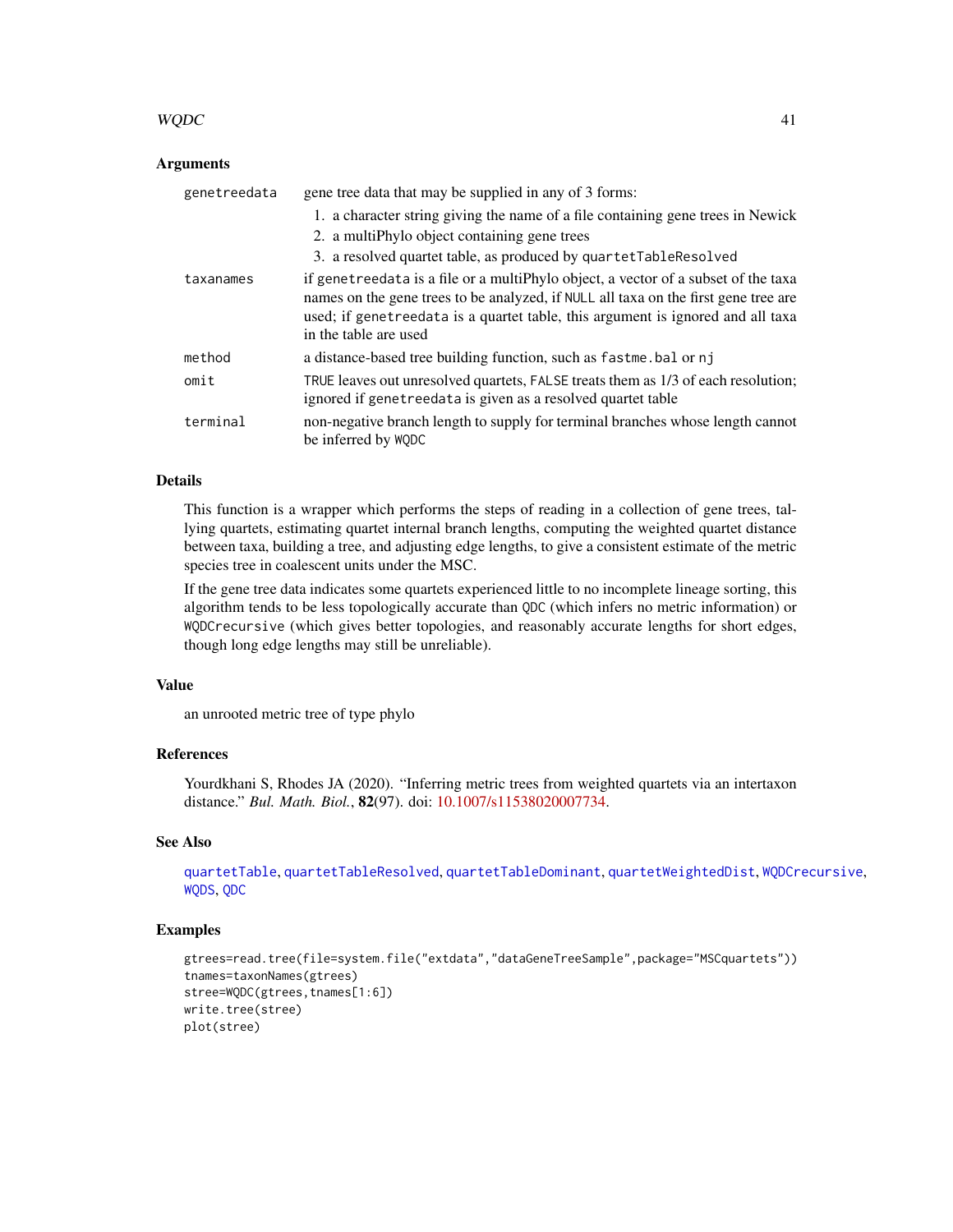<span id="page-41-1"></span><span id="page-41-0"></span>

### Description

Infer a metric species tree from counts of quartets displayed on a collection of gene trees, as described by Yourdkhani and Rhodes (2020). Edge lengths are in coalescent units.

### Usage

```
WQDCrecursive(rqt, method = fastme.bal, stopAt = 2, terminal = 1)
```
#### Arguments

| rgt      | a resolved quartet table as produced by quartetTableResolved                                                                                                   |
|----------|----------------------------------------------------------------------------------------------------------------------------------------------------------------|
| method   | a distance-based tree building function, such as fastme, bal or nj                                                                                             |
| stopAt   | a non-negative branch length in coalescent units; recursive calls stop when the<br>longest branch in a recursively examined subtree is smaller than this value |
| terminal | non-negative branch length to supply for terminal branches, whose lengths can-<br>not be inferred by WQDCrecursive                                             |

#### Details

The algorithm counts quartets displayed on the gene trees, builds a tree using WQDS, determines the split corresponding to the longest edge in that tree, and then recursively builds trees on the taxa in each split set together with a 'composite taxon' formed by all taxa in the other split set. This approach is slower than non-recursive WQDC, but increases topological accuracy. Shorter branch lengths tend to be more accurately estimated.

This function must be called with its argument a resolved quartet table of size (n choose  $4$ ) $x(n+3)$ . Its recursive nature requires building smaller resolved quartet tables on split sets with an additional composite taxon.

#### Value

an unrooted metric tree, of type phylo

### References

Yourdkhani S, Rhodes JA (2020). "Inferring metric trees from weighted quartets via an intertaxon distance." *Bul. Math. Biol.*, 82(97). doi: [10.1007/s11538020007734.](https://doi.org/10.1007/s11538-020-00773-4)

### See Also

[quartetTableResolved](#page-26-1),[quartetTable](#page-21-1), [QDC](#page-15-1), [QDS](#page-17-1), [quartetTableCollapse](#page-22-1)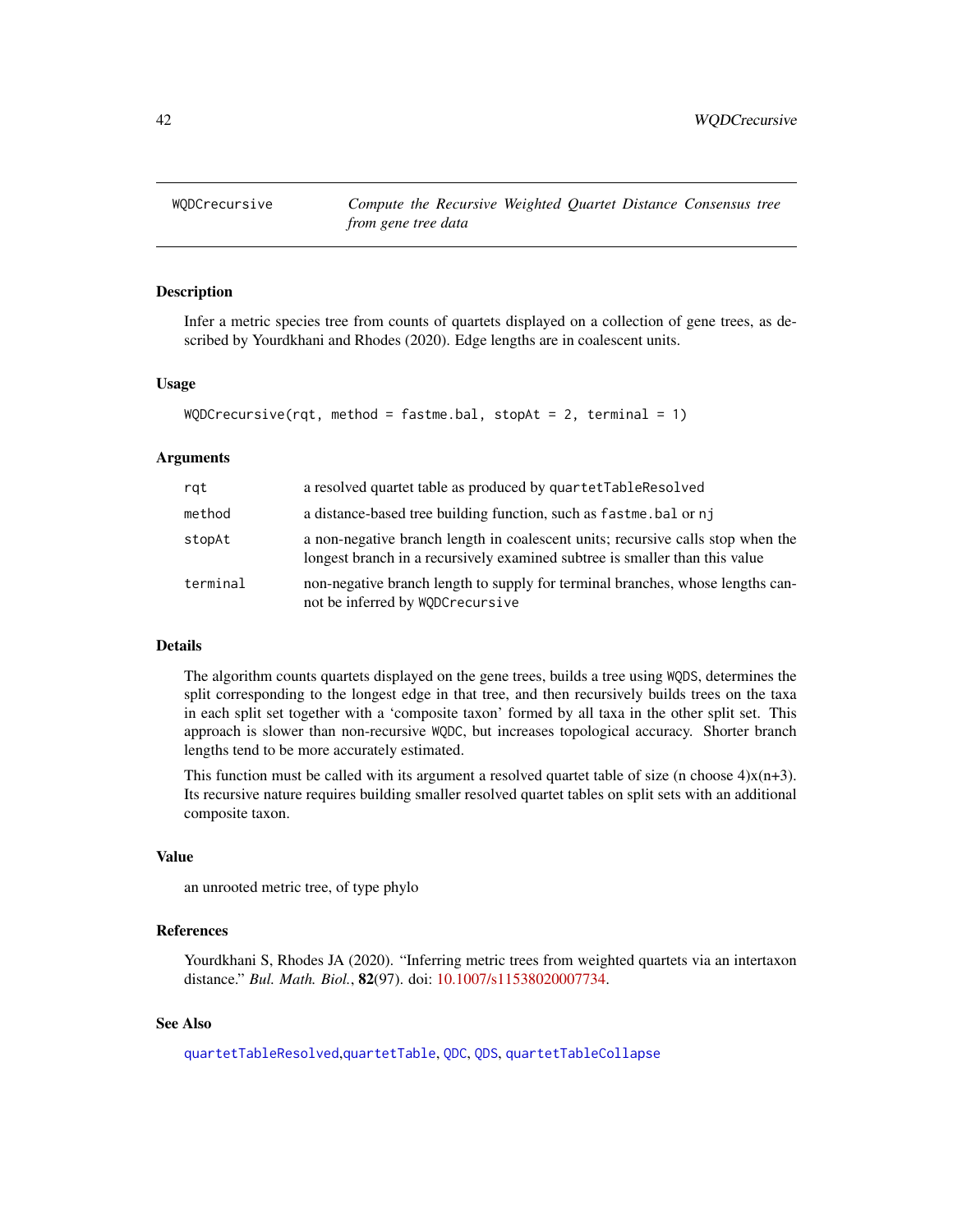### <span id="page-42-0"></span> $WQDS$  and the set of the set of the set of the set of the set of the set of the set of the set of the set of the set of the set of the set of the set of the set of the set of the set of the set of the set of the set of th

### Examples

```
gtrees=read.tree(file=system.file("extdata","dataGeneTreeSample",package="MSCquartets"))
tnames=taxonNames(gtrees)
QT=quartetTable(gtrees,tnames[1:6])
RQT=quartetTableResolved(QT)
stree=WQDCrecursive(RQT)
write.tree(stree)
plot(stree)
```
<span id="page-42-1"></span>

WQDS *Compute the Weighted Quartet Distance Supertree*

#### Description

Apply the Weighted Quartet Distance Supertree method of Yourdkhani and Rhodes (2020) to a collection of quartets on n taxa together with internal quartet branch lengths, specified by a table.

#### Usage

WQDS(dqt, method = fastme.bal)

#### **Arguments**

| dat    | an (n choose 4) $x$ n+1) matrix of form output by quartetTableDominant |
|--------|------------------------------------------------------------------------|
| method | a distance-based tree building function (e.g., fastme.bal, NJ, etc.)   |

### Details

This function is a wrapper which runs quartetWeightedDist, builds a tree, and then adjusts edge lengths with WQDSAdjustLengths.

#### Value

an unrooted metric tree, of type phylo

### References

Yourdkhani S, Rhodes JA (2020). "Inferring metric trees from weighted quartets via an intertaxon distance." *Bul. Math. Biol.*, 82(97). doi: [10.1007/s11538020007734.](https://doi.org/10.1007/s11538-020-00773-4)

#### See Also

[quartetTableDominant](#page-23-1), [quartetWeightedDist](#page-32-1), [WQDSAdjustLengths](#page-43-1), [WQDC](#page-39-1), [WQDCrecursive](#page-41-1), [QDS](#page-17-1)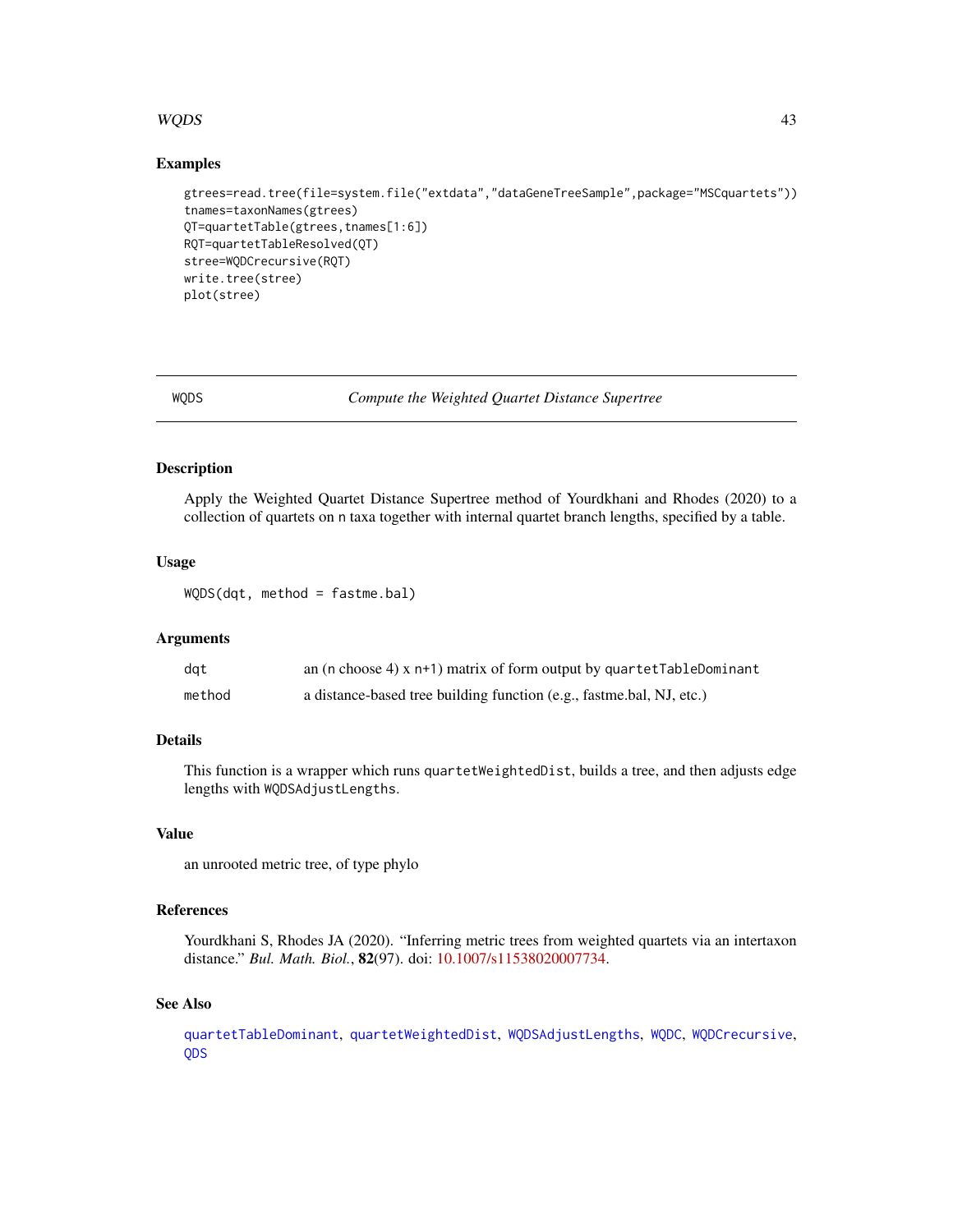### Examples

```
gtrees=read.tree(file=system.file("extdata","dataGeneTreeSample",package="MSCquartets"))
tnames=taxonNames(gtrees)
QT=quartetTable(gtrees,tnames[1:6])
RQT=quartetTableResolved(QT)
DQT=quartetTableDominant(RQT,bigweights= "finite")
tree=WQDS(DQT)
write.tree(tree)
plot(tree)
```
<span id="page-43-1"></span>WQDSAdjustLengths *Adjust edge lengths on tree built from Weighted Quartet distance to estimate metric tree*

### **Description**

Modify edge lengths of a tree built from a distance table produced by quartetWeightedDist, to remove scaling factors related to the size of the split associated to the edge.

#### Usage

```
WQDSAdjustLengths(tree)
```
#### Arguments

tree an unrooted metric tree, of type phylo

#### Details

As explained by Yourdkhani and Rhodes (2020), a metric tree produced from the weighted quartet distance has edge lengths inflated by a factor dependent on the associated split size. Removing these factors yields a consistent estimate of the metric species tree displaying the weighted quartets, if such a tree exists.

This function should not be used on trees output from WQDS, WQDC, or WQDCrecursive, as their edges are already adjusted. It can be used on trees built from the distance computed by quartetWeightedDist.

#### Value

an unrooted metric tree, of type phylo

#### References

Yourdkhani S, Rhodes JA (2020). "Inferring metric trees from weighted quartets via an intertaxon distance." *Bul. Math. Biol.*, 82(97). doi: [10.1007/s11538020007734.](https://doi.org/10.1007/s11538-020-00773-4)

### See Also

[WQDS](#page-42-1), [WQDC](#page-39-1)

<span id="page-43-0"></span>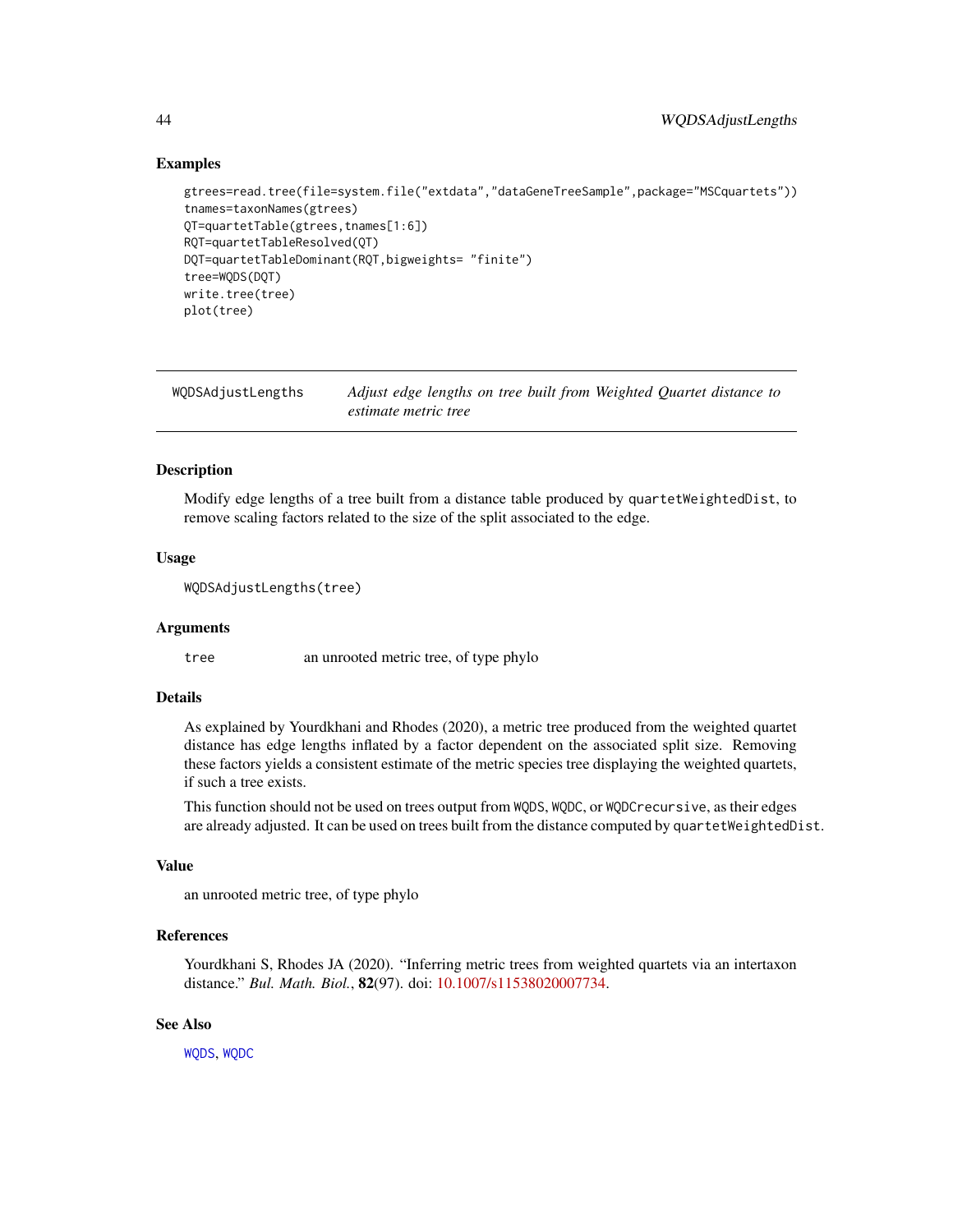### WQDSAdjustLengths 45

```
gtrees=read.tree(file=system.file("extdata","dataGeneTreeSample",package="MSCquartets"))
tnames=taxonNames(gtrees)
QT=quartetTable(gtrees,tnames[1:6])
RQT=quartetTableResolved(QT)
DQT=quartetTableDominant(RQT,bigweights="finite")
D=quartetWeightedDist(DQT)
tree=NJ(D)
write.tree(tree)
plot(tree)
stree=WQDSAdjustLengths(tree)
write.tree(stree)
plot(stree)
```